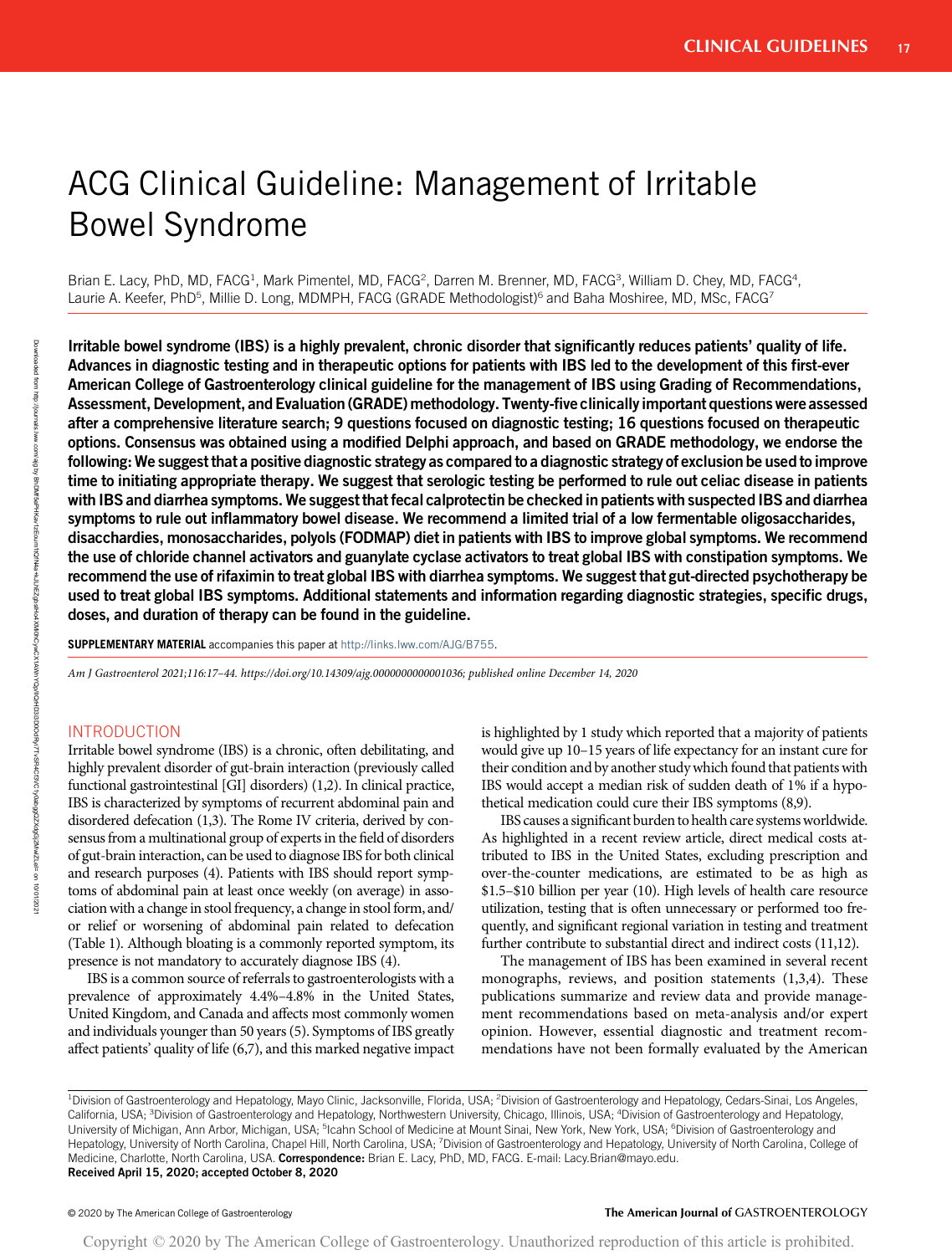# Table 1. Rome IV diagnostic criteria for irritable bowel syndrome (4)

Recurrent abdominal pain on average at least 1 d/wk in the last 3 mo, associated with 2 or more of the following criteria

- 1. Related to defecation
- 2. Associated with a change in the frequency of stool

3. Associated with a change in the form (appearance) of stool

These criteria should be fulfilled for the last 3 months with symptom onset at least 6 months before diagnosis.

Adapted with permission from Bowel Disorders. Gastroenterology 2016;150: 1393–407. ©2016 AGA Institute. Published by Elsevier. All rights reserved.

College of Gastroenterology (ACG) using rigorous Grading of Recommendations, Assessment, Development, and Evaluation (GRADE) methodology. This ACG clinical guideline was developed to provide clinicians with high quality evidence, when available, to support essential clinical questions relevant to the diagnosis and management of IBS (Table 2).

#### SCOPE OF THE GUIDELINE AND METHODOLOGY

This guideline will focus on key issues related to the diagnosis and management of IBS. Given the complexity of IBS, it is not possible to address all diagnostic and management issues. Clinically relevant questions were developed by a panel of experts who focus their clinical and research efforts on disorders of gut-brain interaction (previously called functional GI disorders). The group formulated 25 key statements that followed the population, intervention, comparator, and outcome format to guide the search for evidence (Table 3). These questions were answered by performing a comprehensive international literature search (see methods below). This guideline focuses primarily on the evaluation and management of patients in North America, as not all diagnostic tools (e.g., 23-seleno-25-homotaurocholic acid [SeH-CAT]) and medications for IBS (e.g., pinaverium) are available in North America. Over the past decade the US Food and Drug Administration (FDA) has issued guidelines, suggesting that therapies for IBS symptoms be evaluated with an emphasis on global symptom improvement. As such, when applicable, questions were developed with an emphasis on evaluating global response to IBS symptoms for each therapy. An inherent limitation to this approach is that not all therapies were evaluated in doubleblind, randomized, placebo-controlled trials with the primary endpoint being an improvement in global IBS symptoms. Where appropriate, this is mentioned in the text. Finally, it is worth noting that the strength of the recommendation, as described below, is based on an overall review of the literature and does not infer or imply that an individual patient may or may not receive benefits from the specific therapy described.

An individualized literature search was performed for each population, intervention, comparator, and outcome question which involved searching MEDLINE, EMBASE, PubMed, and the Cochrane Controlled Trials Register from inception to February 1, 2020. The search emphasized randomized, placebocontrolled trials with at least 10 subjects and study length  $\geq$ 4 weeks. Abstracts, case reports, uncontrolled studies, and studies less than 4 weeks in duration were not included. References of articles meeting the search criteria were reviewed for additional relevant studies. Trained GRADE methodologists analyzed the data to assess the quality of evidence and given strength of recommendation. The quality of evidence was expressed as high (estimate of effect is unlikely to change with new data), moderate, low, or very low (estimate of effect is very uncertain). GRADE uses objective reproducible criteria to determine quality of evidence and risk of bias among relevant studies, including evidence of publication bias, unexplained heterogeneity among studies, directness of the evidence, and precision of the estimate of effect (13). A summary of the quality of evidence for the statements is given in Table 4. The strength of recommendation is given as either strong (most patients should receive the recommended course of action) or conditional (many patients will have this recommended course of action, but different choices may be appropriate for some patients). In the case of conditional recommendations, a greater discussion is warranted, so that each patient can arrive at a decision based on their values and preferences. The strength of recommendation is based on the quality of evidence and risks vs benefits (14).

We used a modified Delphi approach to achieve consensus. Each statement was presented during a monthly phone conference and voted on by all expert authors. Statements were revised and then either presented again on a phone conference or circulated by email. One face-to-face meeting was held. The vote on the final recommendation and quality of evidence for each statement was unanimous. A summary of the recommendations is given in Table 2.

#### Recommendation

We recommend that serologic testing be performed to rule out celiac disease (CD) in patients with IBS and diarrhea symptoms. Strong recommendation; moderate quality of evidence.

CD is an immune-mediated disease in which foods containing the storage protein gluten lead to enteropathy in genetically susceptible individuals. The clinical presentation of CD is highly variable, ranging from entirely asymptomatic to frank malabsorption. In a meta-analysis of studies conducted in North America, the seroprevalence of CD based on 7 studies including almost 18K subjects was estimated to be 1.4% (95% confidence interval [CI] 0.7%–2.2%), whereas the prevalence of biopsyproven CD, based on a single study including 200 subjects, was estimated to be 0.5% (15–17). Making a diagnosis of CD is important because untreated persons can develop a myriad of significant downstream consequences including neuropsychiatric disease, other autoimmune diseases, nutritional deficiencies, infertility, as well as GI malignancies (16).

Many patients with CD present with abdominal pain, bloating, and/or altered bowel habits which can be mistaken for IBS (18–21). A recent meta-analysis of 36 eligible studies, including 15,256 persons of which 9,275 fulfilled symptom-based criteria for IBS, was conducted to determine whether patients with IBS symptoms are more likely to test positive for CD (19). The prevalence of positive antiendomysial antibodies and/or tissue transglutaminase antibodies was 2.6% (95% CI 1.6%–3.8%) and of biopsy-proven CD was 3.3% (95% CI 2.3%–4.5%) in patients with IBS symptoms (20). Pooled odds ratios (ORs) from the world's literature showed an increased likelihood of positive antiendomysial antibodies and/or tissue transglutaminase antibodies (2.75, 95% CI 1.35–5.61) and biopsy-proven CD (4.48, 95% CI 2.33–4.60) in patients with IBS symptoms compared with controls. Only a small number of included studies were

#### The American Journal of GASTROENTEROLOGY **And American Journal of GASTROENTEROLOGY VOLUME 116 | JANUARY 2021 [www.amjgastro.com](http://www.amjgastro.com)**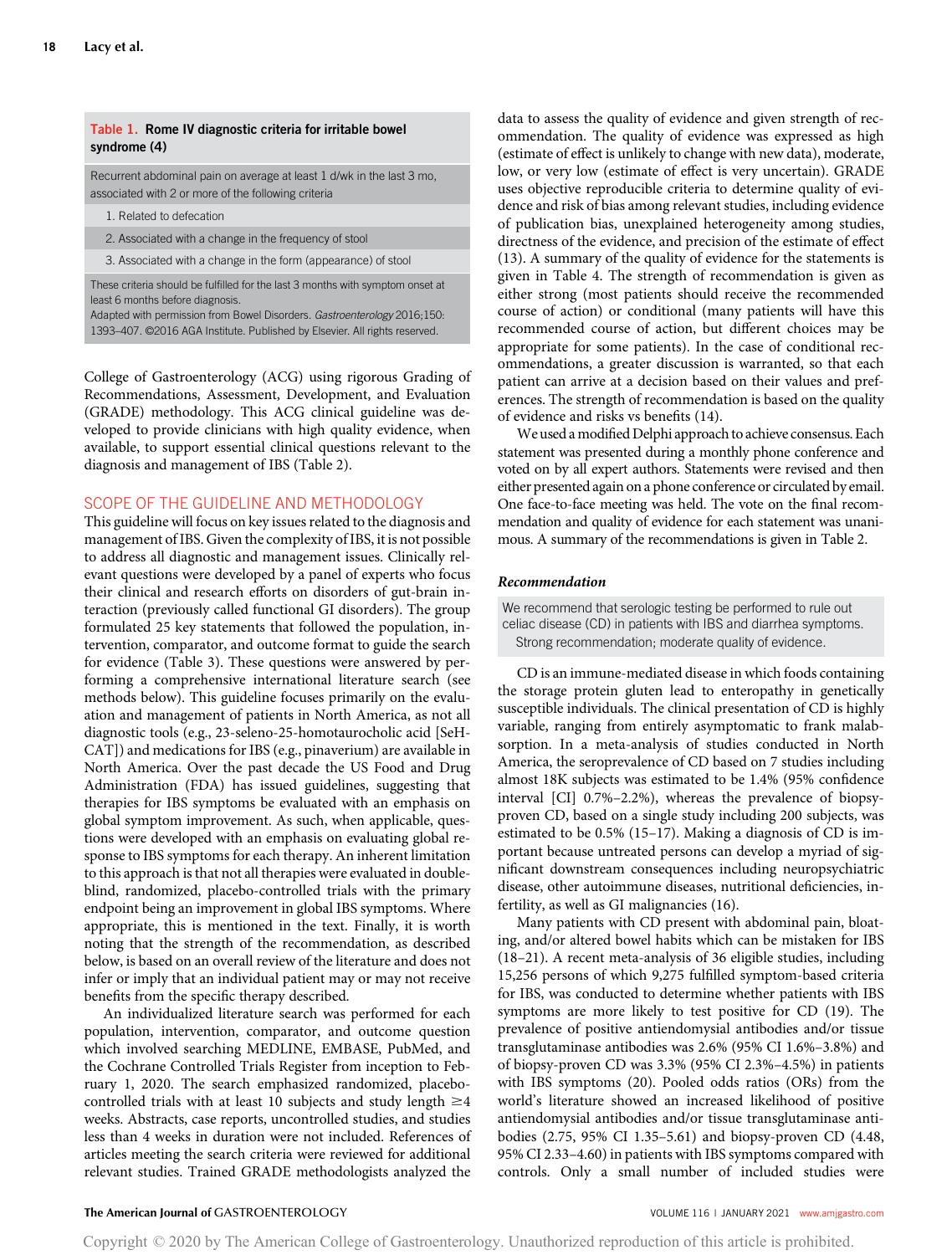|    | Table 2. Summary and strength of recommendations                                                                                                                                                                                                                                                                                                                                                                     |
|----|----------------------------------------------------------------------------------------------------------------------------------------------------------------------------------------------------------------------------------------------------------------------------------------------------------------------------------------------------------------------------------------------------------------------|
| 1  | We recommend that serologic testing be performed to<br>rule out celiac disease in patients with IBS and diarrhea<br>symptoms. Strong recommendation; moderate quality of<br>evidence.                                                                                                                                                                                                                                |
| 2  | We suggest that fecal calprotectin (or fecal lactoferrin) and C-<br>reactive protein be checked in patients without alarm features<br>and with suspected IBS and diarrhea symptoms to rule out<br>inflammatory bowel disease. Strong recommendation;<br>moderate quality of evidence for C-reactive protein and fecal<br>calprotectin. Strong recommendation; very low quality of<br>evidence for fecal lactoferrin. |
| 3  | We recommend against routine stool testing for enteric<br>pathogens in all patients with IBS. Conditional<br>recommendation; low quality of evidence.                                                                                                                                                                                                                                                                |
| 4  | We recommend against routine colonoscopy in patients with<br>IBS symptoms younger than 45 years without warning signs.<br>Conditional recommendation; low quality of evidence.                                                                                                                                                                                                                                       |
| 5  | We suggest a positive diagnostic strategy as compared to a<br>diagnostic strategy of exclusion for patients with symptoms<br>of IBSs to improve time to initiate appropriate therapy.<br>Consensus recommendation; unable to assess using<br>GRADE methodology.                                                                                                                                                      |
| 6  | We recommend a positive diagnostic strategy as compared<br>to a diagnostic strategy of exclusion for patients with<br>symptoms of IBSs to improve cost-effectiveness. Strong<br>recommendation; high quality of evidence.                                                                                                                                                                                            |
| 7  | We suggest that categorizing patients based on an accurate IBS<br>subtype improves patient therapy. Consensus recommendation;<br>unable to assess using GRADE methodology.                                                                                                                                                                                                                                           |
| 8  | We do not recommend testing for food allergies and food<br>sensitivities in all patients with IBS unless there are reproducible<br>symptoms concerning for a food allergy. Consensus<br>recommendation; unable to assess using GRADE methodology.                                                                                                                                                                    |
| 9  | We suggest that anorectal physiology testing be performed<br>in patients with IBS and symptoms suggestive of a pelvic<br>floor disorder and/or refractory constipation not responsive<br>to standard medical therapy. Consensus recommendation;<br>unable to assess using GRADE methodology.                                                                                                                         |
| 10 | We recommend a limited trial of a low FODMAP diet in<br>patients with IBS to improve global IBS symptoms.<br>Conditional recommendation; very low quality of evidence.                                                                                                                                                                                                                                               |
| 11 | We suggest that soluble, but not insoluble, fiber be used to<br>treat global IBS symptoms. Strong recommendation;<br>moderate quality of evidence.                                                                                                                                                                                                                                                                   |
| 12 | We recommend against the use of antispasmodics for the<br>treatment of global IBS symptoms. Conditional<br>recommendation; low quality of evidence.                                                                                                                                                                                                                                                                  |
| 13 | We suggest the use of peppermint to provide relief of global<br>IBS symptoms. Conditional recommendation; low quality of<br>evidence.                                                                                                                                                                                                                                                                                |
| 14 | We suggest against probiotics for the treatment of global<br>IBS symptoms. Conditional recommendation; very low<br>quality of evidence.                                                                                                                                                                                                                                                                              |
|    |                                                                                                                                                                                                                                                                                                                                                                                                                      |

| Table 2. (continued) |                                                                                                                                                                                                                                                                                    |
|----------------------|------------------------------------------------------------------------------------------------------------------------------------------------------------------------------------------------------------------------------------------------------------------------------------|
| 15                   | We suggest against PEG products to relieve global IBS<br>symptoms in those with IBS-C. Conditional<br>recommendation; low quality of evidence.                                                                                                                                     |
| 16                   | We recommend the use of chloride channel activators to<br>treat global IBS-C symptoms. Strong recommendations;<br>moderate quality of evidence.                                                                                                                                    |
| 17                   | We recommend the use of guanylate cyclase activators to<br>treat global IBS-C symptoms. Strong recommendation;<br>high quality of evidence.                                                                                                                                        |
| 18                   | We suggest that the $5-HT_4$ agonist tegaserod be used to<br>treat IBS-C symptoms in women younger than 65 years with<br>$\leq$ 1 cardiovascular risk factors who have not adequately<br>responded to secretagogues. Strong/conditional<br>recommendation; low quality of evidence |
| 19                   | We do not suggest the use of bile acid sequestrants to treat<br>global IBS-D symptoms. Conditional recommendation;<br>very low quality of evidence.                                                                                                                                |
| 20                   | We recommend the use of rifaximin to treat global IBS-D<br>symptoms. Strong recommendation; moderate quality of<br>evidence.                                                                                                                                                       |
| 21                   | We recommend that alosetron be used to relieve global<br>IBS-D symptoms in women with severe symptoms who<br>have failed conventional therapy. Conditional<br>recommendation; low quality of evidence.                                                                             |
| 22                   | We suggest that mixed opioid agonists/antagonists be used<br>to treat global IBS-D symptoms. Conditional<br>recommendation; moderate quality of evidence.                                                                                                                          |
| 23                   | We recommend that tricyclic antidepressants be used to<br>treat global symptoms of IBS. Strong recommendation;<br>moderate quality of evidence.                                                                                                                                    |
| 24                   | We suggest that gut-directed psychotherapies be used to<br>treat global IBS symptoms. Conditional recommendations;<br>very low quality of evidence.                                                                                                                                |
| 25                   | Using currently available evidence, we recommend against<br>the use of fecal transplant for the treatment of global IBS<br>symptoms. Strong recommendation; very low quality of<br>evidence.                                                                                       |
|                      | 5-HT <sub>4</sub> , serotonin type-4 receptor; FOADMAP, fermentable oligosaccharides,<br>disacchardies, monosaccharides, polyols; GRADE, Grading of Recommendations,<br>According to Courtement and Evaluation IDC initable bound and drame IDC C                                  |

Assessment, Development, and Evaluation; IBS, irritable bowel syndrome; IBS-C, IBS with constipation; IBS-D, IBS with diarrhea; PEG, polyethylene glycol.

conducted in North America, and these did not identify a difference in the odds of positive serological testing (1.05, 95% CI 0.21–5.15) or biopsy-proven CD (0.93, 95% CI 0.13–6.63) among patients with IBS symptoms vs controls. The increased likelihood of CD among patients with IBS symptoms was greater in studies conducted in secondary or tertiary care and less apparent in population-based studies. The meta-analysis by Irvine et al. (19) also reported the prevalence of CD in different IBS subgroups. The highest prevalence of CD was reported in IBS with diarrhea (IBS-D) (EMA or tTG 5.7%, 95% CI 3.0%–9.1%), followed by IBS with mixed or alternating bowel habits (IBS-M) (3.4%, 95% CI

#### © 2020 by The American College of Gastroenterology The American Journal of GASTROENTEROLOGY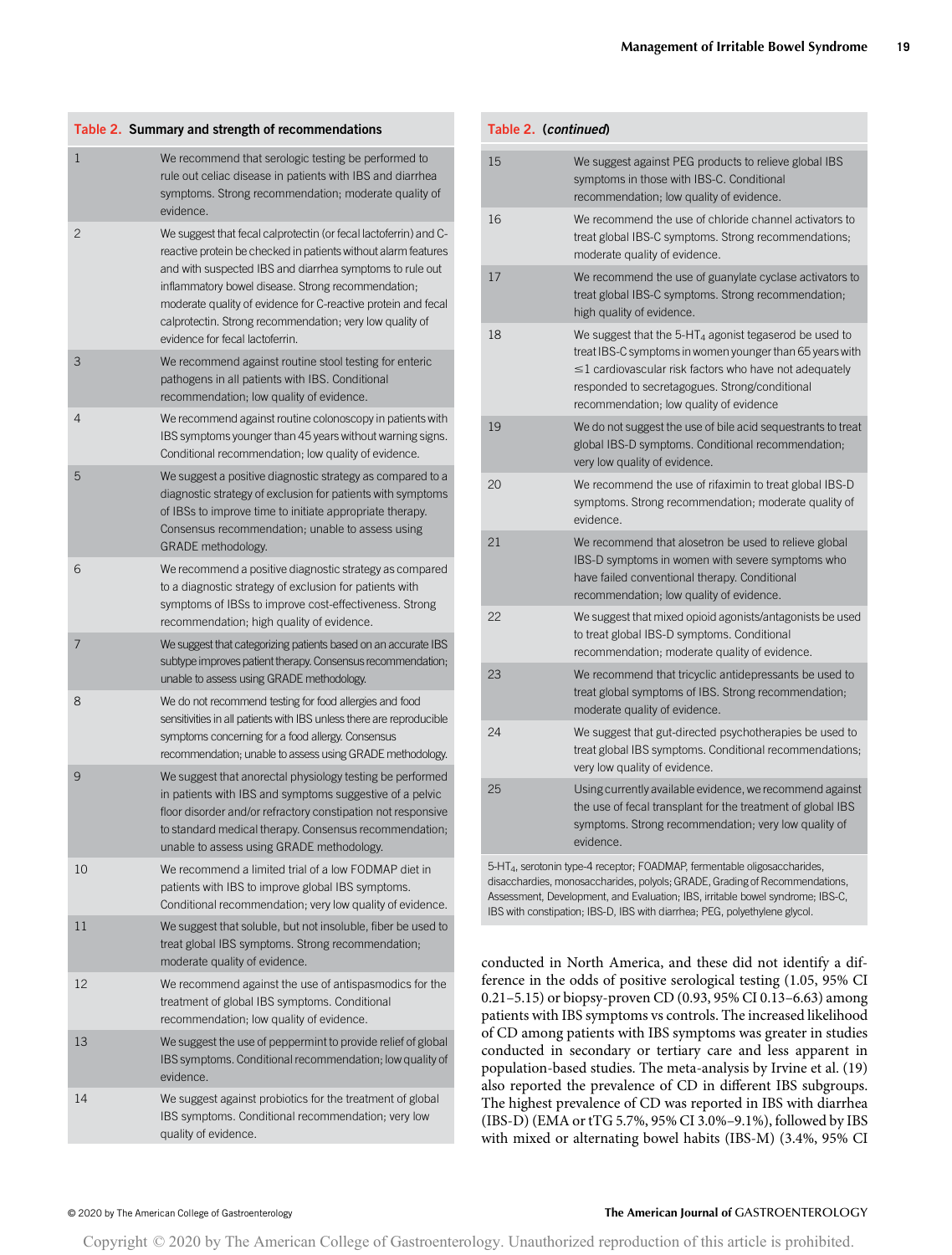VOLUME 116 | JANUARY 2021

VOLUME 116 | JANUARY 2021 www.amjgastro.com

[www.amjgastro.com](http://www.amjgastro.com)

|  |  |  |  | Table 3. Population, intervention, comparator, and outcome statements evaluated in the IBS guideline <sup>a</sup> |  |  |  |  |  |
|--|--|--|--|-------------------------------------------------------------------------------------------------------------------|--|--|--|--|--|
|--|--|--|--|-------------------------------------------------------------------------------------------------------------------|--|--|--|--|--|

| Informal question                                                                                                                               | <b>Population</b>                        | Intervention                                                    | Comparator                                                 | <b>Outcome</b>                                                                                                                            | <b>Method</b> <sup>b</sup>                                                                  |
|-------------------------------------------------------------------------------------------------------------------------------------------------|------------------------------------------|-----------------------------------------------------------------|------------------------------------------------------------|-------------------------------------------------------------------------------------------------------------------------------------------|---------------------------------------------------------------------------------------------|
| Should patients with IBS and<br>diarrhea symptoms be checked for<br>celiac disease?                                                             | Adult patients with IBS and<br>diarrhea  | Serologic tests for celiac disease                              | Adult patients without celiac<br>disease                   | Prevalence of patients with IBS and<br>celiac disease                                                                                     | 1. Cohort studies<br>2. Case-control<br>studies<br>3. Systematic review<br>4. Meta-analyses |
| Can fecal calprotectin, fecal<br>lactoferrin, and/or CRP be used to<br>rule out IBD in patients with IBS and<br>diarrhea symptoms?              | Adults patients with IBS and<br>diarrhea | Evaluation of CRP, fecal calprotectin,<br>and fecal lactoferrin | Patients with IBD; healthy controls                        | Clinical utility of testing to detect IBD<br>in IBS patients (sensitivity, specificity,<br>and positive and negative predictive<br>value) | 1. Cohort studies<br>2. Systematic review<br>3. Meta-analyses                               |
| Should IBS patients be routinely<br>checked for stool pathogens?                                                                                | Adult patients with IBS and<br>diarrhea  | Tests for stool pathogens                                       | Healthy controls; patients with<br>known Giardia infection | Prevalence of enteric pathogens in<br>patients with IBS                                                                                   | 1. Population<br>studies<br>2. Cohort studies<br>3. Meta-analyses                           |
| Should patients younger than 45<br>years routinely undergo<br>colonoscopy for IBS symptoms?                                                     | Adult patients with IBS                  | Colonoscopy                                                     | Adults undergoing screening<br>colonoscopy                 | Prevalence of abnormal colonoscopic<br>findings in patients with IBS                                                                      | 1. Prospective trials<br>2. RCT<br>3. Meta-analysis                                         |
| Is it more cost-effective to approach<br>patients with suspected IBS using a<br>positive diagnostic strategy as<br>opposed to one of exclusion? | Adult patients with IBS<br>symptoms      | Cost analysis                                                   | Patients with organic disease;<br>patients without IBS     | Costs of evaluation                                                                                                                       | 1. Descriptive<br>studies<br>2. Health claims<br>analysis<br>3. Prospective RCT             |
| Should a low FODMAP diet be used<br>in patients with IBS?                                                                                       | Adult patients with IBS                  | Low FODMAP diet                                                 | Low FODMAP diet or standard diet                           | Improvement in global IBS<br>symptoms                                                                                                     | 1. RCT<br>2. Systematic<br>reviews<br>3. Meta-analyses                                      |
| Should fiber be used to treat global<br>IBS symptoms?                                                                                           | Adult patients with IBS                  | Soluble or insoluble fiber                                      | Fiber vs placebo                                           | Improvement in global IBS<br>symptoms                                                                                                     | 1. RCT<br>2. Systematic<br>reviews<br>3. Meta-analyses                                      |
| Should antispasmodics be used to<br>treat global IBS symptoms?                                                                                  | Adult patients with IBS                  | Antispasmodics                                                  | Antispasmodic vs placebo                                   | Improvement in global IBS<br>symptoms                                                                                                     | 1. RCT<br>2. Systematic<br>reviews<br>3. Meta-analyses                                      |
| Does peppermint improve global<br>IBS symptoms?                                                                                                 | Adult patients with IBS                  | Peppermint oil (different forms)                                | Peppermint oil vs placebo                                  | Improvement in global IBS<br>symptoms                                                                                                     | 1. RCT<br>2. Systematic<br>reviews<br>3. Meta-analyses                                      |
| Should probiotics be used to treat<br>global IBS symptoms?                                                                                      | Adult patients with IBS                  | Probiotics (various formulations)                               | Probiotic vs placebo                                       | Improvement in global IBS symptoms                                                                                                        | 1. RCT<br>2. Systematic<br>reviews<br>3. Meta-analyses                                      |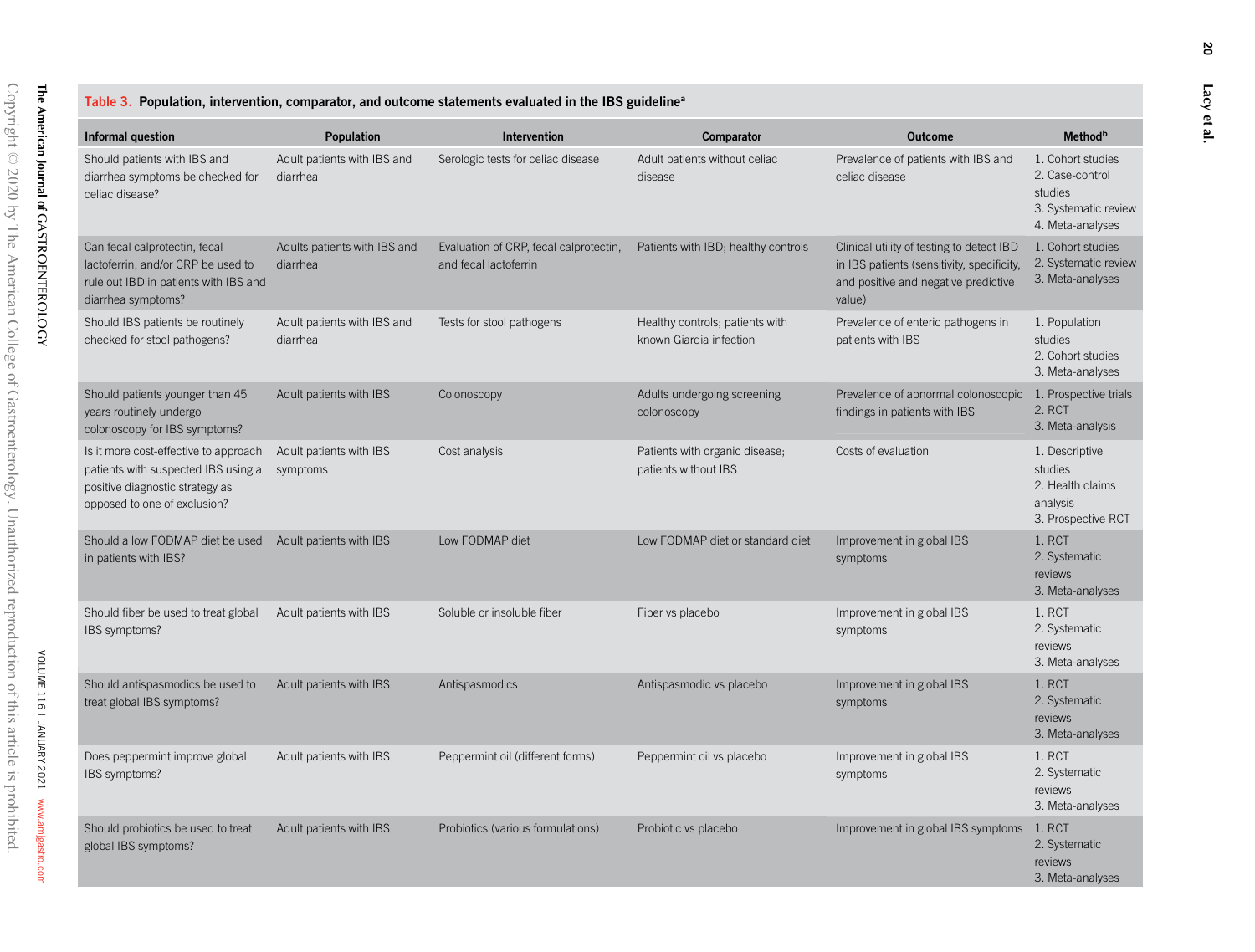# Table 3. (continued)

| <b>Informal question</b>                                                                                | Population                            | Intervention                                                                                     | Comparator                                                        | <b>Outcome</b>                            | <b>Method</b> <sup>b</sup>                             |
|---------------------------------------------------------------------------------------------------------|---------------------------------------|--------------------------------------------------------------------------------------------------|-------------------------------------------------------------------|-------------------------------------------|--------------------------------------------------------|
| Should polyethylene glycol<br>products be used to treat IBS-C<br>symptoms?                              | Adult patients with IBS               | PEG                                                                                              | PEG vs placebo, lactulose or tegaserod                            | Improvement in IBS-C symptoms             | 1. RCT<br>2. Systematic<br>reviews                     |
| Should chloride channel activators<br>be used to treat IBS-C symptoms?                                  | Adult patients with IBS               | Lubiprostone                                                                                     | Lubiprostone vs placebo                                           | Improvement in IBS-C symptoms             | 1. RCT<br>2. Systematic<br>reviews<br>3. Meta-analyses |
| Should GC-C agonists be used to treat Adult patients with IBS<br>IBS-C symptoms?                        |                                       | Linaclotide; plecanatide                                                                         | Linaclotide or plecanatide vs placebo                             | Improvement in IBS-C symptoms             | 1. RCT<br>2. Systematic<br>reviews<br>3. Meta-analyses |
| Should 5-HT <sub>4</sub> agonists be used in<br>women younger than 65 years to<br>treat IBS-C symptoms? | Women with IBS                        | Tegaserod                                                                                        | Tegaserod vs placebo                                              | Improvement in IBS-C symptoms             | 1. RCT<br>2. Systematic review<br>3. Meta-analyses     |
| Should bile acid sequestrants be<br>used to treat IBS-D symptoms?                                       | Adult patients with IBS               | Colestipol and colesevelam                                                                       | Open-label trials; no placebo-<br>controlled studies              | Improvement in IBS-D symptoms             | 1. Open-label trials<br>2. Reviews                     |
| Should rifaximin be used to treat<br>global IBS-D symptoms?                                             | Adult patients with IBS-D             | Rifaximin                                                                                        | Rifaximin vs placebo                                              | Improvement in global IBS-D<br>symptoms   | 1. RCT<br>2. Systematic<br>reviews<br>3. Meta-analyses |
| Should alosetron be used in<br>women with IBS-D and severe<br>symptoms?                                 | Women with IBS and diarrhea Alosetron |                                                                                                  | Alosetron vs placebo                                              | Improvement in IBS-D symptoms             | 1. RCT<br>2. Systematic<br>reviews<br>3. Meta-analyses |
| Should opioid agonists/mixed<br>antagonists be used to treat IBS-D<br>symptoms?                         | Adult patients with IBS               | Eluxadoline                                                                                      | Eluxadoline vs placebo                                            | Improvement in IBS-D symptoms             | 1. RCT<br>2. Systematic<br>reviews<br>3. Meta-analyses |
| Should tricyclic antidepressants be<br>used to treat global IBS symptoms?                               | Adult patients with IBS               | Various TCAs                                                                                     | TCA vs placebo                                                    | Improvement in global IBS symptoms 1. RCT | 2. Systematic<br>reviews<br>3. Meta-analyses           |
| Can psychotherapy be used to<br>treat global IBS symptoms?                                              | Adult patients with IBS               | Various gut-directed psychotherapy<br>(cognitive-behavior therapy,<br>mindfulness, and hypnosis) | Psychotherapy vs standard care or<br>education or medical therapy | Improvement in global IBS symptoms        | 1. RCT<br>2. Systematic<br>reviews<br>3. Meta-analyses |

© 2020 by The American College of Gastroenterology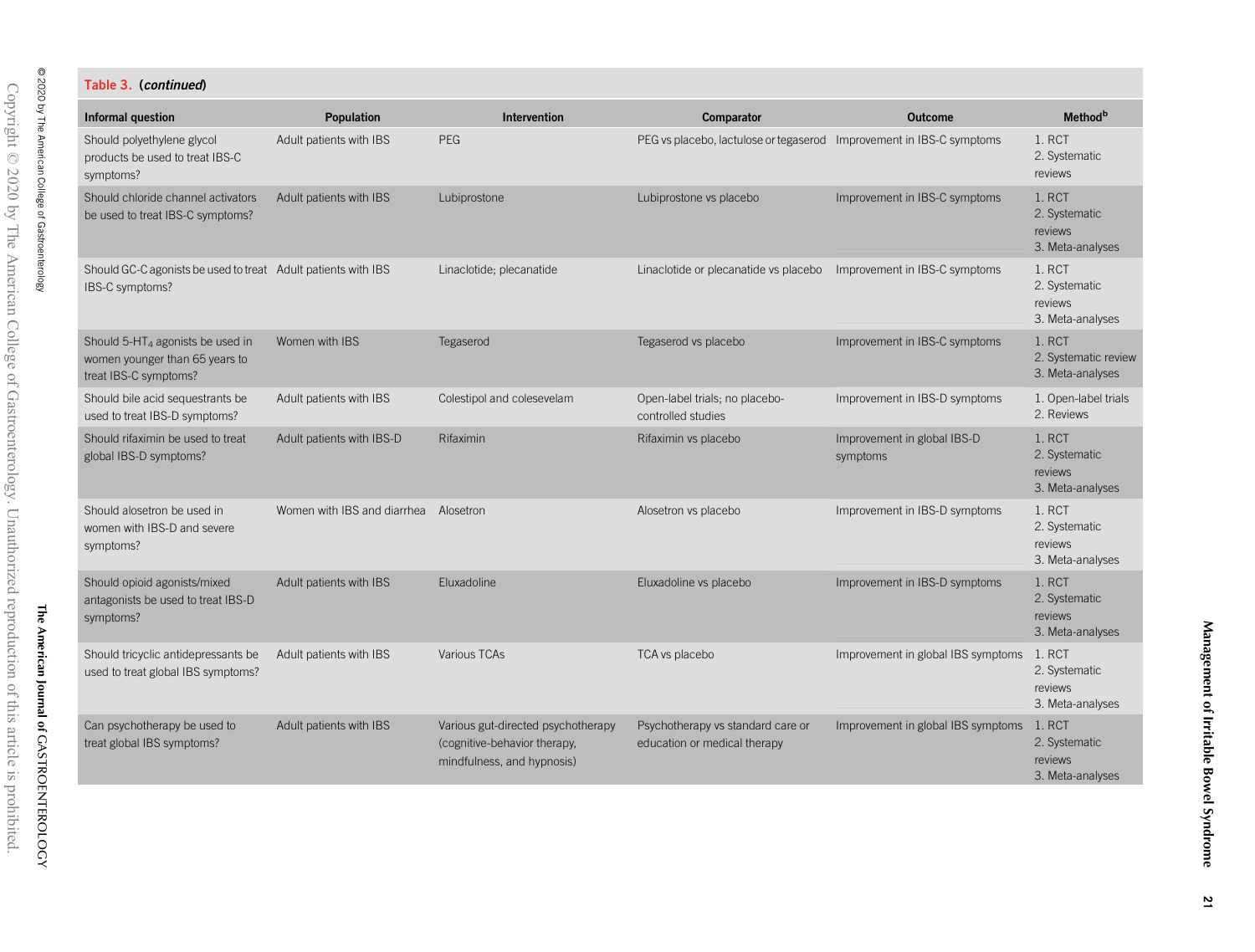| Table 3. (continued)                                                                                                                                                                                                                                                                                                                                                                                                                                                                                                                                                                                                                                                                                  |            |                  |                                                            |                                           |                                          |
|-------------------------------------------------------------------------------------------------------------------------------------------------------------------------------------------------------------------------------------------------------------------------------------------------------------------------------------------------------------------------------------------------------------------------------------------------------------------------------------------------------------------------------------------------------------------------------------------------------------------------------------------------------------------------------------------------------|------------|------------------|------------------------------------------------------------|-------------------------------------------|------------------------------------------|
| Informal question                                                                                                                                                                                                                                                                                                                                                                                                                                                                                                                                                                                                                                                                                     | Population | Intervention     | Comparator                                                 | <b>Outcome</b>                            | <b>Method</b> <sup>b</sup>               |
| Should fecal transplant be performed Adult patients with IBS<br>to treat IBS symptoms?                                                                                                                                                                                                                                                                                                                                                                                                                                                                                                                                                                                                                |            | Fecal transplant | Donor vs patient stool; different<br>methods of transplant | Improvement in global IBS symptoms 1. RCT | 2. Systematic review<br>3. Meta-analyses |
| 5-HT4, serotonin type-4 receptor; CRP, C-reactive protein; FODMAP, fermentable oilgosaccharides, monosaccharides, polyols; GC-C, guanylate cyclase-C; GRADE, Grading of Recommendations, Assessment,<br>Development, and Evaluation; IBS, irritable bowel syndrome; IBS-C, IBS with constipation; IBS-D, IBS with diarrhea; PEG, polyethylene glycol; RCT, randomized controlled trial; TCA, tricyclic antidepressant.<br><sup>p</sup> For each population, intervention, comparator, and outcome, the study providing the highest possible level of data was used for GRADE analysis (meta-analysis, RCT > observational data).<br><sup>1</sup> Limited to questions evaluable by GRADE methodology. |            |                  |                                                            |                                           |                                          |
|                                                                                                                                                                                                                                                                                                                                                                                                                                                                                                                                                                                                                                                                                                       |            |                  |                                                            |                                           |                                          |

1.4%–6.2%); the lowest prevalence was reported in IBS with constipation (IBS-C) (2.1%, 95% CI 0.9%–3.8%).

In summary, it is recommended that patients who fulfill symptom-based criteria for IBS with diarrhea symptoms be screened for CD, given available evidence supports increased odds of CD among patients with IBS symptoms; the significant potential consequences of missing the diagnosis of CD; the availability of highly effective treatment; and the apparent costeffectiveness of an early diagnosis (22,23). The limited data from North America are recognized. Based on the available data, the greatest yield of screening would be expected in patients with IBS-D (24). The ACG clinical guideline on CD recommends serological screening with immunoglobulin A (IgA) tissue transglutaminase and a quantitative IgA level. If upper endoscopy is performed, 6 biopsies from the duodenum, including the duodenal bulb, should be obtained for histological review (15).

# Recommendation

We suggest that either fecal calprotectin<sup>1</sup> or fecal lactoferrin<sup>2</sup> and C-reactive protein<sup>1</sup> be checked in patients without alarm features and with suspected IBS and diarrhea symptoms to rule out inflmammatory bowel disease.

- <sup>1</sup>Strong recommendation; moderate quality of evidence (CRP, fecal calprotectin).
- <sup>2</sup>Strong recommendation; very low quality of evidence (fecal lactoferrin).

A major shortfall in making the diagnosis of IBS is the absence of biomarkers (25). It can be difficult to distinguish IBS-D from inflammatory bowel disease (IBD); symptoms alone cannot always accurately distinguish the 2 disorders (26). The pretest probability of IBD in IBS is reported to be  $\leq 0.5\%$ –1.2% (27,28). In the absence of alarm symptoms, the prevalence of IBD in patients with IBS is low; however, after 5 years of symptoms, the incidence is 2.6–5 times higher than in controls (21,29).

Erythrocyte sedimentation rate (ESR) and C-reactive protein (CRP) are the 2 serologic tests most commonly used to exclude IBD in patients with IBS-D, although both are nonspecific (30–32). A comprehensive meta-analysis evaluated serologic markers in 2,145 subjects identified as IBD, IBS, or healthy controls and found that an elevated ESR could not discriminate between patient groups, although a CRP  $\leq$ 0.5 mg/dL yielded a 1% probability of IBD with good accuracy (33). The rapid turnaround time for CRP makes it appealing because fecal inflammatory testing is often not widely available.

Two fecal-derived markers of intestinal inflammation, fecal lactoferrin (FL) (34,35) and fecal calprotectin (fCal) (33,36–39), are both diagnostically useful and perhaps superior to serologic tests (e.g., ESR and CRP) based on their diagnostic accuracy in discriminating IBD from IBS (40–43) (see Supplemental Table 1, Supplementary Digital Content,<http://links.lww.com/AJG/B755>). At all cutoffs for fCal, the negative predictive value (NPV) as a screening tool is superior to CRP and ESR (38). One meta-analysis comparingfCal with endoscopy showed a sensitivity and specificity of fCal for IBD of 93% (CI 85%–97%) and 96% (79%–99%), respectively (36). FL enzyme-linked immunosorbent assay has a lower sensitivity but higher specificity for active IBD vs IBS of 67%– 86% and 96%–100%, respectively, with a positive predictive value and an NPV of 92%–100% and 80%–87%, respectively (35). A meta-analysis of 7 eligible small studies in adults and pediatric patients who underwent FL testing showed a pooled accuracy of

#### The American Journal of GASTROENTEROLOGY **And American Journal of GASTROENTEROLOGY VOLUME 116 | JANUARY 2021 [www.amjgastro.com](http://www.amjgastro.com)**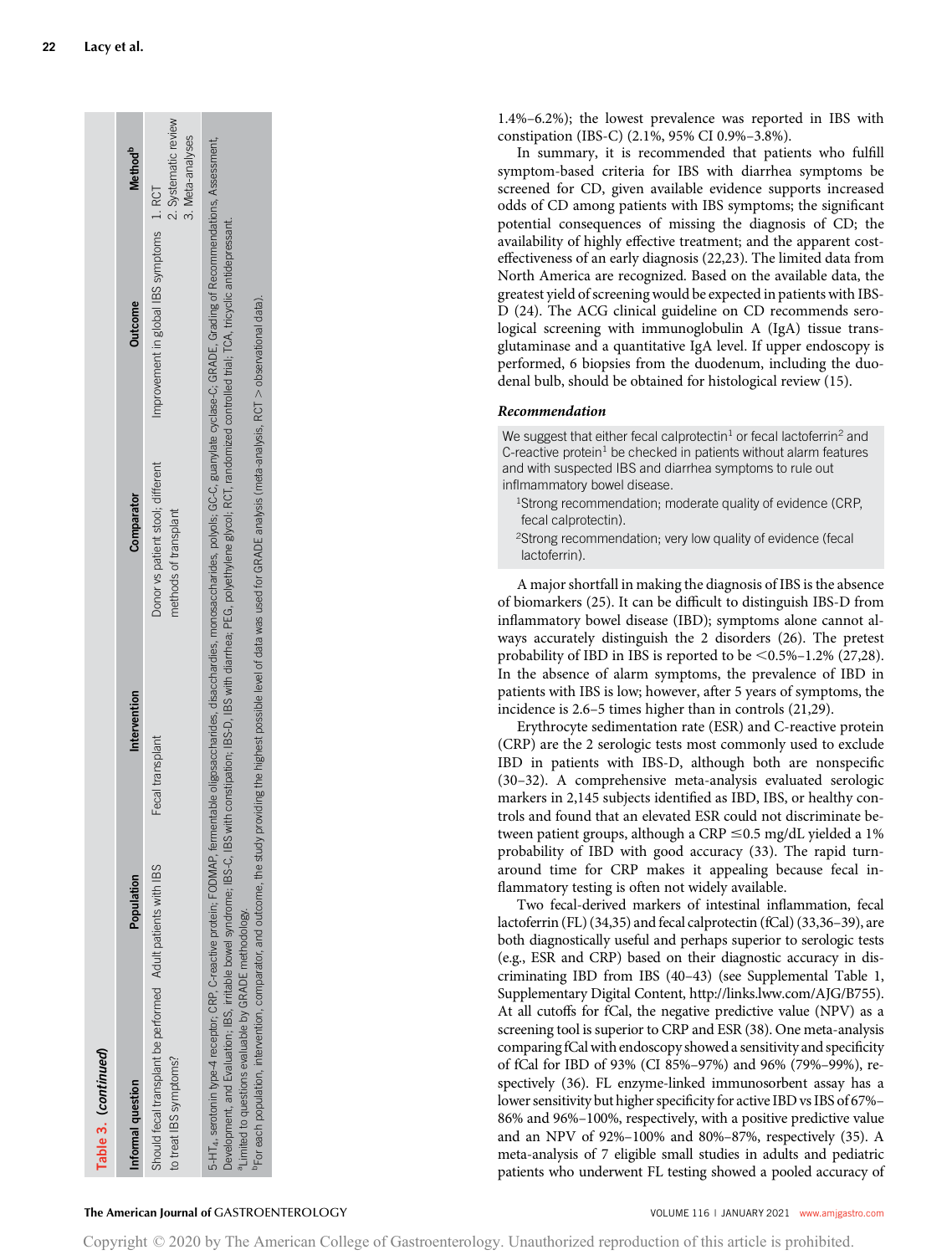| Table 4. Summary of quality of evidence                                                                                                                                                                       |                                                                       |  |  |  |  |
|---------------------------------------------------------------------------------------------------------------------------------------------------------------------------------------------------------------|-----------------------------------------------------------------------|--|--|--|--|
| <b>Recommendation</b>                                                                                                                                                                                         | <b>Quality of evidence</b>                                            |  |  |  |  |
| Strong: The strength of<br>recommendation is given as strong<br>if most patients should receive the<br>recommended course of action                                                                           | High-the estimate of effect is<br>unlikely to change with new<br>data |  |  |  |  |
| Conditional: The strength of<br>recommendation is given as<br>conditional if many patients should<br>have this recommended course of<br>action, but different choices may be<br>appropriate for some patients | Moderate; low; very<br>low-estimate of effect is very<br>uncertain    |  |  |  |  |

88% (standard error  $= 0.01$ ), sensitivity of 78%, and specificity of 94% for differentiating IBD (active and inactive) from IBS (43). At all cutoffs for fCal, the NPV as a screening tool is superior to CRP and ESR (38). Fecal rapid tests are available for both FL and fCal. Rapid testing may be even more accurate than enzyme-linked immunosorbent assay for both fecal tests, although they are not widely available (44). Importantly, significant heterogeneity is seen between cutoff values for both FL and fCal with higher levels of FL being more predictive of IBS and thus less helpful in distinguishing between the 2 diseases as compared to fCal (33).

In summary, fCal and FL are safe, noninvasive, generally available, and can identify IBD with good accuracy (45). Of the serologic testing available, CRP has the highest utility for distinguishing IBD from IBS. Although not directly tested, the combination of CRP with fecal testing—preferably fCal—may provide even greater discrimination. Although these tests are often used clinically to rule out IBD in patients with IBS, it is important to note that neither are biomarkers for ruling in IBS.

#### Recommendation

We recommend against routine stool testing for enteric pathogens in all patients with IBS.

Conditional recommendation; low quality of evidence.

IBS can arise within months following a variety of GI infections, including bacterial (Campylobacter jejuni and Salmonella), viral (Norwalk), and parasitic (Cryptosporidium spp. or Giardia [Giardia duodenalis or Giardia lamblia]) infections with an OR of

3.51 (95% CI 2.05–6.00) (46–48). The estimated pooled prevalence of postinfection IBS is 11% (95% CI 8.2–15.8), 4.2 times higher in individuals exposed to any of these pathogens as compared to nonexposed individuals. It is worth noting that this prevalence rate seems higher than recently published data (5) because of differences in how patients were defined and categorized. Postinfection IBS is more commonly seen in women, those exposed to antibiotics, and when there is a history of anxiety or depression (49). Although bacterial and viral gastroenteritides are acute and associated with alarm symptoms, parasitic infections range from asymptomatic to self-limited to chronic symptoms of bloating, diarrhea, and abdominal pain–similar to IBS. Of patients with a parasitic cause of enteritis, 41.9% develop IBS vs 13.8% of patients who had a bacterial infection (49). Giardia infection (Giardiasis) is the most common such pathogen in the United States; there are approximately 20,000 reported cases per year, although rates have been decreasing since 2012 (5.8 per 100,000 population) (50). The relative risk of developing IBS, using Rome III criteria, after Giardiasis is 3.4 (95% CI 2.9–3.9), with several studies reporting a prevalence of any parasitic infection in IBS as low as  $\leq$ 2% (48,51,52). Based on a longitudinal cohort study using health insurance data, the 1-year incidence of IBS is higher in persons with Giardiasis (incidence ratio  $= 37.7/$ 1,000 person-years) vs those without a previous Giardia infection (4.4/1,000 person-years) (53).

Animal studies show a cause-and-effect relationship among IBS symptoms and the development of visceral hypersensitivity (demonstrated by luminal balloon distension of the jejunum and rectum), activation of nociceptive signaling pathways, increased intraepithelial lymphocytes and mast cells within the jejunum, and disruption of the intestinal barrier after Giardiasis (54). Exposure to Giardia is also associated with the development of food intolerances up to 3 years after infection (55). Giardiasis is reportable to the Centers for Disease Control and Prevention which recommends screening for patients with acute diarrhea lasting  $>$ 3 days (56).

Since testing for stool ova and parasites in general is widely available and inexpensive, community gastroenterologists and primary care physicians commonly order them as compared to IBS experts, despite lack of evidence demonstrating a change in diagnosis or outcome (57). However, in patients with risk factors for Giardiasis (Table 5), testing is indicated and should be performed through fecal immunoassays or polymerase chain reaction, tests which have sensitivities of 82%–100% and

#### Table 5. Centers for Disease Control and Prevention listing of risk factors for development of Giardia infection

#### Risk factors for Giardiasis

Children in childcare settings, in particular, diaper-aged children

Close contacts of people with Giardiasis (for example, people living in the same household) or people who care for those sick with Giardiasis

People who drink water or use ice made from places where Giardia may live (for example, untreated or improperly treated water from lakes, streams, or wells)

Backpackers, hikers, and campers who drink unsafe water or who do not practice good hygiene (for example, proper handwashing)

People who swallow water while swimming and playing in recreational water

People exposed to human feces through sexual contact

International travelers where Giardia may live, especially in lakes, rivers, springs, ponds, and streams

Modified from Centers for Disease Control and Prevention, National Center for Emerging and Zoonotic Infectious Diseases (NCEZID), Division of Foodborne, Waterborne, and Environmental Diseases (DFWED). 2015 [Public Domain].

### © 2020 by The American College of Gastroenterology The American Journal of GASTROENTEROLOGY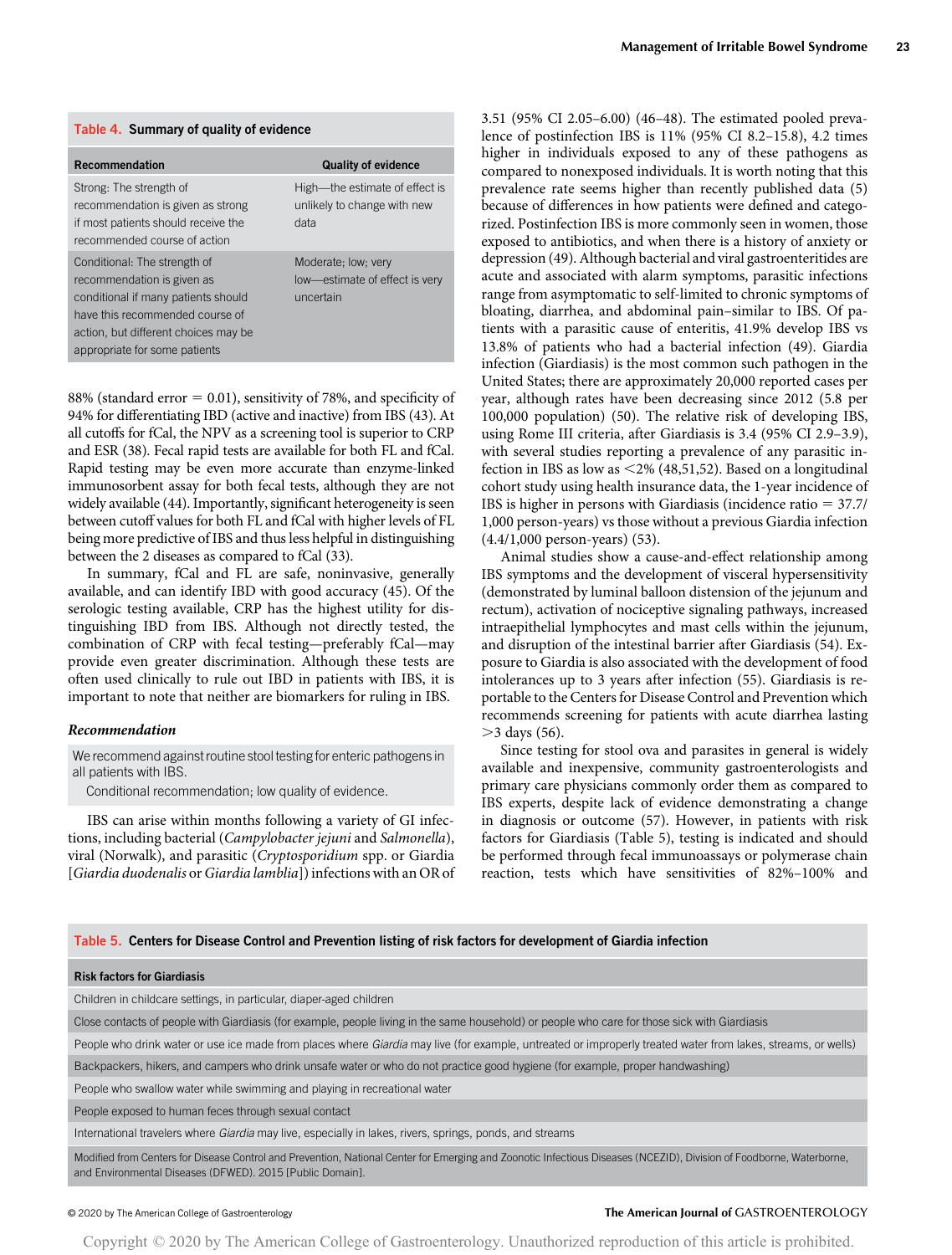specificities of 91.5%–100% (40,58). Since Giardiasis has the highest prevalence in developing countries, it is reasonable to perform testing in these areas. In addition, in the appropriate clinical setting (e.g., travel to endemic areas, poor water quality, camping, and daycare exposure), testing is warranted. As testing for bacterial and viral infections with subsequent treatment does not prevent development of IBS, and in fact antibiotic exposure may be a risk factor for postinfection IBS, we do not recommend routinely testing for these agents in patients with chronic IBS symptoms (49). In summary, given a lack of clear evidence from the existing literature, we do not recommend routine testing for enteric pathogens, including Giardia, in all patients with IBS, except those with a high pretest probability and definite risk factors for Giardia exposure.

#### Recommendation

We recommend against routine colonoscopy in patients with IBS symptoms younger than 45 years without warning signs. Conditional recommendation; low quality of evidence.

The high prevalence of IBS greatly influences IBS patient care. An important aspect is the health and economic burden of unnecessary testing. Colonoscopy is a common test used to confirm the absence of pathology that might be responsible for a patient's intestinal symptoms, such as IBD, microscopic colitis, or colon cancer. This test imposes a significant burden to the patient because of lost work hours, morbidity from the preparation, sedation-related effects, and direct financial costs. This impact is further heightened because many primary care providers directly request a colonoscopy before GI consultation. Colonoscopy is thus one of the most frequent and most expensive tests used during the evaluation of IBS symptoms. However, the evidence to support performing a colonoscopy in younger patients without warning signs, as described below, is poor.

First, it is important to consider key patient features in the decision to conduct a colonoscopy—these are referred to as "alarm features" and include hematochezia, melena, unintentional weight loss, older age of onset of symptoms, family history of IBD, colon cancer, or other significant GI disease. When present, there is a greater sense of concern about identifying a pathologic process that could account for the patients' symptoms (59). However, alarm features in patients with IBS have a low predictive value (60).

Second, colon cancer screening is a special consideration in patients with IBS. It is important that patients are up-to-date with colon cancer screening independent from their presenting IBS complaints. In other words, if a patient believed to have IBS presents to clinic with symptoms of IBS-D at the age of 52 years having never had a colonoscopy for colon cancer screening, the colonoscopy should be based on the age of the person and considered independent of IBS symptoms. Not uncommonly, the colonoscopy is normal. In a large US study, the rate of colon polyps was lower in patients with IBS compared with healthy controls (61). The reason for this is unclear but was independent of age.

Third, colonoscopy has been recommended in patients with IBS symptoms and without warning signs because it has been suggested that pain during colonoscopy could be an adjunct to the diagnosis of IBS (62). This stems from the theory that IBS symptoms represent visceral hyperalgesia (63), a concept supported by higher levels of reported pain in patients with IBS compared with non-IBS subjects during balloon inflation of the rectosigmoid colon (64). One study found that subjects with IBS exhibited pain during colonoscopy that replicated their IBS pain (62). This was confirmed by others (65) and led investigators to suggest that pain during colonoscopy could be an "adjunct" to the diagnosis of IBS (62,65). However, this has never been proven in large scale, and controlled trials and the presence of multiple confounders (variation in sedation protocols, quality of prep, skill of endoscopist, and use of  $CO<sub>2</sub>$ or not) (66) make this theory untenable.

Fourth, clinicians express concern about missing important pathology in patients with IBS symptoms. Several studies have investigated this issue. Chey et al. determined that the most common lesions identified in patients with IBS during colonoscopy were hemorrhoids, diverticulosis, and polyps (61). However, polyps were found in only 7.7% of cases in patients with IBS compared with 26.1% in non-IBS patients ( $P <$ 0.0001). This remained significant even after controlling for age and other factors. In a more recent study of 559 subjects who met Rome III IBS criteria, alarm features had a higher rate of discoverable disease, and yet, even among the 136 subjects with no alarm features, Crohn's disease was found in 7.4% of subjects and celiac in 2.9% (59). This second study may speak to both the poor specificity of the Rome criteria, which has a positive likelihood ratio of only 3.35 (40), and the geographic prevalence of diseases such as IBD and CD when studies are conducted in northern populations. Finally, in the largest study to date from Japan of 4,528 subjects undergoing colonoscopy, 5 colonic neoplasms were identified in the 203 Rome positive IBS subjects (67). However, all were detected in subjects older than 50 years. None were seen in the subjects with IBS younger than 49 years.

Finally, 1 common indication that is used to justify colonoscopy in a patient suspected of having IBS-D is to "rule out microscopic colitis." This may be a special case among women older than 60 years where there is a higher risk of new-onset microscopic colitis. However, there are limited data here. Making things more complicated, a recent meta-analysis identified limitations of the Rome criteria since 32.5% of patients with microscopic colitis would meet Rome criteria for IBS-D while others would meet Rome criteria for functional diarrhea (67,68).

In summary, based on current evidence, in the absence of alarm features, there seems to be no justification for routine colonoscopy in subjects with IBS younger than 45 years (although beyond the scope of this manuscript, the change in screening to age 45 is controversial, and the reader is referred to recent society guidelines and publications for a comprehensive review of this topic). In patients older than 45 years, a recent negative colonoscopy for colon cancer screening or for other investigative purposes should mitigate the need for another colonoscopy for IBS symptoms in the absence of new alarm features. In patients considered to be at high risk of microscopic colitis (older age [ $>60$ ], female gender, and more intense diarrhea), there may be mounting evidence to support the use of colonoscopy.

#### Recommendation

We suggest a positive diagnostic strategy as compared to a diagnostic strategy of exclusion for patients with symptoms of IBS to improve time to initiate appropriate therapy.

Consensus recommendation; unable to assess using GRADE methodology.

#### The American Journal of GASTROENTEROLOGY **Annual American Journal of GASTROENTEROLOGY VOLUME 116 | JANUARY 2021 [www.amjgastro.com](http://www.amjgastro.com)**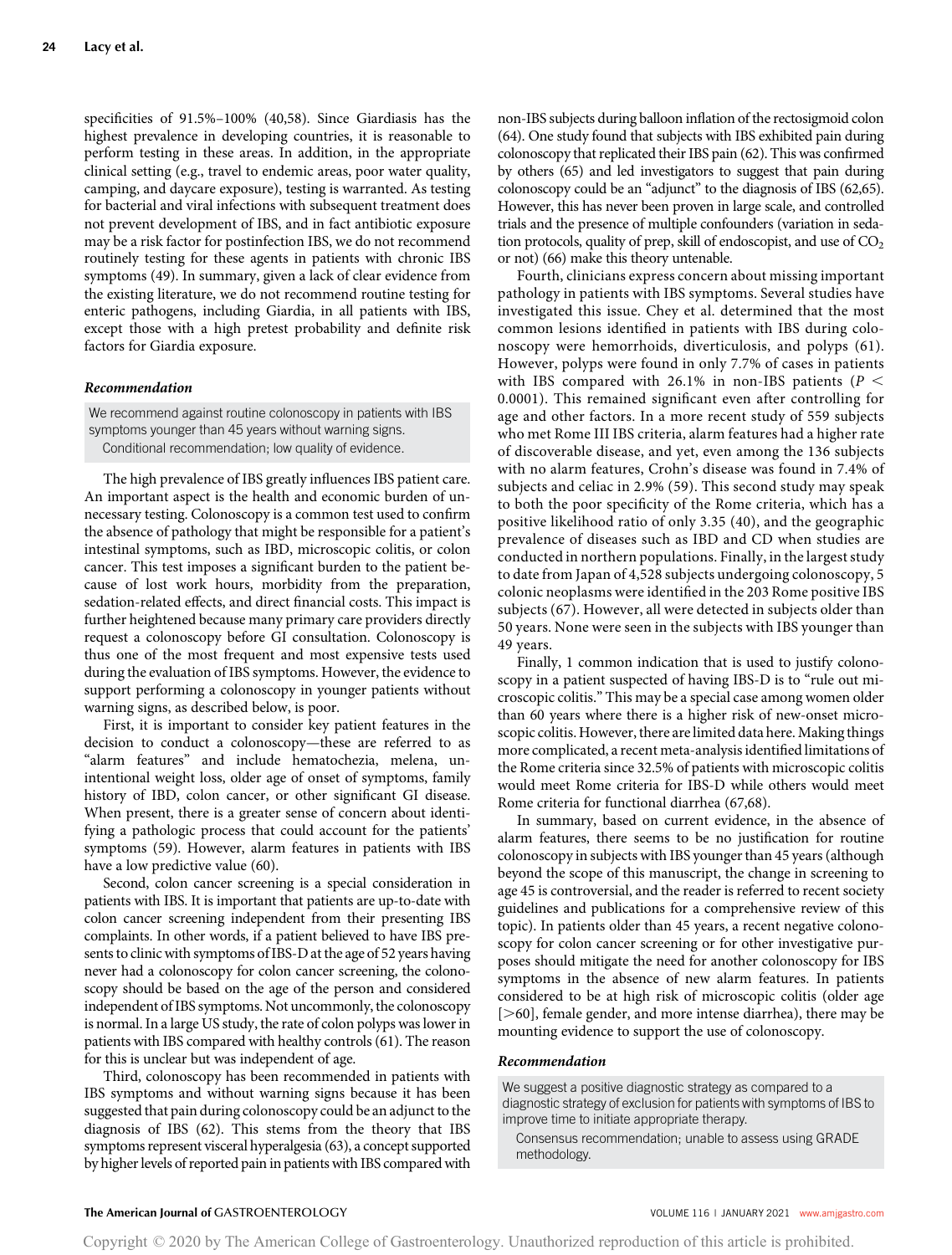The role of a careful clinical history, focused on key symptoms of abdominal pain and altered bowel habits in the absence of alarm features, and their duration  $(>6$  months), coupled with a physical examination and minimal diagnostic testing, is sufficient to confidently diagnose a patient with IBS (1,3,4). Providers are often uncomfortable, however, with a positive diagnostic strategy or a symptom-based diagnosis of IBS. Although a validated definition does not exist, a positive diagnostic strategy involves a careful history, physical examination, and the use of a standard definition to make a diagnosis, with limited diagnostic tests.

Justification for a positive diagnosis of IBS, as compared to a diagnosis of exclusion, is based on consensus and data from existing studies (described below) which show a low diagnostic yield of additional workup in suspected IBS without alarm features, and a minimal impact on patient outcomes or satisfaction. Indeed, extensive testing is unlikely to uncover new information and, despite best intentions, does not actually reassure a patient of their IBS diagnosis. In a retrospective evaluation of nearly 500 patients with IBS aged between 18 and 49 years undergoing a "peace of mind" colonoscopy, the procedure had no impact on patient reassurance, quality of life, or psychological symptoms (69).

A systematic review and meta-analysis of more than 1,000 patients compared a range of diagnostic approaches including the symptom-based Rome III criteria to diagnose IBS and noted that the symptom-based Rome criteria performed quite modestly (69.6% sensitivity and 82.0% specificity). Minor clinical enhancements to the criteria increased its overall specificity—high somatization, no nocturnal passage of stool plus high level of somatization, hospital anxiety and depression score  $>8$  plus normal hemoglobin and CRP. Overall, the accuracy of the Rome III criteria plus clinical and laboratory enhancements increased to 95% specificity among patients referred for endoscopy for lower GI symptoms (70).

In another study, 300 primary care patients believed by their doctors to have IBS and no alarm signs were randomized to either a diagnostic strategy of exclusion, which included invasive testing such as sigmoidoscopy with biopsies, stool cultures, and simple laboratory studies (complete blood count and CRP) or to a positive diagnostic strategy which included only a complete blood count and CRP. Regardless of randomization, none of the patients meeting Rome III criteria at baseline were reclassified at 1 year with IBD, colorectal cancer, or CD. Both diagnostic approaches performed similarly in terms of symptoms, quality of life, and patient satisfaction. A positive diagnostic strategy was determined to be noninferior to a diagnosis of exclusion (71).

Not only is a positive diagnostic strategy noninferior to a diagnosis of exclusion, it can substantially shorten time to appropriate therapy. A physician who provides a confident, positive diagnosis of IBS made with minimal investigation is more likely to reduce time to initiation of therapy by engaging patients in shared decision-making. Furthermore, if a primary care physician is able to provide a confident, positive diagnosis without referring a patient to a gastroenterologist, health care costs, and potentially time to initiation of therapy could also be reduced (72). In a large study of positively diagnosed vs undiagnosed IBS-D patients, positively diagnosed patients were much more likely to have already encountered evidence-based therapies and were more likely to have received an effective prescription medication (vs dietary modifications or over-the-counter antidiarrheal agents). Many had also received a referral for brain-gut psychotherapy (73). Although not studied, the same is likely true for the other IBS subtypes.

Finally, a positive diagnosis could lead to improved patient education and reassurance, including knowledge around the multifactorial nature of IBS, thereby increasing patient acceptance of the diagnosis and early adoption of effective therapies. Despite relatively low quality of evidence supporting the specific outcome of improved time to appropriate treatment, we recommend delaying diagnostic workup when possible and treating patients with IBS empirically, as this can often apprise health care providers to the next steps in care while minimizing unnecessary testing.

#### Recommendation

We recommend a positive diagnostic strategy as compared to a diagnostic strategy of exclusion for patients with symptoms of IBS to improve cost-effectiveness.

Strong recommendation; high quality of evidence.

Justification for a positive diagnosis of IBS as opposed to a diagnosis of exclusion is based on consensus and data from studies (discussed below) which show a low diagnostic yield of additional diagnostic studies in patients with IBS symptoms without alarm features and a minimal impact on patient outcomes or satisfaction. Unfortunately, in a large survey of community and academic gastroenterologists, more than 70% of community-based providers believed IBS to be a diagnosis of exclusion. These providers ordered nearly twice the number tests per patient and consumed \$400 more per patient than those who used a positive diagnostic strategy. Although this difference may not initially seem significant, in a highly prevalent condition such as IBS, the cost difference is substantial (57).

In an elegant Australian language analysis study of provider notes, it was determined that providing IBS patients with a clear, confident, positive diagnosis translated into less demand for additional diagnostic workup. Use of qualifying "exclusion"language around diagnosis, such as "may be suffering from" or "it's possible that," "fits the picture of…," or "working impression is…," when compared with clear, positive diagnostic language such as "she has," "she is suffering from," "she is diagnosed with," or "I have diagnosed her with" led to more studies, endoscopies, and repeat consultations, driving up the cost of care. Similarly, patients who were diagnosed in the medical record with IBS were unaware of their diagnosis, in contrast to patients with "organic" diseases (74).

In a retrospective employer-based health care claims study of patients with IBS-D, which considered the cost of care within the first 2 years after diagnosis, nearly 80% of health care costs were associated with a diagnosis of exclusion approach, including diagnostic testing, laboratory and radiology services, hospitalizations, and emergency department visits. Only about 20% of patient costs could be related to treatment specifically, including office visits and prescription medications (75). The same was previously shown in patients with IBS-C (76). Both studies show the high costs associated with considering IBS as a diagnosis of exclusion, rather than leveraging symptom-based criteria, particularly in patients younger than 50 years without alarm features. In a large national database study of patients with IBS, colonoscopy was the most frequently conducted test with half of all patients younger than 50 years undergoing at least one (12).

High quality evidence for a positive diagnostic approach comes from a study that conducted a head-to-head, randomized comparison of a positive diagnostic strategy vs an exclusion strategy in  $>300$  patients seen in a primary care setting (71). Patients were followed over 1 year with the primary outcome of quality of life. Not only was noninferiority of the positive strategy

#### © 2020 by The American College of Gastroenterology The American Journal of GASTROENTEROLOGY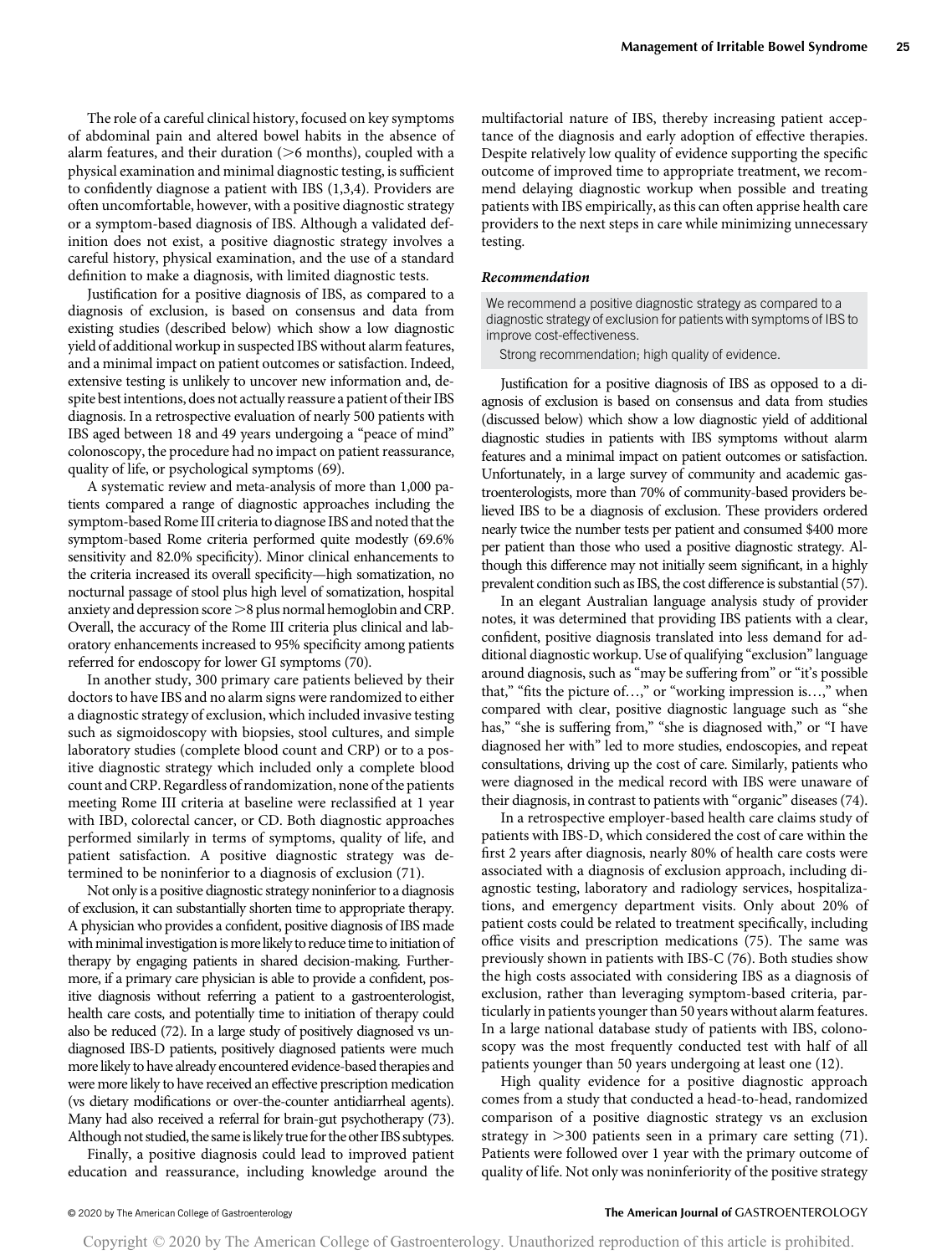demonstrated, overall health care costs were almost 40% lower in the positive diagnostic group (\$5,075 vs \$3,160 annually), with no differences between groups in terms of GI symptoms or patient satisfaction. There were no cases of IBD, CD, or cancer discovered through either diagnostic strategy, further underscoring the costeffectiveness of a positive one (71).

A variety of factors may predispose certain patients to excessive diagnostic testing, as shown in a large US claims database of more than 200,000 patients with IBS in which patients who were older than 50 years, female, with multiple comorbidities, and had more office visits, emergency department visits, and hospitalizations. Patients who had 3 or more diagnostic tests/procedures comprised 40% of the overall sample, with patients with IBS-C driving the most costs (77). Similar variability in diagnostic practices is seen regionally, and across health settings and provider types, high variability is associated with unnecessary costs to the US health system (12).

In summary, a positive diagnostic strategy should be used in an effort to minimize unnecessary testing and reduce health care costs.

# Recommendation

We suggest that categorizing patients based on an accurate IBS subtype improves patient therapy.

Consensus recommendation; unable to assess using GRADE methodology.

Although the primary symptom of IBS is recurrent abdominal pain, identification of the patients' predominant stool form on days in which stools are perceived to be abnormal is critical to the proper selection of diagnostic studies and treatments. Current



Figure 1. Bristol Stool Form Scale (English for the United States). Reprinted with permission from the Rome Foundation. ©2000 Rome Foundation. All Rights Reserved.

pharmacological therapies usually target diarrhea and constipation subtypes, although IBS is characterized by 4 distinct subtypes: IBS-D, IBS-C, IBS-M, and those without a significant pattern of abnormal stool (IBS-U). More than half of patients with IBS change predominant subtype over a 1-year period; therefore, clarification of subtype should be performed routinely (78). Diarrhea-predominant IBS patients are more likely to report pain and urgency with each bowel movement, whereas constipation-predominant patients report substantially more symptoms and impaired functioning in between bowel movements; thus, treatment of abdominal pain symptoms may also differ between patient subtypes (79).

To accurately categorize a patient with IBS by subtype, we recommend the following:

- 1. Predominant stool consistency can be determined based on the Bristol Stool Form Scale (BSFS) (80) (Figure 1).
- 2. Determine patient's primary stool consistency only on the days s/he reports abnormal bowel movements. This determination should be made when patient is off of therapy(ies) that could affect bowel pattern. Daily diaries should be performed for 2 weeks for the most accurate assessment.
- 3. Once the pattern of stool consistency is determined, subtype decisions can be made according to the Rome IV criteria (4):
	- a. IBS-C:  $>$  25% of bowel movements associated with BSFS 1 or 2 with BSFS 6 or 7 occurring less than 25%.
	- b. IBS-D:  $>$  25% of bowel movements associated with BSFS 6 or 7 with less than 25% of bowel movements with BSFS 1 or 2.
	- c. IBS-M:  $>$  25% of bowel movements associated with BSFS 1 or 2 and  $>$  25% of bowel movements associated with BSFS 6 or 7. d. IBS-U: cannot be determined.
	-

In summary, most therapeutic agents used to treat IBS symptoms were developed with an emphasis on 1 specific IBS subtype; therefore, although not studied prospectively, assigning the wrong subtype to a patient could result in a treatment approach that actually worsens symptoms. Currently, there are no approved medications for the treatment of IBS-M or IBS-U; this is an important gap to be addressed in future research.

#### Recommendation

We do not recommend testing for food allergies and food sensitivities in all patients with IBS unless there are reproducible symptoms concerning for a food allergy.

Consensus recommendation; unable to assess using GRADE methodology.

Up to 20% of the population report adverse reactions to food (81,82). Reported symptoms are nonspecific and include abdominal pain, nausea, bloating, and diarrhea. Interestingly, when rechallenged with the offending food, only 2%–3% develop recurrent symptoms (81,83). Patients with IBS are more likely than the general population to report adverse reactions to food, with prevalence rates as high as 50% (84–86). Although the default interpretation of reactions to foods is that of an allergic reaction, this is unlikely in IBS. Food allergies are an immunemediated event and are classified as an IgE response, a non-IgE response, or a mixed (IgE and non-IgE) response (87). Symptoms of a food allergy occur reproducibly and rapidly (usually within

# The American Journal of GASTROENTEROLOGY **And American Journal of GASTROENTEROLOGY VOLUME 116 | JANUARY 2021 [www.amjgastro.com](http://www.amjgastro.com)**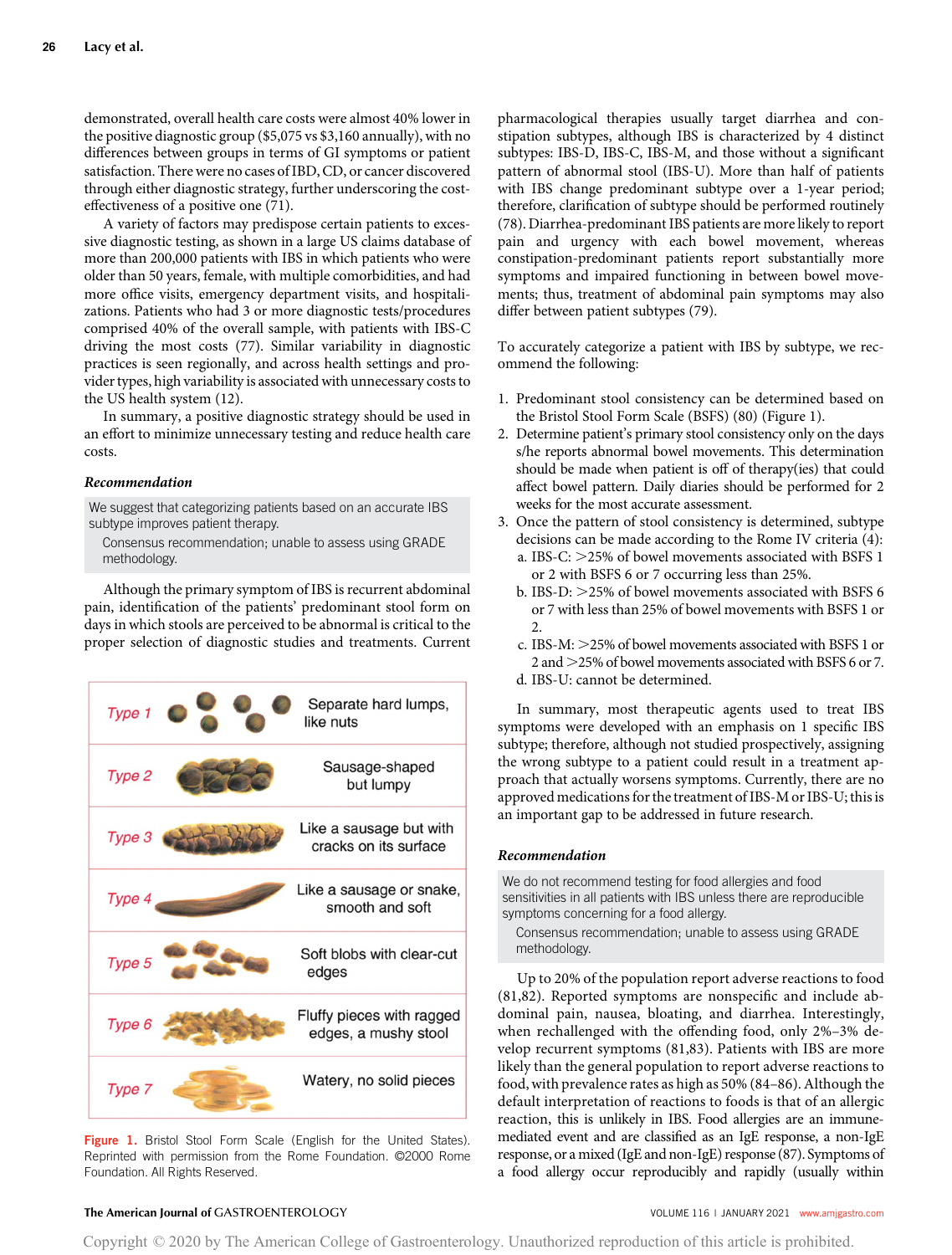Table 6. Clinical symptoms, rectal examination findings, and anorectal physiologic testing suggestive of a pelvic floor disorder<sup>a</sup>

| <b>Testing</b>                                                           | <b>Findings</b>                                                                                                                                                                                                                                                                                                                                                                                                 |
|--------------------------------------------------------------------------|-----------------------------------------------------------------------------------------------------------------------------------------------------------------------------------------------------------------------------------------------------------------------------------------------------------------------------------------------------------------------------------------------------------------|
| Rectal examination findings on<br>inspection                             | Dermatitis/perianal erythema<br>Rectal prolapse<br>Gaping anus<br>Hemorrhoids<br>Fistula or fissure<br>Rectal scar<br>Anorectal mass                                                                                                                                                                                                                                                                            |
| Digital rectal examination findings<br>suggesting dyssynergic defecation | Impaired sensory perception of stool<br>(perineal sensation testing)<br>Rectal distension and stool impaction<br>Contraction of the diaphragm,<br>abdomen, and rectum during push<br>maneuvers (abdominal pressure and<br>rectal examination must be<br>performed simultaneously)<br>Abnormal relaxation of external anal<br>sphincter and puborectalis muscles<br>(or no relaxation with Valsalva<br>maneuver) |
| Anorectal physiology findings<br>suggesting pelvic floor disorders       | Uncoordinated abdominal, rectoanal,<br>and pelvic floor muscles<br>Rectal hyposensitivity<br>Paradoxical increase in sphincter<br>pressure/puborectalis muscle<br>pressure during relaxation or<br>simulated evacuation<br>Prolonged balloon expulsion time<br>Inadequate anal relaxation during<br>push maneuvers<br>Inadequate abdominorectal<br>propulsive forces                                            |

en in all subtype irritable bowel syndrome and are not specific to pelvic floor dyssynergia.

minutes) on exposure to a given food and are absent during avoidance (87). For IgE-mediated food allergies, sensitization with development of specific IgE antibodies to a food allergen needs to occur (e.g., peanuts). Non-IgE food allergies are mediated by T cells, usually confined to childhood, and include food protein–induced enterocolitis syndrome and food protein–induced enterocolitis. Mixed IgE– and non-IgE–mediated food allergies include cow's milk protein allergy, eosinophilic esophagitis, and eosinophilic gastroenteritis.

Food allergies are uncommon and occur in only 1%–3% of adults (88,89). They are more likely to occur in atopic individuals, but are not more likely to occur in patients with IBS (90,91). The most common food allergies in adults, based on IgE testing (with estimated prevalence rates), are shellfish (2%), peanuts (0.6%), tree nuts (0.6%), fish (0.4%), wheat (0.4%), cow's milk (0.3%), eggs (0.2%), and sesame (0.1%) (87,92). The diagnosis of a food allergy is based on a history of a reproducible reaction to a food (e.g., itching of the palate and lips, angioedema, rhinorrhea, periorbital edema, dysphagia, laryngospasm, bronchospasm, nausea, vomiting, abdominal pain, diarrhea, urticaria, hypotension, and anaphylaxis) in conjunction with testing. A skin prick test is positive only 50% of the time in patients with true food allergies (87). Serum IgE levels correlate with the likelihood of a clinically relevant reaction to food, although levels do not correlate with the intensity of the reaction (92). The sensitivity of serum IgE levels is low; up to 25% of clinically significant reactions, including anaphylaxis, may be missed (93).

Most adverse reactions to foods represent a food intolerance or food sensitivity (81,82,86). Food intolerances are defined as an undesirable reaction to a food that is not immune mediated. These reactions may develop for a variety of reasons, including pharmacologic effects of foods (e.g., salicylates, vasoactive amines, caffeine, glutamate, serotonin, tyramine, and capsaicin), enzyme defects (e.g., lactase and sucrase-isomaltase), transport defects (e.g., fructose, glut-2, and glut-5), functional disorders (e.g., dyspepsia), or psychological factors (e.g., anorexia and orthorexia). Sensitivity to gluten is one of the most commonly reported reactions to food by patients with IBS; in many affected IBS patients, it is believed to be a nonimmunologically mediated event and possibly even an adverse reaction to the nondigestible, nonabsorbable carbohydrate, fructan (94).

Multiple tests are marketed to diagnose food intolerances; however, none have been validated, and most have not been subjected to rigorous, blinded trials. Serum IgG panels have not been validated and cannot be recommended at present (95). Results of a leukocyte activation test are intriguing but need to be confirmed (96).

In summary, the low specificity of food allergy tests means that indiscriminate testing for food allergens using a battery of tests will yield many false positives. The low prevalence of food allergies in adults, the finding that patients with IBS are not more likely to develop food allergies, and poor diagnostic test characteristics (e.g., serum IgE levels and the skin prick test), make it neither efficient nor cost-effective to test patients with IBS for food allergies.

#### Recommendation

We suggest that anorectal physiology testing be performed in patients with IBS and symptoms suggestive of a pelvic floor disorder and/or refractory constipation not responsive to standard medical therapy.

Consensus recommendation; unable to assess using GRADE methodology

Although the true prevalence of anorectal dysfunction in IBS is unknown, it occurs in all subtypes of IBS (IBS-D, IBS-C, and IBS-M) with prevalence rates estimated to be as high as 40% in tertiary care practices (97–100). Routine diagnostic testing with anorectal manometry (ARM) and/or balloon expulsion test (BET) is not performed in most patients because of limited availability and the absence of definitive guidelines. In symptomatic patients, a thorough rectal examination that does not identify obvious structural anorectal abnormalities increases the possibility of a pelvic floor disorder with high sensitivity (75%), specificity (87%), and NPV of 91% (101) (Table 6). See Figure 2 which illustrates normal and abnormal defecation (102).

IBS is a multifactorial disorder and symptoms alone cannot accurately distinguish IBS from dyssynergic defecation (DD) because both patient groups often have difficulty with stool evacuation and straining (97,98,103,104). The accurate diagnosis of DD requires physiologic testing with abnormalities of a defecation disorder identified in 2 of 3 tests (e.g., ARM, BET, and/or impaired evacuation by imaging) (105). A recent retrospective

### © 2020 by The American College of Gastroenterology The American Journal of GASTROENTEROLOGY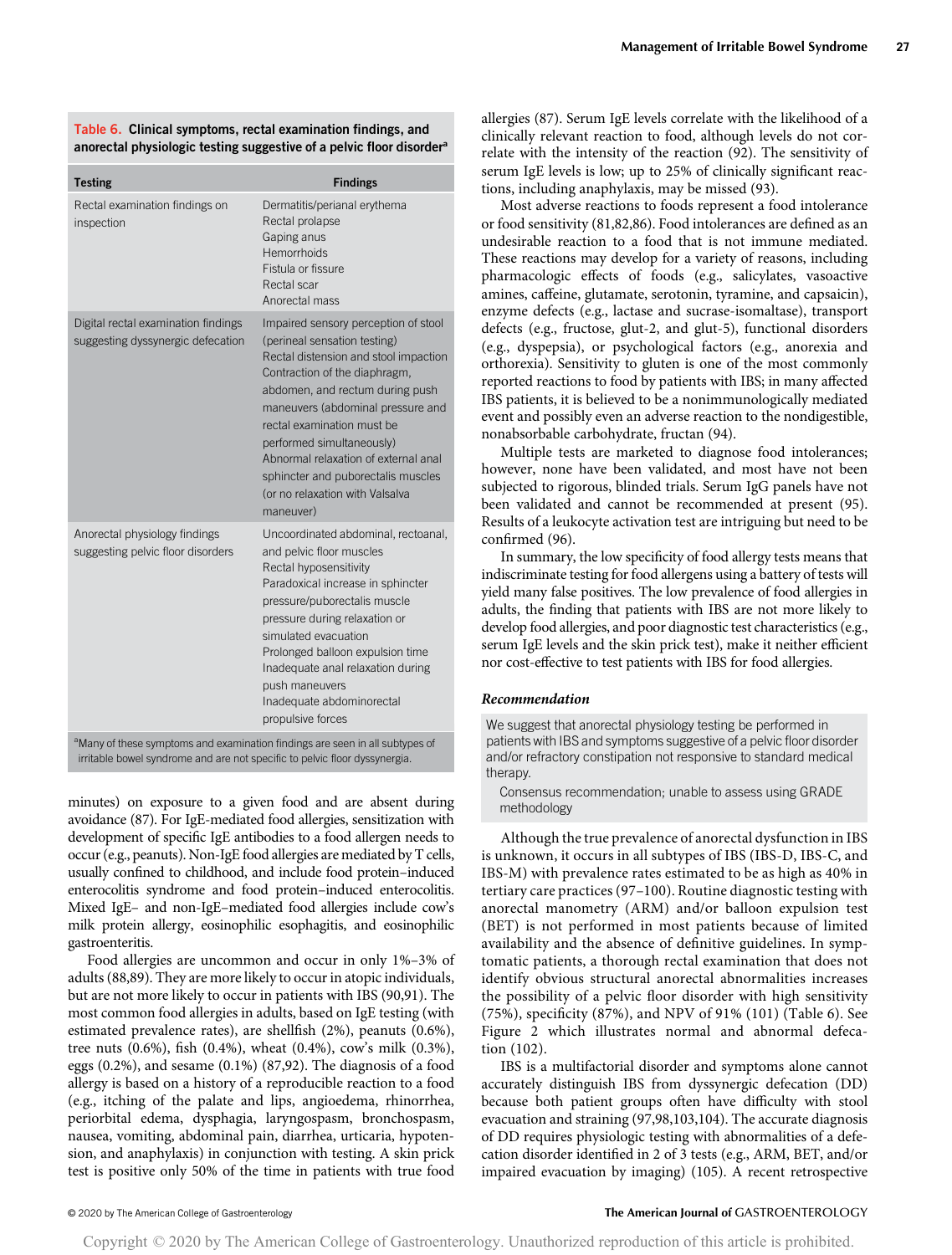#### Table 7. Tricyclic antidepressants

| <b>Name</b>                                                           | Subtype         | Recommended daily doses (mg) | Most common side effects                                                                                                            |
|-----------------------------------------------------------------------|-----------------|------------------------------|-------------------------------------------------------------------------------------------------------------------------------------|
| Amitriptyline: available in 10-, 25-, 50-, 75-,<br>and 100-mg tablets | Tertiary amine  | $50 - 100$                   | Dry mouth, urinary retention, sedation, cardiac<br>arrhythmias, sexual dysfunction, constipation,<br>weight gain, and blurry vision |
| Imipramine: available in 10-, 25-, 50-, 75-,<br>and 100-mg tablets    | Tertiary amine  | $50 - 100$                   | Dry mouth, urinary retention, sedation, cardiac<br>arrhythmias, sexual dysfunction, constipation,<br>weight gain, and blurry vision |
| Desipramine: available in 10-, 25-, 50-, 75-,<br>and 100-mg tablets   | Secondary amine | $25 - 100$                   | Dry mouth, blurry vision, urinary retention,<br>cardiac arrhythmias, weight gain, dizziness,<br>nausea, and headache                |
| Nortriptyline: available in 10-, 25-, 50-, and<br>75-mg tablets       | Secondary amine | $25 - 75$                    | Dry mouth, blurry vision, urinary retention,<br>cardiac arrhythmias, weight gain, dizziness,<br>nausea, and headache                |

Tricyclic antidepressants should not be used in patients with known bundle branch block or Qt prolongation.

Mechanism of action of tricyclic antidepressants primarily involves inhibition of serotonin and noradrenergic receptors. Blockade of muscarinic and adrenergic receptors also occurs, but to a lesser degree.

Secondary amines generally have less antihistaminic and anticholinergic effects and are thus less likely to cause sedation or constipation.

Tertiary amines (amitriptyline and imipramine) are more likely to have antihistaminic and anticholinergic side effects.

study of female subjects with IBS-C using the 20-Item Pelvic Floor Distress Inventory showed that 44% of patients with IBS-C have prolonged BET, suggesting a DD pattern. In 1 study of 66 patients with IBS, DD was more frequent in all subgroups (41%) of IBS  $(P < 0.01)$  and both genders as compared to healthy controls (99). Although lower pain thresholds are observed in IBS-D and IBS-M, other manometric parameters such as paradoxical anal contraction, impaired sphincter relaxation, and symptoms of straining and incomplete evacuation do not differentiate the IBS subtypes.

In addition to DD, higher rates of obstructive defecation painful evacuation and digital disimpaction—are seen in IBS-C (106). IBS is an independent risk factor for obstructive defecation with OR 1.78 (95% CI 1.21–2.60) and is associated with higher obstructive defecation scores ( $P < 0.001$ ), altered pelvic mobility, and decreased perineal decent which predisposes patients to overflow diarrhea (97). As a result, patients without IBS-D with symptoms of digital disimpaction, anal pain, and longer duration of symptoms benefit most from testing with ARM and BET (98). Finally, anxiety and depression scores correlate with reduced perineal descent ( $P = 0.03$  and  $P = 0.01$ , respectively), further highlighting the need for testing to identify possibly treatable pelvic floor disorders (98).

Perhaps, the most important reason to rule out DD in subjects with suspected pelvic floor dysfunction is the positive response of both pain and bowel symptoms to biofeedback therapy (107–109). One prospective study of biofeedback therapy in patients with DD found similar improvement in those with and without IBS ( $P < 0.05$ ) (107). Higher rectal sensory thresholds, constipation severity scores, and delayed colonic transit pretreatment were indicators of poor treatment outcome. Abdominal pain and bloating scores were only improved in those patients with IBS with an improved defecation index and improved BET after biofeedback therapy ( $P < 0.05$ ). Others have similarly reported that in IBS patients with DD, all domains of the Patient Assessment of Constipation Symptoms scores improved by 48%

after biofeedback therapy ( $P < 0.001$ , all), even abdominal pain and bloating (109).

In summary, although anorectal physiology testing alone may not differentiate DD from IBS, it identifies distinct abnormalities that may respond favorably to biofeedback therapy. Given the high estimated prevalence of pelvic floor disorders in all IBS subtypes, we propose first using standard therapies for IBS targeting both abdominal pain and the predominant bowel habit. In patients with abnormal rectal examinations concerning for dyssynergia or those refractory to conventional treatments and with pelvic floor symptoms, we suggest anorectal physiology testing with ARM and BET and/or defecography to identify patients who could be treated with biofeedback therapy. The positive response seen in abdominal pain and bloating in patients with IBS to biofeedback therapy further supports this recommendation.

#### Recommendation

We recommend a limited trial of a low FODMAP diet in patients with IBS to improve global symptoms.

Conditional recommendation; very low quality of evidence.

The elimination of dietary fermentable oligosaccharides, disaccharides, monosaccharides, and polyols (FODMAPs) has quickly gained popularity as a treatment for patients with IBS (110). FODMAPs lead to increased GI water secretion and increased fermentation in the colon, thus producing short-chain fatty acids and gases which can lead to luminal distension and the triggering of meal-related symptoms in patients with IBS.

A recent meta-analysis identified 7 randomized controlled trials (RCTs), which included 397 patients with IBS, evaluating the low FODMAP diet vs several different comparators (110). Two trials in 71 patients with IBS compared the low FODMAP diet with a usual diet (111,112). Three trials including 271 patients with IBS compared a low FODMAP diet to another active diet intervention (113–115). One study compared the low FODMAP diet with a high FODMAP diet, and 1 provided IBS patients with a low FODMAP diet followed by a placebo-controlled FODMAP

### The American Journal of GASTROENTEROLOGY **And American Journal of GASTROENTEROLOGY VOLUME 116 | JANUARY 2021 [www.amjgastro.com](http://www.amjgastro.com)**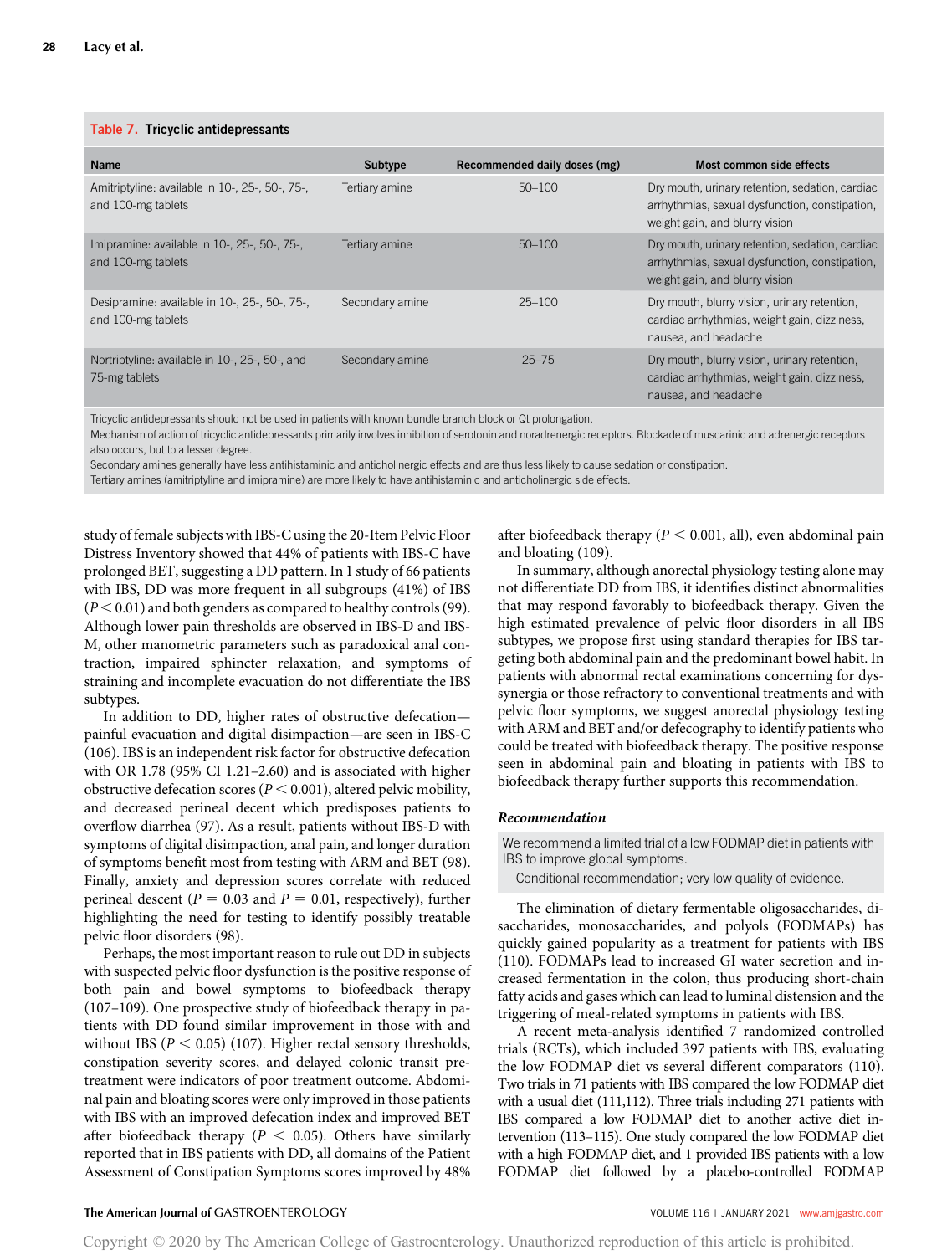

Figure 2. Pelvic floor anatomy. Adapted with permission from Advances in diagnostic assessment of fecal incontinence and dyssynergic defecation. Clin Gastroenterol Hepatol 2010;8:910–9. ©2010 with permission from Elsevier.

rechallenge (116,117). All published trials were deemed high risk of bias (118). The low FODMAP diet was associated with a significant reduction in global IBS symptoms compared with the different comparators (risk ratio 0.69; 95% CI 0.54-0.88,  $P = 25\%$ ; 118-120). The 3 trials that compared the low FODMAP diet with an alternative diet showed a nonsignificant trend favoring the low FODMAP diet (RR 0.82; 95% CI 0.66–1.02) (85,113,114). Interestingly, 2 studies, which compared a dietitian-led low FODMAP diet and a dietitian-led standardized dietary advice program from the United Kingdom, found nonsignificant differences in the proportions of patients reporting adequate relief of their overall IBS symptoms (119,120). That said, these trials are more difficult to interpret as they were not placebo-controlled, but rather, comparative effectiveness trials assessing 2 active interventions. Most of the trials also reported benefits of the low FODMAP diet for individual IBS symptoms, particularly abdominal pain and bloating (114). One trial failed to find a significant improvement in general quality of life while another reported a significant improvement in disease specific quality of life (113,121). Overall, the low FODMAP diet seems safe without serious adverse events (AEs), although long-term over-restriction of FOD-MAPs may lead to micronutrient deficiencies (119,120).

Although the current evidence is supportive, many questions about the low FODMAP diet remain unanswered. There is a need for high-quality long-term data which addresses efficacy, adherence, and harms, including any unintended effects on the gut microbiota. It is critically important for providers using the low FODMAP diet to properly instruct their patients on all 3 phases of the plan (the first stage is substitution of foods with low FOD-MAP choices; the second stage is a gradual reintroduction of foods into the diet while assessing symptoms; the third stage is personalization of the diet to avoid foods that trigger symptoms). Almost all the available research has focused on FODMAP restriction. However, responders to restriction of FODMAPs can be identified in 2–6 weeks. In the second phase, responders should undergo a gradual reintroduction of foods containing individual FODMAPs to determine their sensitivities. In the third phase, this information is used to personalize and liberalize the diet for extended use.

In summary, this guideline committee believes that the complexity of the low FODMAP diet, combined with the potential for nutritional deficiencies, and the time and resources required to provide proper counseling on the 3 phases of the plan, requires the services of a properly trained GI dietician. This, however, is not evidence-based but certainly warrants future study. If a trained GI dietician is not available or if a patient cannot afford to see a dietician, it is important for providers to distribute highquality teaching materials which can allow an IBS patient to implement the diet in a medically responsible manner.

#### Recommendation

We suggest that soluble, but not insoluble, fiber be used to treat global IBS symptoms.

Strong recommendation; moderate quality of evidence.

A widely accepted definition describes dietary fiber as all carbohydrates that are neither digested nor absorbed in the small intestine and have a degree of polymerization of 3 or more monomeric units (122). Fiber offers a range of general health benefits, and for this reason, most experts recommend 25–35 g of total fiber intake per day (123).

Dietary fiber has diverse and incompletely understood effects in the GI tract involving the gut microbiome, metabolism, transit time, stool consistency, and bile acid absorption. Dietary fiber is frequently recommended to improve symptoms in patients with IBS, particularly when constipation is the predominant complaint. In general, different types of fiber can be distinguished on the basis of their solubility, viscosity, and ability to resist fermentation in the colon. Soluble fiber is found in psyllium, oat bran, barley, and beans. Insoluble fiber is found in wheat bran, whole grains, and some vegetables. Fibers that exert laxative effects tend to increase stool water content and resist colonic fermentation. Conversely, fibers that ferment in the colon will lose their water-holding capacity and produce gas that could aggravate symptoms of bloating and flatulence.

A recent systematic review and meta-analysis on fiber in IBS (124) identified 15 RCTs (125–139) involving 946 patients. Six trials provided information regarding IBS subtypes (133,135–139), of which 2 trials recruited only patients with IBS-C (135,136). Most trials used a "clinical diagnosis" of IBS or symptom-based criteria supplemented by negative investigations to identify study participants. Study endpoints were highly variable and did not adhere to modern regulatory guidance. Fiber led to a statistically significant benefit for IBS symptoms compared with placebo (RR of IBS not improving  $= 0.87; 95\%$ CI 0.80–0.94). There was no significant heterogeneity ( $P = 0\%$ ) or funnel plot asymmetry (Egger test  $= -0.20$  (95% CI  $-1.14$  to 0.74, P  $= 0.66$ ), suggesting no evidence of publication bias. Six studies including 411 patients with IBS evaluated the insoluble, nonviscous, poorly fermentable fiber, bran (125,126,131,132,136,137), 7 studies

### © 2020 by The American College of Gastroenterology The American Journal of GASTROENTEROLOGY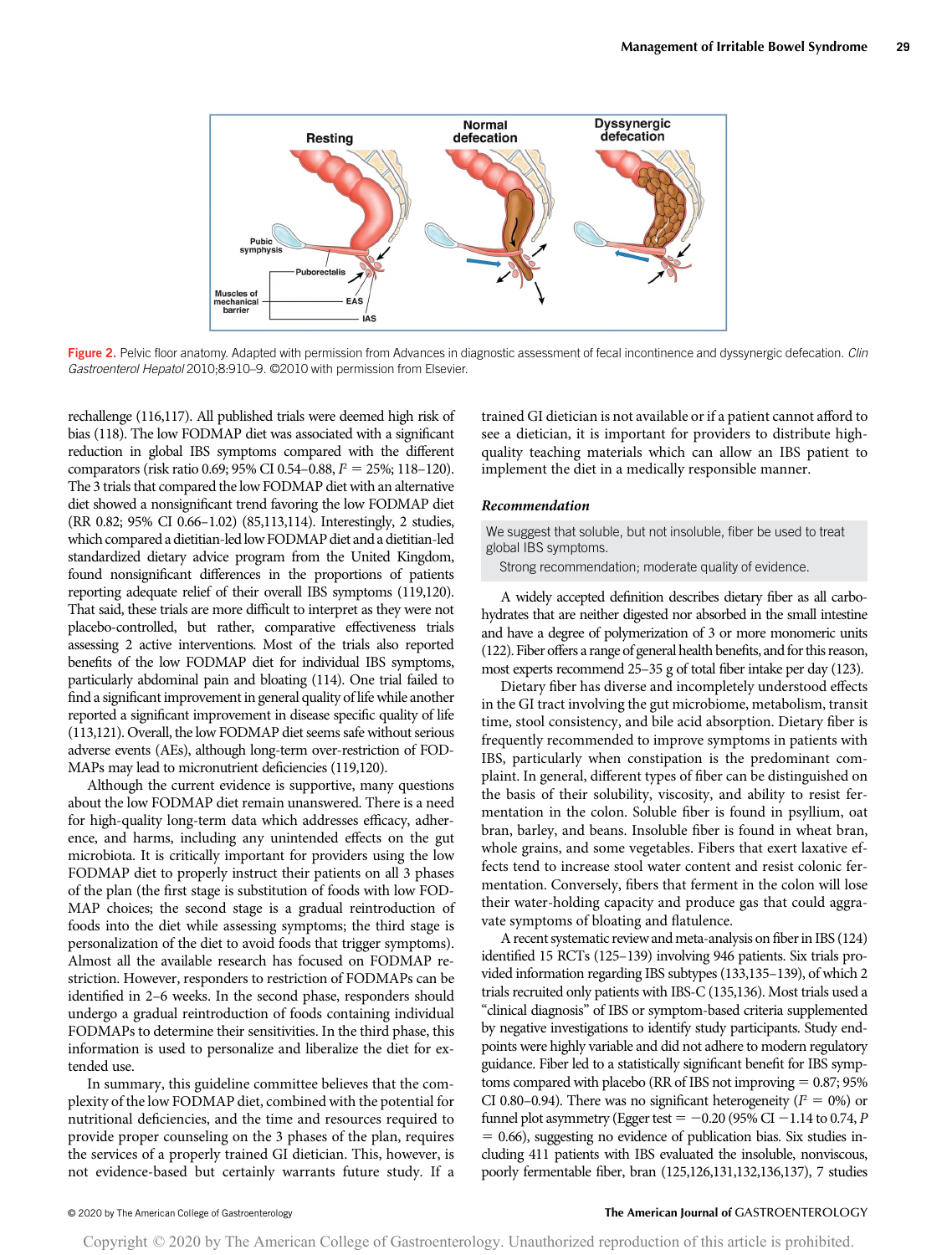including 499 patients evaluated the soluble, viscous, poorly fermentable fiber, ispaghula husk (127–130,133,134,137), and 3 studies evaluated "concentrated fiber" (135), linseeds (138), or rice bran (139). Bran provided no significant benefit for IBS symptoms (RR of IBS not improving  $= 0.90$ ; 95% CI 0.79–1.03), while ispaghula did benefit IBS symptoms (RR of IBS not improving  $= 0.83$ ; 95% CI 0.73–0.94, number needed to treat [NNT] 7 [95% CI 4–25]).

AE data were provided by 7 trials (130,131,133,135,137–139). Thirty-six percent of 355 patients receiving fiber reported an AE, compared with 25.1% of 251 receiving placebo (RR 1.06; 95% CI 0.92–1.22). Data were insufficient to assess AEs according to type of fiber.

In summary, soluble, viscous, poorly fermentable fiber may provide benefits in IBS. The apparent lack of significant side effects makes fiber a reasonable first line therapy for IBS patients with symptoms. The ability to improve stool viscosity and frequency logically argues for the use of fiber in patients with IBS-C, although the evidence base to support this contention is weak.

#### Recommendation

We recommend against the use of antispasmodics currently available in the United States to treat global IBS symptoms. Conditional recommendation; low quality of evidence.

Antispasmodics remain one of the most frequently used treatments for IBS. Assessing their efficacy on global IBS symptoms is difficult because the class includes multiple agents with different mechanisms of action. Broadly, antispasmodics relax intestinal smooth muscle thereby reducing GI motility (140). A myriad of different formulations are available, including direct smooth muscle relaxants, calcium antagonists, scopolamine derivatives, and combination agents. Historical recommendations supporting antispasmodics for treating global IBS symptoms have been predicated on systematic reviews and meta-analyses inclusive of all agents (141). However, in an era of precision medicine, it is important to evaluate and recommend therapies based on individual, rather than group, analyses. For this guideline, we have focused on medications approved for use in the United States, conceding there are more robust data supporting the use of alternative antispasmodics available internationally. Three antispasmodics are commercially accessible—dicyclomine, hyoscyamine, and hyoscine—with a paucity of data supporting their efficacy.

Dicyclomine has been assessed in 2 small, older trials (142,143). One double-blinded study randomized patients ( $n =$ 97) to 40 mg of dicyclomine (2–4 times' standard dosing) or placebo 2–4 times daily for 2 weeks. Neither a standard definition of IBS nor a single primary endpoint was established. Overall, 84% of individuals receiving dicyclomine reported symptom improvement compared with 54% of those taking placebo ( $P =$ 0.006). Sixty-nine percent and 16% of dicyclomine and placebotreated patients, respectively, reported adverse effects (142). A second study enrolled 96 patients; a standardized definition of IBS was not included. Individuals received 20 mg of dicyclomine or placebo 3 times daily for 10 days with subsequent crossover without a washout period, which increases the likelihood of a carryover effect. Dicyclomine was associated with subjective improvements compared with placebo. No statistical analyses were undertaken. Thirty-three percent of dicyclomine and 4% of placebo-treated patients developed side effects during the 10-day treatment period (143).

Hyoscyamine, available in multiple formulations (short or long acting, oral or sublingual), was assessed in a single clinical study from Sweden performed more than 3 decades ago (144). In this trial, 25 individuals were randomized to 0.2 mg of hyoscyamine or placebo for 2 weeks. The definition of IBS was not standardized. Hyoscyamine responses were comparable with placebo; however, AE rates were significantly higher (87% vs 7%, respectively,  $P < 0.001$ ).

Hyoscine (scopolamine), primarily used for motion sickness, has been evaluated in 3 IBS trials, all performed outside the United States. The first 2 had similar trial designs (127,130). Neither used a standard definition for IBS. One study combined hyoscine, lorazepam, soluble fiber (ispaghula husk), and placebo in 8 permutable blocks with 12 subjects per block (127). Hyoscine fared no better than placebo over a 12-week period. The second combined hyoscine, amitriptyline with chlordiazepoxide, ispaghula, and placebo in 8 randomized blocks of 21 patients (130). At 12 weeks, individuals receiving only active hyoscine fared significantly better than those receiving placebo ( $P < 0.02$ ). However, these findings must be interpreted with caution because none of the patients in the placebo group experienced improvement at this time point. The most recent analysis, completed 30 years ago, randomized 712 individuals to hyoscine, hyoscine plus paracetamol, paracetamol alone, or placebo for 4 weeks (145). A "response" was achieved by 76% and 64% of individuals receiving hyoscine and placebo, respectively ( $P < 0.05$ ). Interestingly, the difference in response between hyoscine and paracetamol was only 4%. The most common AEs were dry mouth and blurred vision.

In summary, there are limited data supporting the use of antispasmodics available in the United States. The data are decadesold and of poor quality. Published studies are methodologically limited because of small sample size, lack of standardized enrollment criteria, different trial designs, and different endpoints. Side effects are common, particularly in the elderly, although anecdotal data suggest that these agents are relatively safe.

# Recommendation

We suggest the use of peppermint to provide relief of global IBS symptoms.

Conditional recommendation; low quality of evidence.

Peppermint (Mentha piperita) is a popular natural/herbal remedy for IBS. Although the clinical benefits of peppermint oil for patients with IBS have most often been attributed to Lmenthol's blockade of calcium channels and attendant smooth muscle relaxation, several other potential explanations are worthy of consideration including modulation of transient receptor potential voltage channels with effects on visceral sensation, direct antimicrobial and anti-inflammatory effects, and modulation of psychosocial distress. Translational studies have found that peppermint oil exerts effects on esophageal, gastric, small bowel, gallbladder, and colonic function (146).

The most recent meta-analysis evaluating the efficacy of peppermint oil or placebo for IBS identified 12 RCTs including 835 patients (147). Studies came from Asia, Europe, and North America. All were relatively small ( $n = 18-178$  patients with IBS) and of short duration (2–12 weeks). The included studies did not allow for a meaningful analysis by the IBS subgroup (e.g., IBS-D, IBS-C, and IBS-M). All the included studies evaluated continuous

# The American Journal of GASTROENTEROLOGY **Annual American Journal of GASTROENTEROLOGY VOLUME 116 | JANUARY 2021 [www.amjgastro.com](http://www.amjgastro.com)**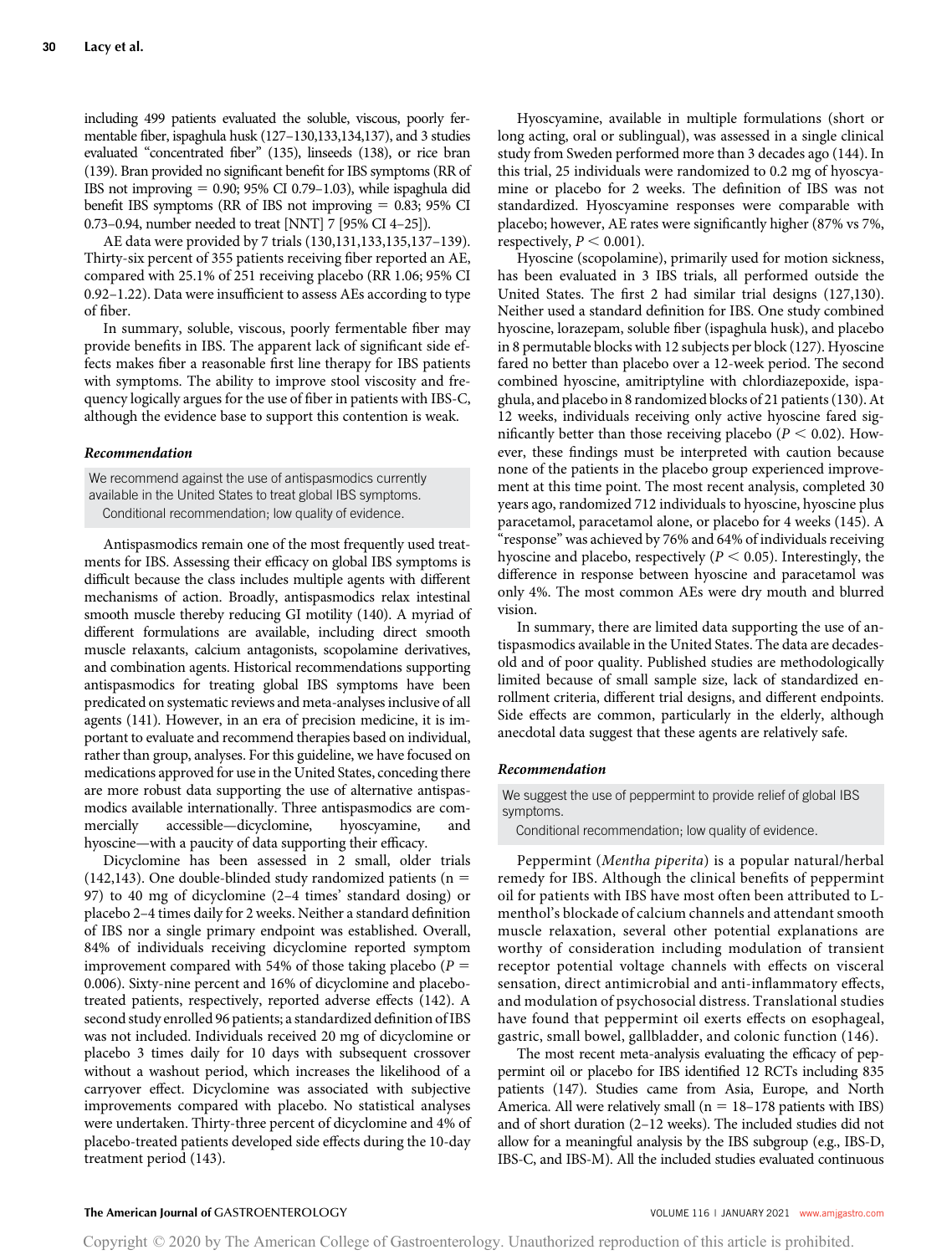dosing regimens. None of the studies evaluated the impact of peppermint oil used on an as needed basis. For overall IBS symptom improvement, the RR from 7 RCTs for peppermint oil ( $n = 253$ ) vs placebo (n = 254) was 2.39 (95% CI 1.93–2.97;  $P \le 0.00001$ ). For abdominal pain, 6 RCTs yielded an RR of 1.78 (95% CI 1.43–2.20; P  $<$  0.00001) favoring peppermint oil vs placebo. The NNT to prevent 1 patient from having persistent symptoms with peppermint oil was 3 for overall IBS symptoms and 4 for abdominal pain. A recently published randomized controlled trial which was not included in this meta-analysis is worthy of mention (148). One hundred ninety patients with IBS (Rome IV) from the Netherlands were randomized to 182 mg of peppermint oil released in the small bowel, 182 mg released in the ileocolonic region, or placebo for 8 weeks. There was no difference in the primary endpoint of proportion with a  $>30\%$  reduction in weekly average of worst daily pain scores compared with baseline between groups at week 4 (small bowel release 46.8% [ $P = 0.170$ ], ileocolonic release 41.3% [ $P$  $= 0.385$ ], and placebo 34.4%). However, compared with placebo, small bowel release peppermint oil led to significant improvements in secondary outcomes including abdominal pain score ( $P =$ 0.016), discomfort ( $P = 0.020$ ), and IBS severity ( $P = 0.020$ ).

In 8 RCTs, AEs were similar between peppermint oil and placebo (9.3% vs 6.1%, respectively; RR 1.40; 95% CI 0.87–2.26; P  $= 0.16$ ) (147). Despite these encouraging AE results, peppermint oil's effects on esophageal and lower esophageal sphincter function can lead to the development of heartburn in some treated patients (149). Enteric-coated formulations of peppermint oil may offer benefits in this regard.

In summary, peppermint oil may offer benefit for overall symptoms and abdominal pain in patients with IBS. For the most part, peppermint oil has been well-tolerated in the available trials. That said, only a small number of commercially available peppermint oil supplements have undergone rigorous testing of efficacy and safety (150). Further large, methodologically rigorous trials to determine the optimal formulation, relative benefits in different IBS subgroups, and comparative effectiveness are encouraged.

#### Recommendation

We suggest against probiotics for the treatment of global IBS symptoms.

Conditional recommendation; very low level of evidence.

The use of probiotics as a potential treatment of IBS has increased in the past decade. Much of the enthusiasm is based on the growing literature supporting a role of the microbiome in this condition. However, assessing the merits of probiotics in the treatment of IBS is challenging for a number of reasons. For one, there are a myriad of probiotics each of which claim specific advantages over others. Furthermore, studies examining probiotics in IBS have included single or multiorganism cocktails and nearly universally these studies are small, single center, and do not follow the rigorous endpoint standards set out by the US FDA for the approval of pharmacologic therapies.

A recent meta-analysis summarized the effect of probiotics in the treatment of IBS (151). Thirty-seven trials were eligible for analysis (21 involved probiotic combinations) totaling 4,403 subjects (16–391 subjects per study). Combination probiotics demonstrated a significant pooled effect (RR 0.79, CI 0.68–0.91) for symptom improvement, but there was evidence of significant heterogeneity ( $I^2 = 72\%$ ) and publication bias by the Egger test. The combination group also benefitted from a larger number of studies to pool.

Single species studies were less impactful in the treatment of IBS in this meta-analysis (151). Each of Lactobacillus spp., Bifidobacterium spp., and Saccharomyces spp. did not seem to have a significant pooled benefit. Escherichia spp. and Streptococcus spp. demonstrated significant benefit in pooled analysis (CI 0.79–0.93 and 0.53–0.99, respectively), but they were based on only 2 studies for Escherichia spp. and 1 for Streptococcus faecium, with the latter containing only 39 subjects for analysis.

The meta-analysis further examined the pooled effect on individual symptoms of IBS. A similar pattern was seen whereby combination probiotics seemed to have a modest effect on abdominal pain. However, in the case of bloating, no category of probiotic demonstrated benefits in pooled analysis. This is interesting because one of the largest blinded probiotic studies (although not an IBS trial) demonstrated that a probiotic containing Lactobacillus acidophilus and Bifidobacterium bifidis produced bloating in the treatment group (152).

Several large studies in patients with IBS reported benefits from specific strains of probiotics. For example, in 1 study, more than 300 subjects were randomized to 1 of 3 doses of Bifidobacterium infantis 35,624 ( $10^6$ ,  $10^8$ , and  $10^{10}$  cfu/mL) or placebo (153). Symptom improvement was reported in the group receiving  $10^8$ cfu/mL, but not the other 2 groups. This finding was confusing because the lack of dose response was challenging to explain.

A study by Spiller et al., which examined Saccharomyces cerevisiae I-3856, was important given the study's large sample size and a rigorous outcome measure of  $>50\%$  of weeks with improvement, which approximates US FDA recommended outcome measures (154). At the conclusion of the trial, 32.2% of subjects receiving S. cerevisiae and 26.9% of placebo-treated subjects were considered responders, although this was not statistically significant ( $P > 0.05$ ). There was no difference in abdominal pain between the 2 groups.

In summary, the use of probiotics in the treatment of IBS is an important area of research, given the importance of the intestinal microbiome in this condition. However, interpreting the existing literature is problematic because of small studies, the multiple types and strains of probiotics, the inconsistent benefits on individual symptoms, and the lack of rigorous trials based on US FDA endpoints. These challenges make meta-analysis difficult to perform and hard to interpret. Future trials incorporating yet unidentified gut microbiome biomarkers or metabolomic markers may improve probiotic efficacy.

#### Recommendation

We suggest against the use of PEG products to relieve global IBS symptoms in those with IBS-C.

Conditional recommendation; low quality of evidence

Polyethylene glycol (PEG) is a relatively inexpensive, widely available, nonprescription osmotic laxative that is US FDAapproved for occasional constipation based on several RCT studies (155,156). Four trials in chronic idiopathic constipation  $(N = 573)$  have yielded an NNT of 3 for PEG (95% CI 2-4) for improvement in stool frequency and stool consistency (3). However, its efficacy for IBS-C has not been supported because RCTs have failed to show that PEG improves either overall symptoms or pain in patients with IBS-C (3,141,157,158).

### © 2020 by The American College of Gastroenterology The American Journal of GASTROENTEROLOGY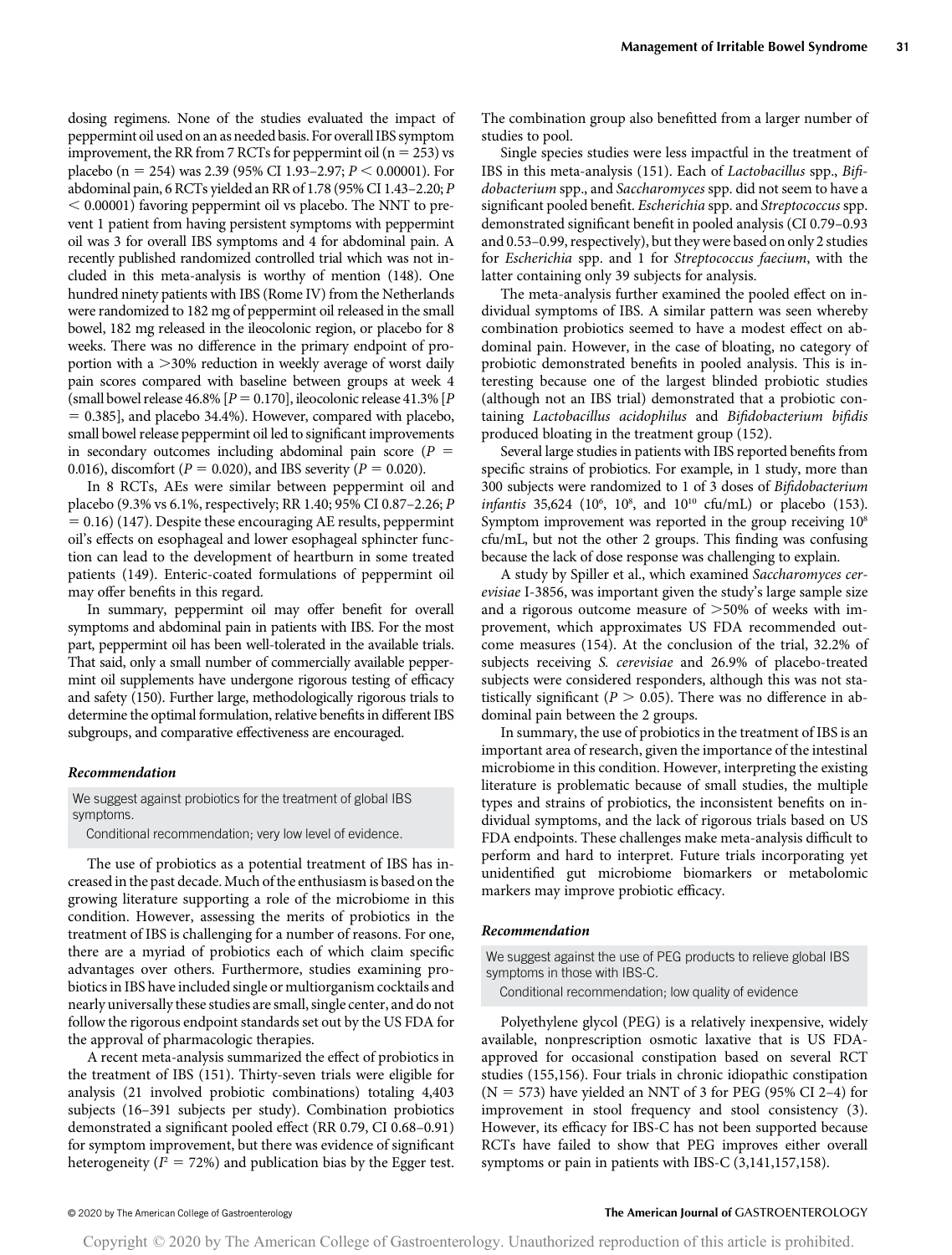Two RCTs have evaluated the benefits of PEG in patients with IBS-C with noted heterogeneity in trial design and endpoints (157,158). In the first study, a small RCT ( $n = 42$ ) of patients with IBS-C treated with PEG (3.45 g t.i.d.) vs placebo underwent rectal barostat testing to measure rectal sensitivity and preprandial and postprandial rectoanal tone as the primary endpoint (157). Neither rectal tone nor rectal sensitivity thresholds such as urge to defecate, or pain, were improved by PEG, although PEG improved stool consistency ( $P = 0.047$ ). The largest ( $n = 139$ ) multicenter, RCT of PEG in IBS-C failed to include abdominal pain as a component of their primary endpoint using instead mean number of spontaneous bowel movements (SBMs) in the last 7 days of the trial. Varying doses of PEG (13.8–41.1 g) were allowed; bisacodyl (5–10 mg) could be used as a rescue medication (158). A secondary endpoint of the study was abdominal pain. A responder was defined as a 10% reduction in abdominal discomfort/pain compared with run-in mean values (which is a much lower threshold compared with the 30% endpoint set by the US FDA). Although the mean weekly number of SBMs improved significantly compared with placebo ( $P < 0.0001$ ), the secondary endpoint of abdominal pain was not met because both groups reported improvement in pain frequency (61.9% in PEG vs 47.6% in the placebo group), with no significant difference between the groups. Post hoc analyses based on the full responder definition  $(>= 3$  SBM per week, an increase of  $\geq$ 1 SBM per week, and  $>$ 30% reduction in pain) showed an improvement in 33.3% vs 21%, respectively (P  $> 0.01$ ). Finally, a small unblinded study of PEG in adolescent IBS-C patients meeting ROME II criteria for IBS confirmed improvements in bowel symptoms but not abdominal pain (159).

Treatment-related AEs were more frequent in patients treated with PEG compared with placebo (16.4% vs 8.6%, respectively) (157). The most commonly reported side effects were abdominal pain (4.5%), diarrhea (4.5%), nausea, and flatulence; these occurred in a dose-dependent manner (155,158,160). The long-term safety of PEG up to 6 months has been demonstrated in elderly patients  $($ >70 years of age) with chronic constipation without nutritional deficiencies or biochemical abnormalities being identified (161).

In summary, despite the long-term safety and efficacy of PEG for the treatment of chronic constipation in even the most vulnerable subjects (elderly and children), there is no evidence that PEG alleviates abdominal pain and thus global symptoms in patients with IBS-C.We therefore recommend against use of PEG alone for the treatment of global IBS-C symptoms, although we recognize that clinicians may use PEG as first-line treatment of constipation in IBS, given its low cost and availability.

#### Recommendation

We recommend the use of chloride channel activators to treat global IBS-C symptoms.

Strong recommendation; moderate quality of evidence.

Lubiprostone is a locally acting prostaglandin E1 analog with high affinity for type-2 chloride channels located in the apical membranes of intestinal epithelial cells (162). Activation of these receptors increases intestinal secretion and peristalsis (162). Lubiprostone is classified as a secretagogue. Animal studies have suggested that lubiprostone may restore barrier function in individuals with increased intestinal permeability (163,164). Lubiprostone is US FDA-approved for the treatment of adult women with IBS-C at a dosage of 8  $\mu$ g twice daily (165).

Lubiprostone has been evaluated in 3 RCTs and a highquality systematic review/meta-analysis (3,166,167). In the latter, lubiprostone was found to be more effective than placebo for overall IBS-C symptoms with a relative risk of symptom persistence of 0.91 (95% CI 0.87–0.95) and an NNT of 12.5. The most robust data imputed into that analysis originated from 2 identically designed phase III studies involving 1,171 patients meeting Rome II criteria for IBS-C who were randomized to receive 8 µg of lubiprostone or placebo twice daily with meals for 12 weeks. The primary endpoint—a rigorous overall responder analysis—was achieved by 17.9% of individuals receiving lubiprostone compared with 10.1% for those who received placebo ( $P = 0.0001$ ). Separation between groups did not reach statistical significance until month 2 but was maintained throughout month 3. A subsequent open-label extension with 476 of the original participants was performed for an additional 36 weeks (168). Using the same responder definition, response rates to lubiprostone were maintained or increased over time. Secondary analyses within these phase III studies also identified significant improvements in abdominal pain/discomfort, bloating, straining, stool frequency, and consistency. Monthly analyses detected variability in statistical significance for each symptom over the 3-month trial period, with exception of improvements in stool consistency. Similar findings were also identified during the open-label extension period (167,168). Based on a 2012 updated guidance document redefining global responder status in IBS-C studies, a post hoc analysis of 515 of the original phase III trial participants was performed, and a significantly greater percentage of individuals who received lubiprostone achieved this new endpoint (23.8% vs 12.6%, respectively,  $P = 0.012$ ) (169).

In regard to safety and tolerability, diarrhea (6%–14%) and nausea (8%–19%) were the most frequently reported events (11% for both AEs). In a recent analysis of nausea across all IBS-C studies, the overall incidence rate of treatment-emergent nausea in RCTs was significantly greater in patients receiving lubiprostone than placebo (10.9% vs 6.4%, respectively;  $P < 0.01$ ). Nausea rated as moderately severe was more likely to occur in lubiprostone-treated individuals ( $P < 0.05$ ). Overall discontinuation rates were low (1.2%) and comparable with placebo (0.7%). Aggregation of long-term open-label data yielded similar results (170). Anecdotal experience has shown that nausea may be mitigated by the concurrent consumption of food.

In summary,  $8 \mu g$  of lubiprostone twice daily seems effective for relieving global and individual symptoms in patients with IBS-C. Although there may be a delay in initial response, improvement in global symptoms is maintained or increases over time. Lubiprostone exhibits an appropriate safety profile with the most common AEs being GI in nature. Nausea is dose-dependent, but may be reduced by consuming lubiprostone with meals.

#### Recommendation

We recommend the use of guanylate cyclase activators to treat global IBS-C symptoms.

Strong recommendation; high quality of evidence.

Guanylate cyclase-C (GC-C) agonists target GC-C receptors residing in the apical membranes of intestinal epithelial cells.

#### The American Journal of GASTROENTEROLOGY **And American Journal of GASTROENTEROLOGY VOLUME 116 | JANUARY 2021 [www.amjgastro.com](http://www.amjgastro.com)**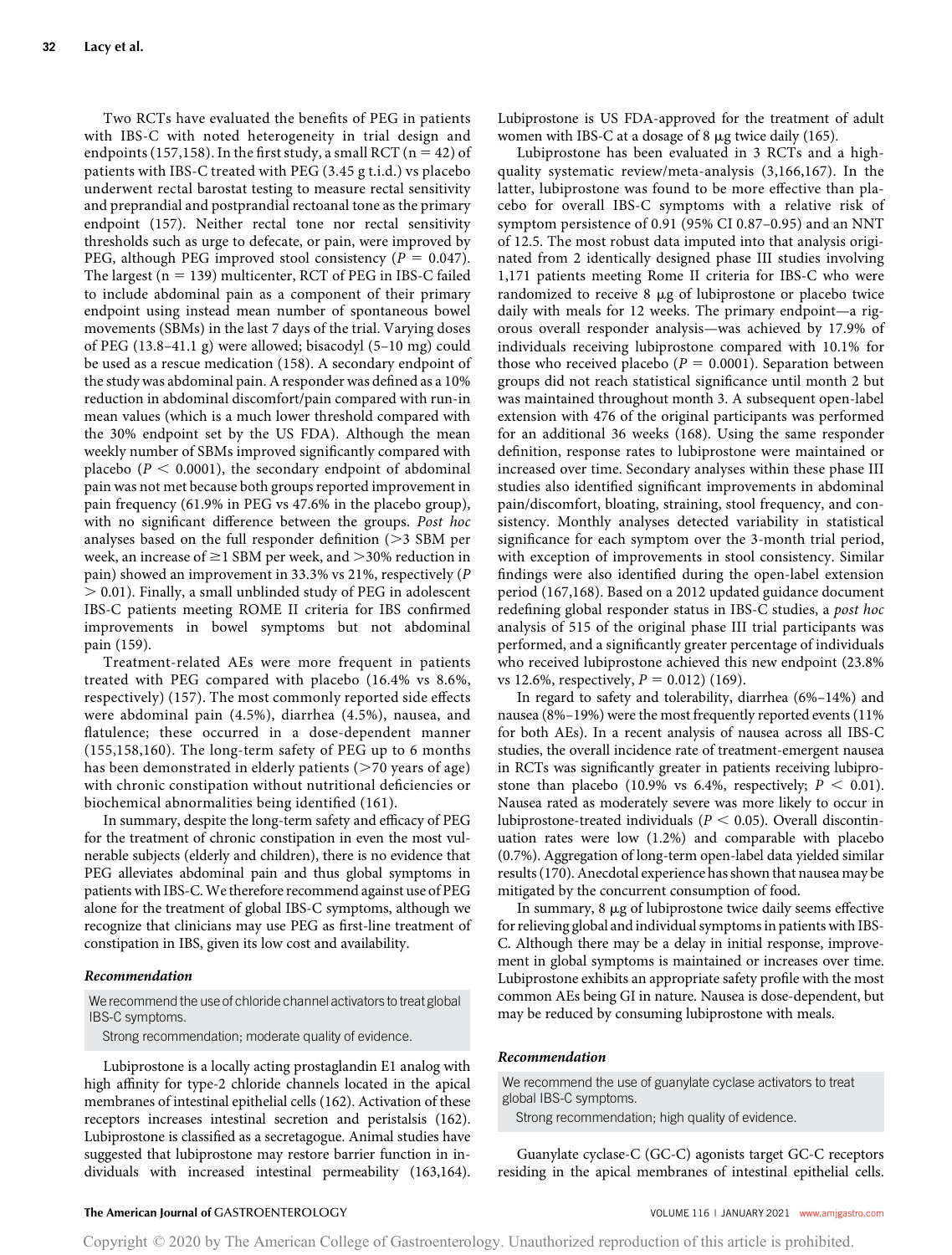There are currently 2 US FDA-approved agents for the treatment of IBS-C—linaclotide 290 µg and plecanatide 3 mg. Both activate GC-C receptors, increasing intestinal fluid secretion and peristalsis, with preclinical trials identifying reduced activation of visceral nociceptive neurons (171,172). These agents are classified as secretagogues. These effects explain the global improvements experienced with linaclotide or plecanatide. Recent comparative analyses suggest that both are comparably effective, safe, and welltolerated (173).

Linaclotide has been studied in 3 North American phase IIb/III trials and evaluated in several systematic reviews/meta-analyses (173–177). Individually, each trial has demonstrated that linaclotide is more effective than placebo for improving overall IBS symptoms. Using current IBS-C US FDA guidance endpoints (178), meta-analyses yield relative risks of symptom persistence in individuals consuming 290  $\mu$ g of linaclotide once daily compared with placebo of 0.80 (95% CI 0.76–0.85; NNT = 6) (3,177) and an OR of response of 2.43 (95% CI 1.48–3.98; NNT = 6) (173). Overall, 34% of 802 enrollees in 2 phase III North American studies receiving 290 µg of linaclotide met the US FDA endpoint (175–178). Significant separation from placebo occurred by the end of week 1 in both trials and was maintained throughout the double-blinded periods (175,176). Noteworthy is the fact that 1 phase III study was performed for 6 months, which is uncommon in IBS studies (175). After 12 weeks of therapy, approximately two-thirds of the 802 individuals receiving linaclotide endorsed at least some subjective improvement in abdominal pain, stool frequency, and global IBS symptoms (179). Furthermore, significant improvements were noted across a spectrum of predefined primary and secondary abdominal and stool endpoints as well as overall adequate relief of symptoms ( $P < 0.03$  compared with placebo across all endpoints) (176). Overall, both studies met predefined primary endpoints and all secondary endpoints.

The safety and efficacy of plecanatide has been evaluated in 3 individual phase IIb/III studies (180,181) and 1 subsequent systematic review/meta-analysis (173). The 3-mg plecanatide daily dose achieved a relative risk of symptom persistence of 0.88 (95% CI  $0.82-0.94$ ; NNT = 10) (141) and an OR of response to treatment of 1.87 (95% CI 1.47–2.38; NNT = 9) compared with placebo using the US FDA responder endpoint (173). Overall, approximately 26% of 728 individuals randomized across phase III trials met this endpoint, and similar to linaclotide, improvements were identified across a spectrum of individual symptoms. Significant separation from placebo was observed by the end of the first treatment week and maintained throughout the 12-week blinded trial periods. Overall treatment satisfaction was also significantly improved at the completion of both studies ( $P < 0.001$ ) (181).

The most common treatment-emergent AE, diarrhea, was experienced by approximately 20% of individuals receiving linaclotide compared with 3% receiving placebo ( $P < 0.0001$ ). Severe diarrhea was recorded in 2% of this population, and 5% of individuals in this cohort withdrew from the trials because this AE (175,176). Diarrhea, severe diarrhea, and withdrawal due to diarrhea were reported by 4.3%, 0%, and 1.2% of individuals, respectively, in the plecanatide studies with no significant differences identified between the placebo and plecanatide cohorts (181). Recent ORs for the development of diarrhea have been calculated for both GC-C agonists, and although each exhibited increased odds compared with placebo (linaclotide 290 mg OR 8.02 95% CI 5.20–12.37; plecanatide 3 mg OR 5.55 95% CI 1.62–19.00), there were no significant differences noted between the two (173). Both exhibit high tolerability profiles presumably related to their underlying mechanism of action.

In summary, once-daily linaclotide  $(290 \mu g)$  and plecanatide (3 mg) seem effective for relieving overall and individual symptoms of IBS-C. Responses develop quickly and are maintained over time. Diarrhea is the most common AE experienced, but discontinuation rates due to diarrhea are low and both are welltolerated.

#### Recommendation

We suggest that the  $5-HT_4$  agonist tegaserod be used to treat IBS-C symptoms in women younger than 65 years with  $\leq$  1 cardiovascular risk factors who have not adequately responded to secretagogues. Conditional recommendation; low quality of evidence.

Serotonin (5-HT) is a vital neurotransmitter that modulates GI motor and sensory function. Stimulation of the serotonin type-4 receptor  $(5-HT_4)$  initiates the peristaltic reflex and accelerates GI transit (182,183). Reductions in visceral hypersensitivity have been identified in animal models, healthy volunteers (184–186), and individuals with IBS (187).

Eleven randomized, placebo-controlled trials have evaluated the efficacy of tegaserod for IBS-C; 2 of the 3 pivotal studies that led to US FDA approval are reviewed here. The first was a multinational, double-blind, placebo-controlled 12-week trial, during which 881 patients (Rome I criteria, 83% female) were treated with either tegaserod (2 or 6 mg b.i.d.) or placebo (188). The primary endpoint, a subject global assessment of relief (SGA), was met by 46.4% and 50% of patients receiving 2 and 6 mg b.i.d. of tegaserod, respectively, compared with 36.6% of those receiving placebo ( $P < 0.05$ ). At 12 weeks, patients randomized to the 6 mg, but not the 2 mg, dose were more likely to report an improvement in individual symptoms of pain or discomfort. Stool consistency and stool frequency also improved.

A second large (all female, Rome I criteria) multinational trial compared tegaserod (6 mg b.i.d.) with placebo over 12 weeks (189). The SGA primary endpoint was met by 43.5% of tegaserod, compared with 38.8%, of placebo-treated patients ( $P < 0.033$ ). Improvements in secondary endpoints, including abdominal pain ( $P < 0.003$ ), stool consistency ( $P < 0.0001$ ), stool frequency  $(P < 0.05)$ , and bloating  $(P < 0.05)$ , were also more likely to be achieved by patients randomized to tegaserod.

A systematic review and meta-analysis of these 11 trials was performed by Ford et al. (190). In brief, 9,242 patients with IBS were evaluated; the Rome I criteria were used in 6 trials, while 5 used Rome II criteria. Nine trials used the currently approved dose of tegaserod, 6 mg b.i.d. Overall, patients treated with tegaserod were less likely to have persistent IBS-C symptoms compared with those treated with placebo (RR 0.85; 95% CI 0.80–0.90). A recent meta-analysis updated this analysis in the context of therapies for IBS-C (191).

In clinical trials, the most common AE was diarrhea, occurring in 6% of patients treated with tegaserod compared with 2% for those treated with placebo (190). In terms of serious AEs, it was approved for the treatment of IBS-C in women in 2002, but voluntarily withdrawn from the market 5 years later because of concerns over a small excess of cardiovascular (CV) events. Two separate external adjudications of a large clinical trial database of patients with IBS, chronic constipation, and dyspepsia were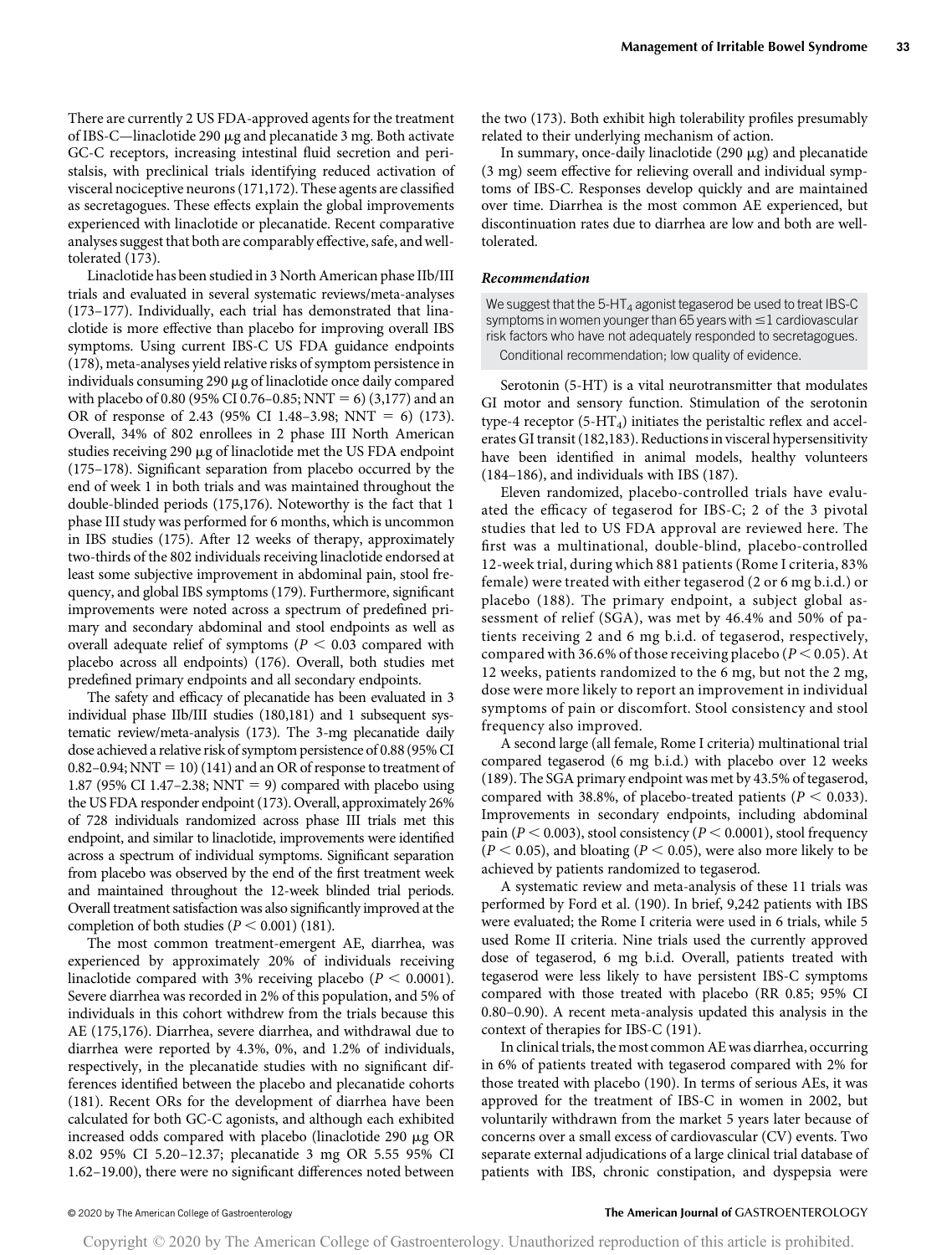recently performed to identify and evaluate potential CV events. Ischemic events were categorized as cardiac, vascular, or cerebrovascular in nature (manuscript submitted). Approximately 18,645 patients were evaluated; 11,614 received tegaserod, and 7,031 received placebo. In the first adjudication, 13 (0.11%) patients in the tegaserod group and 1 (0.01%) patient in the placebo group had confirmed CV ischemic events. All 14 patients had at least 1 CV risk factor, and 11 had a minimum of 2 risk factors. There were 7 (0.06%) major CV events (MACEs); 4 in women younger than 65 years and 1 in a man older than 65 years. In the second adjudication, there were 7 (0.06%) confirmed CV ischemic events ( $P = 0.3$ ) and 4 (0.03%) MACE ( $P = 0.3$ ) in the tegaserod group vs none in the placebo group. In women younger than 65 years without a history of CV ischemic disease and  $\leq$ 1 CV risk factor, only 1 (0.01%) CV ischemic event and no MACE were reported in the tegaserod group vs none in the placebo group. Additional analyses found no evidence of increased proarrhythmic risk or platelet aggregation within these studies. In 2019, based on this evaluation, tegaserod was approved again for treatment of IBS-C.

In summary, tegaserod is the only US FDA-approved  $5-HT_4$ receptor agonist for the treatment of adult women younger than 65 years with IBS-C. It is contraindicated in patients with more than 1 CV risk factors (see Supplemental Table 2, Supplementary Digital Content, [http://links.lww.com/AJG/B755\)](http://links.lww.com/AJG/B755). Future studies should include large, prospective, head-to-head comparisons with other US FDA-approved therapies to provide clinically important information on efficacy and safety.

#### Recommendation

We do not suggest the use of bile acid sequestrants to treat global IBS-D symptoms.

Conditional recommendation; very low level of evidence.

Bile acid malabsorption (BAM) is a condition characterized by an inability to reabsorb sufficient bile acids in the terminal ileum. Excessive bile acids in the colon are exposed to colonic flora leading to production of secondary bile acids which can increase colonic secretion of fluid, thereby resulting in diarrhea. This has led to investigations into the possibility of bile acid diarrhea contributing to symptoms in a subset of individuals with IBS-D.

There are 3 potential mechanisms for bile acids to reach the colon (192). The first is the iatrogenic loss of the distal small bowel reducing the absorbing capacity of bile excreted by the biliary system during digestion. Another mechanism is cholecystectomy leading to a change in timing of bile delivery to the small intestine. This may be an important cause of worsening of IBS symptoms because there is an increased risk of cholecystectomy in patients with IBS (OR 2.09, CI 1.89–2.31) (193). Finally, an idiopathic form possibly related to the differential potential for reabsorption of bile acids in given individuals has been identified.

Testing for BAM is challenging. The most common test is the SeHCAT test. This test is available in some European countries. A recent meta-analysis has examined the prevalence of BAM in subjects with IBS-D (194). Based on pooled data from 6 studies using SeHCAT testing, 28.1% (CI 22.6%–34%) of patients with IBS-D met the predefined threshold for BAM on SeHCAT in the random effects model. However, there was significant heterogeneity ( $I^2$  = 72.1%). Recent studies have

suggested stool testing may be effective as well. Data from newer stool studies measuring bile acids were predictive of higher stool wet weight in a study comparing healthy subjects with those with IBS-D and IBS-C (195). In addition, 2 serum markers may help identify BAM subjects as well. Serum testing supports that a low fibroblast growth factor 19 (FGF-19) and high C4 may be suggestive of BAM (196). Serum C4 also seems higher in IBS-D compared with IBS-C and healthy subjects with correlations to stool bile acids as well (197). Serum C4 testing is now available at some institutions.

Based on these findings, bile acid sequestrants have been suggested as a treatment for IBS-D. One open-label study examined the presence of BAM (through SeHCAT, FGF-19, and C4), and responses to treatment with colestipol in a cohort of individuals with IBS-D (198). In this open-label study, 27 subjects with IBS-D noted a significant improvement in IBS severity scores and 15/27 (55.5%) were considered responders based on study definitions. In a recent single-center trial, open-label colesevelam, at a dose of 1,875 mg daily, increased bile acid retrieval from the stool with a modest reduction in the Bristol Stool Score ( $P =$ 0.043) among the 12 subjects treated (199).

In summary, there seems to be a subset of IBS-D subjects with evidence of BAM. There is a need for methodologically rigorous, adequately powered trials of bile acid sequestrants in patients with IBS-D. Testing for BAM in the United States remains limited and incompletely validated. No study has evaluated the utility of testing and compared it with empiric therapy using a bile acid sequestrant, which is a reasonable course of action if BAM is suspected. In the absence of widely accessible, reliable testing, and given the lack of controlled trials of bile acid sequestrants in patients with IBS-D, the use of these therapies should be at the discretion of the clinician.

#### Recommendation

We recommend the use of rifaximin to treat global IBS-D symptoms. Strong recommendation; moderate level of evidence.

Rifaximin is a nonabsorbed antibiotic which is US FDAapproved for the treatment of patients with IBS-D. Rifaximin treatment is based on the hypothesis that a portion of patients with IBS-D have an abnormal microbiome. The use of this drug is supported by multiple clinical trials.

In 2 identically designed, large-scale double-blind studies, rifaximin resulted in a significant benefit over placebo using an interim US FDA endpoint. In the month after a short (2-week) course of rifaximin, 40.8% of subjects had an improvement in both abdominal pain and stool consistency compared with 31.7% with placebo ( $P < 0.001$ ) when both trial results were pooled in the follow-up month (200).

In a third trial, the efficacy of rifaximin retreatment was assessed (201). In this trial, all subjects initially received openlabel rifaximin. After this initial treatment, 44% of subjects responded to rifaximin. Subjects were then followed for 18 weeks to assess for symptom relapse. Of the initial responders to rifaximin, 36% did not relapse. The remaining 64% eventually relapsed and were then randomized to receive rifaximin or placebo for 2 weeks. After retreatment, rifaximin was superior to placebo at improving IBS-D symptoms. This study supported approval for rifaximin for treatment with up to 2 additional treatments for symptom recurrence (201).

#### The American Journal of GASTROENTEROLOGY **Annual American Journal of GASTROENTEROLOGY VOLUME 116 | JANUARY 2021 [www.amjgastro.com](http://www.amjgastro.com)**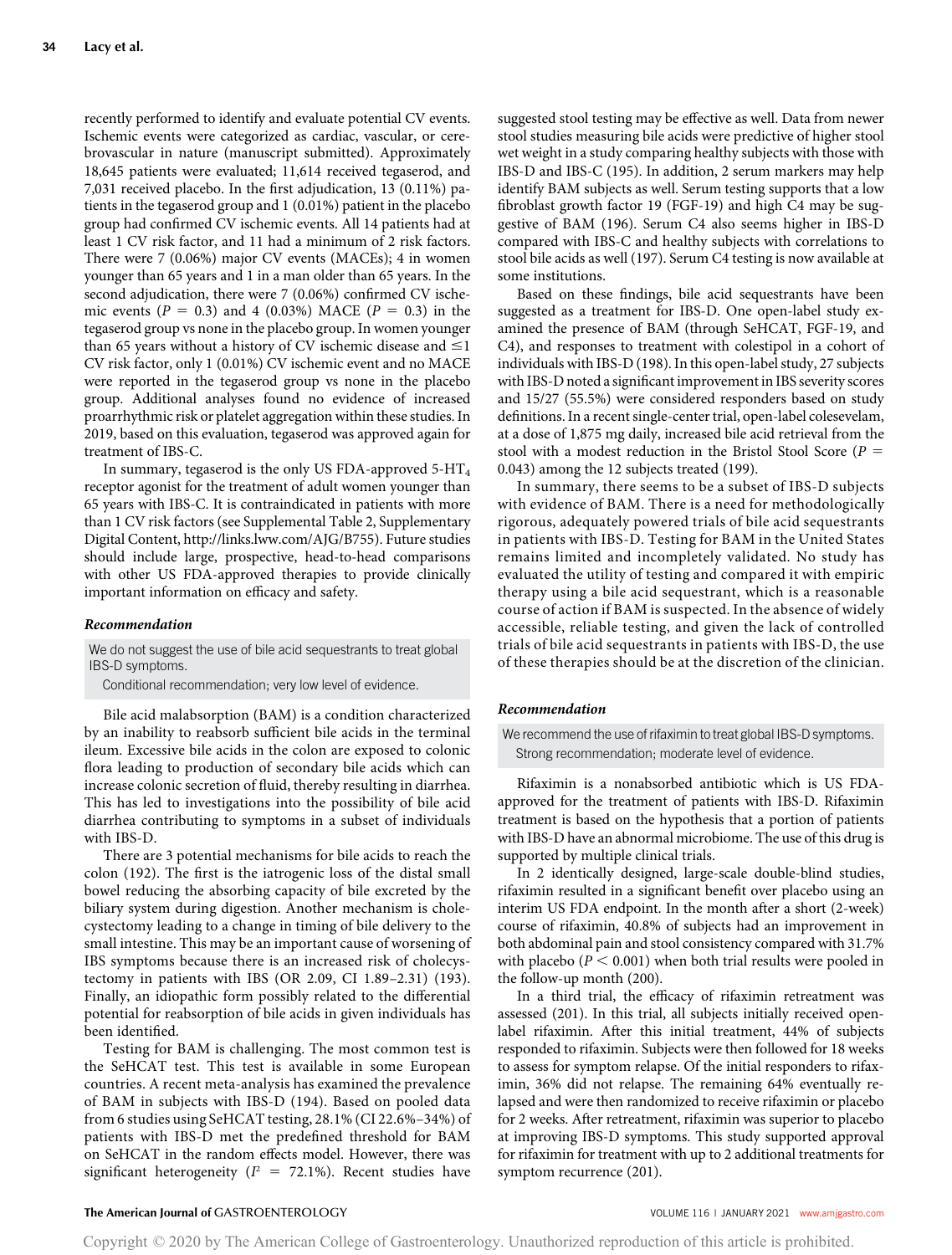Results from other studies support the efficacy and safety of rifaximin. A recent meta-analysis summarized 5 controlled trials using rifaximin in patients with IBS-D (151). These demonstrate a significant benefit of rifaximin over placebo with an NNT of 9. In another summary of IBS treatments, rifaximin had the most favorable safety profile with a number needed to harm (NNH) of 8,971 (202). This contrasts to an NNH of 18.3 for tricyclic antidepressants (TCAs). Safety was further tested with respect to the development of bacterial resistance. Even after 3 treatments with rifaximin, no stable resistance was seen in the microbiome (203). Furthermore, there was no significant disruption in the microbiome (204) and development of C. difficile colitis was rare (151,205).

There remains speculation as to the predominant mechanism of action of rifaximin in patients with IBS. A new study derived from the rifaximin retreatment trial (201) has provided some clarity (203). In this trial, breath testing was conducted in a subset of patients. A positive breath test was associated with higher rates of response (56%) to the US FDA endpoint, while a negative breath test meant a lower response rate to rifaximin of 25% (206). Although this was a small subset of the total study, these data support that baseline microbiome abnormalities may be a predictor of rifaximin response.

In summary, rifaximin is an effective, safe treatment choice for patients with IBS-D symptoms.

#### Recommendation

We recommend that alosetron be used to relieve global IBS-D symptoms in women with severe symptoms who have failed conventional therapy.

Conditional recommendation; low quality of evidence.

Serotonin (5-hydroxytryptamine; 5-HT) plays an important role in modulating visceral sensation and motility (207). Alosetron is a  $5-HT<sub>3</sub>$  antagonist, and as such, the primary mechanism of action in the treatment of IBS-D is the slowing of intestinal transit.

Two recent meta-analyses have confirmed the efficacy of alosetron for IBS-D. The first yielded a relative risk of symptom persistence of 0.79 (95% CI 0.69–0.90; NNT = 7.5) based on 8 RCTs (190) and the second an overall symptom improvement RR 1.58 (95% CI 1.42–1.75) based on 3 RCTs (208). Significant heterogeneity was identified in the first meta-analysis ( $I^2 = 85\%$ ;  $P < 0.001$ ) but not the latter ( $I^2 = 0\%$ ); this discrepancy was believed to be attributable to the more-inclusive nature of the former. An in-depth analysis of the literature yielded only 3 trials assessing global symptom improvement—each limiting enrollment to women with severe IBS-D (209–211). Two studies (both double-blinded, randomized, controlled trials) assessed the efficacy of varying dosages of alosetron ranging from 0.5 to 1.0 mg b.i.d. Overall global improvement ranged from 12.2% to 32% compared with placebo ( $P \le 0.02$  for all comparisons). The third, a dose-titration (0.5–1.0 mg b.i.d.), real-world, open-label, prospective observational analysis, used the US FDA's current IBS-D clinical trial composite endpoint and identified an overall response rate of 45%.

The safety profile of alosetron has been of concern since it was voluntarily withdrawn on November 28, 2000, given postmarketing reports of increased rates of ischemic colitis, complicated constipation (obstruction or perforation), and death (212). Subsequent safety analyses yielded pooled RRs of any AE of 1.16

(95% CI 1.08–1.25); constipation was the AE most likely to occur with an RR of 4.55 (95% CI 3.30–6.28) (208). A follow-up metaanalysis of 8 trials (4,987 patients) yielded an overall NNH of 10 (141).

Alosetron was reintroduced under a risk evaluation and mitigation strategy (REMS) in June 2002, limiting use to women experiencing chronic ( $>6$  months), severe IBS-D symptoms who previously lacked response to traditional therapies (212). The term "traditional therapies" has not been further defined, and multiple agents have been US FDA-approved for IBS-D in the years since the REMS protocol was established. Initial safety concerns have been tempered by follow-up data revealing low, stable adjudicated incidence rates of ischemic colitis and reduced rates of complicated constipation (1.03 cases and 0.25 cases/1,000 patient-years of exposure, respectively), likely attributable to restricted prescribing dosages of 0.5–1.0 mg b.i.d. established by the **REMS**.

Alosetron's benefits for IBS-D symptoms resulted in studies of other agents in this class. Ondansetron, another  $5-HT_3$  agonist, is US FDA-approved for the treatment of chemotherapy, radiation, or postoperative nausea or vomiting (213). Two small crossover studies have assessed the merits of ondansetron for IBS-D—both reporting improvements in bowel symptoms (i.e., frequency and consistency), but not abdominal pain or discomfort (214,215). AEs were recorded in 1 trial, and only constipation occurred at a higher rate in the ondansetron cohort compared with placebo (9% vs 2%). No cases of severe constipation or ischemic colitis were identified. A large international phase III study, the "TRITON" trial, is currently ongoing to further evaluate the safety and efficacy of this agent in patients with IBS-D (216).

In summary, the current evidence supports using alosetron to relieve global symptoms in women with severe IBS-D when other interventions have failed. Within a small therapeutic window (0.5–1 mg b.i.d.), it seems safe and with low risk of the development of severe constipation or ischemic colitis.

#### Recommendation

We suggest that mixed opioid agonists/antagonists be used to treat global IBS-D symptoms.

Conditional recommendation; moderate quality of evidence.

Eluxadoline is a peripherally acting, mixed mu- and kappaopioid receptor agonist/delta-opioid receptor antagonist approved for the treatment of men and women with IBS-D (217,218). The recommended dose is 100 mg p.o., although a lower dose (75 mg) is recommended for some patients (218). Two large, phase 3, randomized, double-blind, placebocontrolled studies have evaluated the efficacy and safety of eluxadoline for adults meeting Rome III criteria for IBS-D (219). The primary endpoint of these studies, defined a priori to meet US FDA guidelines, was a decrease from baseline of  $\geq$ 30% in the daily average score for worst abdominal pain on  $\geq$  50% days evaluated, and on the same days, a daily stool consistency score of  $<$ 5 using the Bristol Stool Form Scale. Efficacy results were pooled from a 26-week study and the first 26 weeks of a separate 52-week study. In these 2 studies, the primary efficacy endpoint was more likely to be met by patients treated with eluxadoline 75 mg (n = 806) or 100 mg (n = 809) twice daily compared with those treated with placebo ( $n = 808$ )

### © 2020 by The American College of Gastroenterology The American Journal of GASTROENTEROLOGY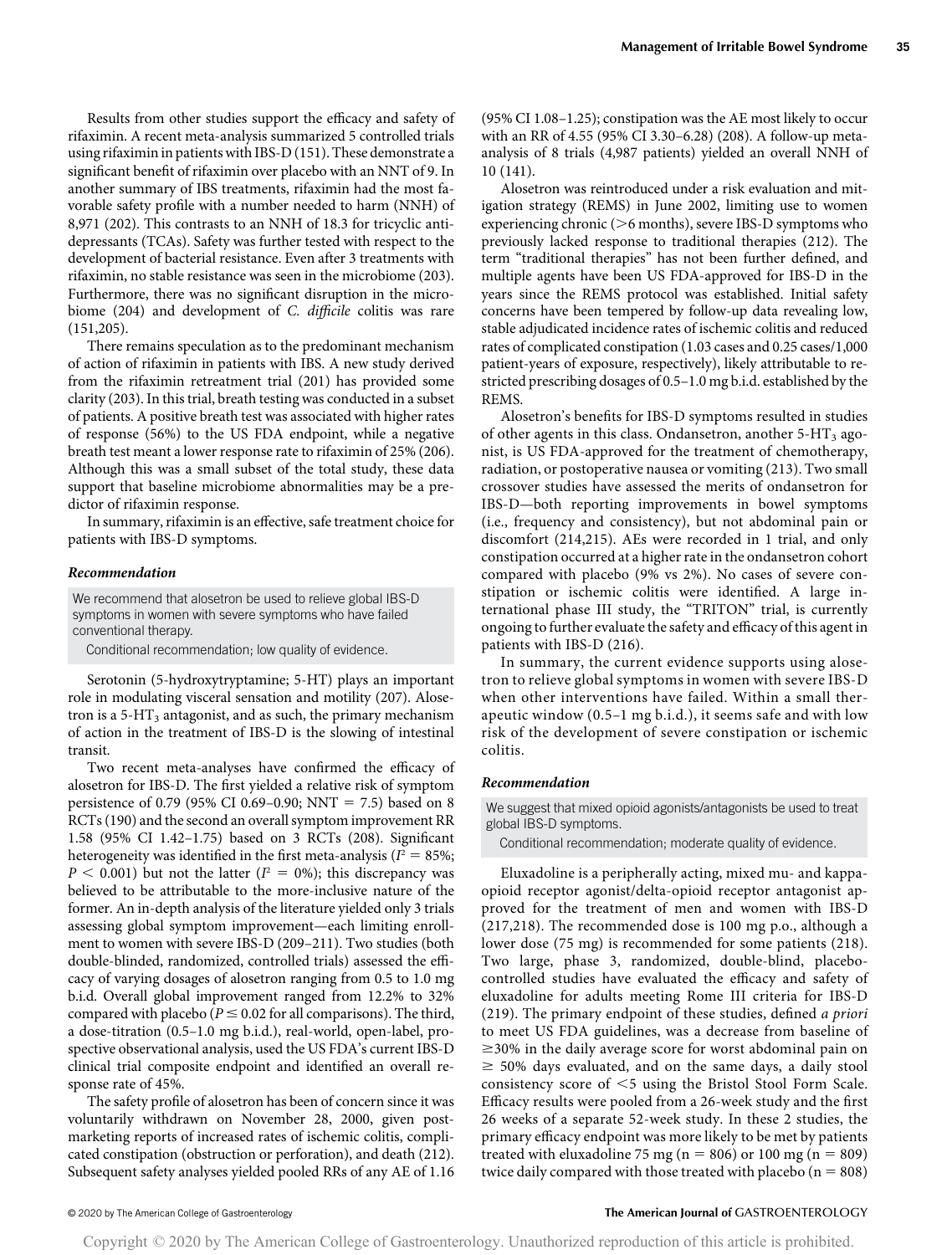during both the first 12 weeks (26.2% and 27.0%, vs 16.7%, respectively) ( $P < 0.001$ , vs placebo) and the first 26 weeks of the 2 trials (26.7% and 31.0%, vs 19.5%;  $P < 0.001$ , vs placebo). The NNT for symptom improvement was 10 and 14 for the 75 mg dose (weeks 1–12 and weeks 1–26, respectively), while the NNT for the 100-mg dose was 10 and 9 (for weeks 1–12 and weeks 1–26), respectively.

The most common reported AE with eluxadoline use  $(n = 1)$ 1,666) was constipation (8% vs 2.5% for placebo). This tended to occur within the first 3 months of treatment. Nausea was reported by 7.7% of patients (vs 5% for placebo); cardiac events were few and not different between drug and placebo. A pooled safety analysis ( $n = 807$  for 75 mg b.i.d.;  $n = 1,032$  for 100 mg b.i.d.; placebo = 975) identified sphincter of Oddi spasm in 0.5% of patients; all occurred in those without a gallbladder (220,221). Pancreatitis occurred in 0.4% of patients; lipase normalization generally occurred within days after stopping eluxadoline (221). Eluxadoline is now contraindicated in patients with a history of pancreatitis, those without a gallbladder, patients with a history of alcoholism, alcohol abuse, or addiction, and in those who consume more than 3 alcohol-containing beverages per day (222). The 75-mg dose of eluxadoline should be used in patients with mild to moderate hepatic impairment; it should not be used in adults with severe hepatic impairment (Child-Pugh class C) (223). The NNH values for eluxadoline 75 mg and 100 mg were 25 and 23, respectively, based on AEs prompting discontinuation.

In summary, eluxadoline improves global IBS-D symptoms in men and women (219). A randomized, prospective study and a retrospective analysis have also shown that eluxadoline improves symptoms in patients with IBS-D who have failed previous trials of loperamide (224,225). Loperamide is not recommended as first-line therapy for treating IBS-D symptoms because it may improve diarrhea but not improve global IBS symptoms (141). Eluxadoline is contraindicated in some patients because of concerns over pancreatitis and sphincter of Oddi dysfunction (219,221,224,226).

#### Recommendation

We recommend that TCAs be used to treat global symptoms of IBS. Strong recommendation; moderate quality of evidence.

IBS is characterized by the presence of abdominal pain in association with abnormal bowel habits of constipation, diarrhea, or both (4,141). Patients frequently report other bothersome symptoms including bloating and urgency (4, 141). TCAs are a class of agents, now commonly referred to as neuromodulators, which include amitriptyline, nortriptyline, imipramine, and desipramine. These agents improve painful conditions such as fibromyalgia, chronic headaches, and diabetic neuropathy (227–229). TCAs are believed to improve visceral pain and central pain by acting on norepinephrine, and dopaminergic receptors, thus making them attractive candidates for the treatment of IBS-related abdominal pain (230). TCAs may also improve abdominal pain because of their anticholinergic effects and, at higher doses, can also slow GI transit, thereby improving symptoms of diarrhea in some patients (230–232). Coexisting psychological distress may also improve because of the effects on dopaminergic and norepinephrine receptors (Table 7).

Twelve RCTs evaluated the efficacy and safety of TCAs for the treatment of patients with IBS (141,233–243). A total of 787 patients were evaluated; 436 received active therapy, whereas 224 received placebo. Six different TCAs were studied (2 studies each for desipramine, trimipramine, amitriptyline, and doxepin; 3 studies involved imipramine; 1 study evaluated doxepin or nortriptyline). One study enrolled only patients with IBS-D (239); 1 study involved all IBS subtypes (237); the other 10 studies did not describe the proportion of IBS subtypes enrolled in the study. The proportion of female patients ranged from 42% to 100%. Three studies were considered at low risk of bias (241–243). No statistically significant heterogeneity was detected between the studies  $(I^2 = 34\%, P = 0.12).$ 

Patients with IBS randomized to a TCA were more likely to note improvement in global IBS symptoms compared with those randomized to placebo. Of patients who received active therapy, 42.7% did not improve compared with 63.8% of those randomized to placebo who did not improve. The relative risk of IBS symptoms not improving with TCA therapy was calculated at 0.65 (95% CI 0.55–0.77). The NNT with TCAs was 4.5 (95% CI 3.5–7). A recent systematic review and meta-analysis evaluated 7 RCTs that evaluated the effect of antidepressant therapy on abdominal pain (141). Antidepressants were more likely to improve symptoms of abdominal pain than placebo; however, the beneficial effects were due to TCA therapy, not SSRIs. A separate systematic review and meta-analysis ( $n = 5$  studies;  $n = 428$ patients) showed that TCAs improved global symptoms in patients with IBS relative to placebo (relative risk 1.36; 95% CI 1.07–1.71) (244).

The safety profile of TCAs for the treatment of IBS has been reviewed in several publications (3,141,226,232,245). A metaanalysis of 6 clinical studies found that AEs occurred at a significantly greater rate with TCAs than placebo (RR 1.59; 95% CI 1.23–2.06), with AEs of drowsiness and dry mouth occurring most commonly (3,232). In a pooled analysis of 5 studies of IBS-D (1 study did not report AEs in the placebo group), the incidence of dry mouth (36% vs 15%), insomnia (24% vs 13%), constipation (23% vs 6%), flushing (23% vs 5%), palpitations (9% vs 2%), and decreased appetite (8% vs 1%) was significantly greater with TCAs relative to placebo (202). The NNH for TCAs ranged between 9 ( $n = 7$ studies), based on patients experiencing an AE, and 18 ( $n = 6$ ) studies), based on AEs prompting discontinuation (3,202).

In summary, TCAs may improve global IBS symptoms. Data from large head-to-head trials comparing different TCAs for the treatment of patients with IBS are not available to provide recommendations on a specific TCA. We recommend that clinicians become familiar with the different types of TCAs to appreciate the differences in efficacy and adverse effects. Patients should be started on a low dose (e.g., 10-mg amitriptyline or 10 mg of desipramine) with gradual dose titration upward to achieve therapeutic relief of symptoms while minimizing side effects (230). Anecdotally, patients with IBS-D may respond better because of the anticholinergic properties of TCAs which may improve symptoms of urgency and diarrhea. However, caution should be directed toward potential side effects including dry mouth, dry eyes, urinary retention, constipation, and cardiac arrhythmias.

#### Recommendation

We suggest that gut-directed psychotherapies be used to treat global IBS symptoms.

Conditional recommendations; very low quality of evidence.

#### The American Journal of GASTROENTEROLOGY **Annual American Journal of GASTROENTEROLOGY VOLUME 116 | JANUARY 2021 [www.amjgastro.com](http://www.amjgastro.com)**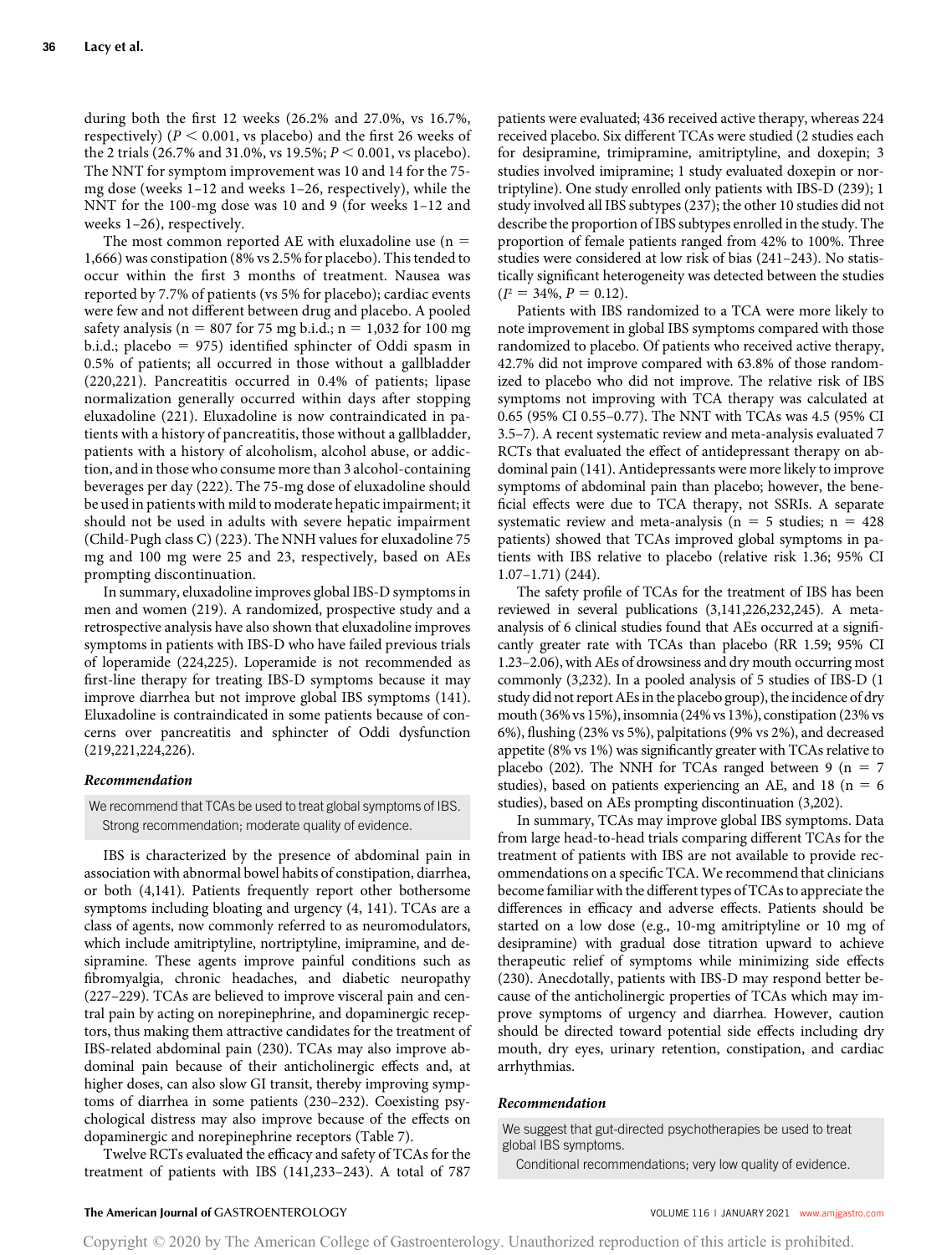Advances in our understanding of the brain-gut-microbiome axis, and the growth of the disciplines of cognitive neurosciences and behavioral intervention science have shown that psychotherapies effective in the treatment of depression, anxiety, and chronic pain can be adapted to manage core symptoms of IBS, including abdominal pain, altered bowel habits, and IBS-specific health-related quality of life.

The pathophysiology of IBS is multifactorial, and personalized approaches based on IBS severity, most bothersome symptom(s), and factors that drive symptom experience are critical to effective care. Gut-directed psychotherapies (GDPs), which as a class include cognitive-behavior therapy (CBT)-GI and gut-directed hypnotherapy (GDH), improve IBS symptom severity by targeting the cognitive and affective factors known to drive symptom experience. Cognitive and affective states are driven by the emotional centers of the brain and determine how input from the gut is perceived, interpreted, and regulated. Examples of cognitive-affective factors that negatively impact IBS are fear of symptoms, pain catastrophizing, attentional bias/ hypervigilance, somatization, and stress sensitivity. GDPs are less effective in patients with comorbid mental health conditions; these patients should be referred to non-GI mental health professionals for care.

GDPs involve a wide range of skills-based techniques, including relaxation training, cognitive reframing of unhelpful thoughts, decreasing helplessness, exposure, and behavioral experimentation around avoidance of symptoms or settings in which they occur. They can also include techniques that alter pain perception by activating brain centers that downregulate sensations from the gut and increase psychological flexibility, acceptance, and self-efficacy (245,246).

GDPs have been well-tested as adjunctive to medical therapies in moderate to severe IBS against a range of active and inactive control groups (247). For example, level 1 evidence for GDPs in the management of IBS shows efficacy and durability (232,248,249) with a slight advantage of CBT, which has the most RCTs. The largest RCTs are of CBT (250–255). RCTs for GDH trials are smaller and fewer but show similar outcomes to CBT (256,257). Finally, a recent RCT of hypnotherapy vs low FOD-MAPs suggested equivalence (258).

The pivotal RCTs of GDPs have not excluded patients on pharmacotherapy for IBS, and no studies have rigorously compared stand-alone GDPs against pharmacotherapy. Furthermore, there are no comparative effectiveness data to support the use of 1 GDP over another; a qualified provider will likely base this decision on patient preference, cost, ease of use, presence of contraindications, and clinical judgment. In clinical practice, techniques are often combined to enhance personalization of therapy.

The very flexibility in the delivery of GDPs with respect to the type or technique (hypnosis, cognitive therapy, CBT, mindfulness, and mindfulness-based stress reduction) and dose (# and length of sessions) is in direct contrast to IBS clinical drug trials which choose a single drug, a single, double-blinded placebo group, a single outcome measure, and a single patient population/IBS subtype. Most clinical drug trials do not allow patients to be on other medications, further enhancing rigor. IBS behavioral trials, most of which are conducted by behavior intervention scientists who are held to different (but rigorous) quality standards, are not always best evaluated with GRADE methodology. Rather, quality metrics for behavioral trials include measures of treatment fidelity (did all therapists provide the same intervention according to blind raters), blinding to hypothesis (participants and therapists know they received/ provided psychotherapy but not knowing which treatment is experimental), and control for time, attention, and the therapist-patient relationship. Given the time intensity of psychotherapy, sample sizes in behavioral intervention trials are commonly 25% that of what can be collected in a medication trial. Comparison of behavioral clinical trials as a class of treatment, not a single treatment (hypnosis, CBT, and mindfulness) to single-drug trials with more clearly defined standards (sample size, placebo, and blinding) has returned a GRADE report of low quality evidence. That said, behavioral interventions, offered in conjunction with effective medical and dietary therapies, are relatively low risk, and despite low quality evidence, their NNT collectively remains 4 when the validated IBS symptom severity scale (IBS-SSS) is used as a primary outcome measure.

In summary, we suggest the use of GDPs in conjunction with other IBS therapies for patients who are emotionally stable but who exhibit cognitive-affective drivers of IBS symptoms because (i) GDPs are low risk when used by qualified health professionals—no studies to date have reported serious AEs or negative outcomes; (ii) there are long-term benefits of these therapies even after they are discontinued; and (iii) GDPs are IBSsubtype agnostic and can address the large group of patients with IBS-M or IBS-U for whom fewer pharmacological treatments are available.

### Recommendation

We recommend against the use of fecal transplant for the treatment of global IBS symptoms.

Strong recommendation; very low quality of evidence.

Several lines of evidence support the concept that alterations in the gut microbiome play a role in symptom generation in some patients with IBS (4,117,259–263). Fecal microbiota transplant (FMT), a technique in which an individual's own colonic microbiome is augmented with that of a donor, is an effective treatment for recurrent C. difficile colitis (264). The success of FMT at treating *C. difficile* colitis has spurred researchers to determine whether the FMT could successfully treat IBS symptoms. The following section highlights data recently summarized in 2 systematic reviews and a meta-analysis on the efficacy and safety of FMT for IBS (265,266).

A comprehensive literature review by Xu et al. identified 4 studies that used Rome III criteria for the diagnosis of IBS; only 2 had been released in full manuscript form at the time of publication (265,267,268). In the intention-to-treat analysis of these 4 studies, a total of 254 patients were included (152 received FMT, and 102 received placebo). At 12-week followup, patients who received donor FMT reported a 49.3% response rate compared with a 51% response rate in those who received placebo FMT. No significant difference was noted in global IBS symptoms in patients who received FMT compared with placebo (RR 0.93; 95% CI 0.48–1.79,  $P = 0.83$ ). However, when the studies using nasojejunal and colonoscopy administration were combined and compared with the 2 studies performing FMT using capsules, those who received

### © 2020 by The American College of Gastroenterology The American Journal of GASTROENTEROLOGY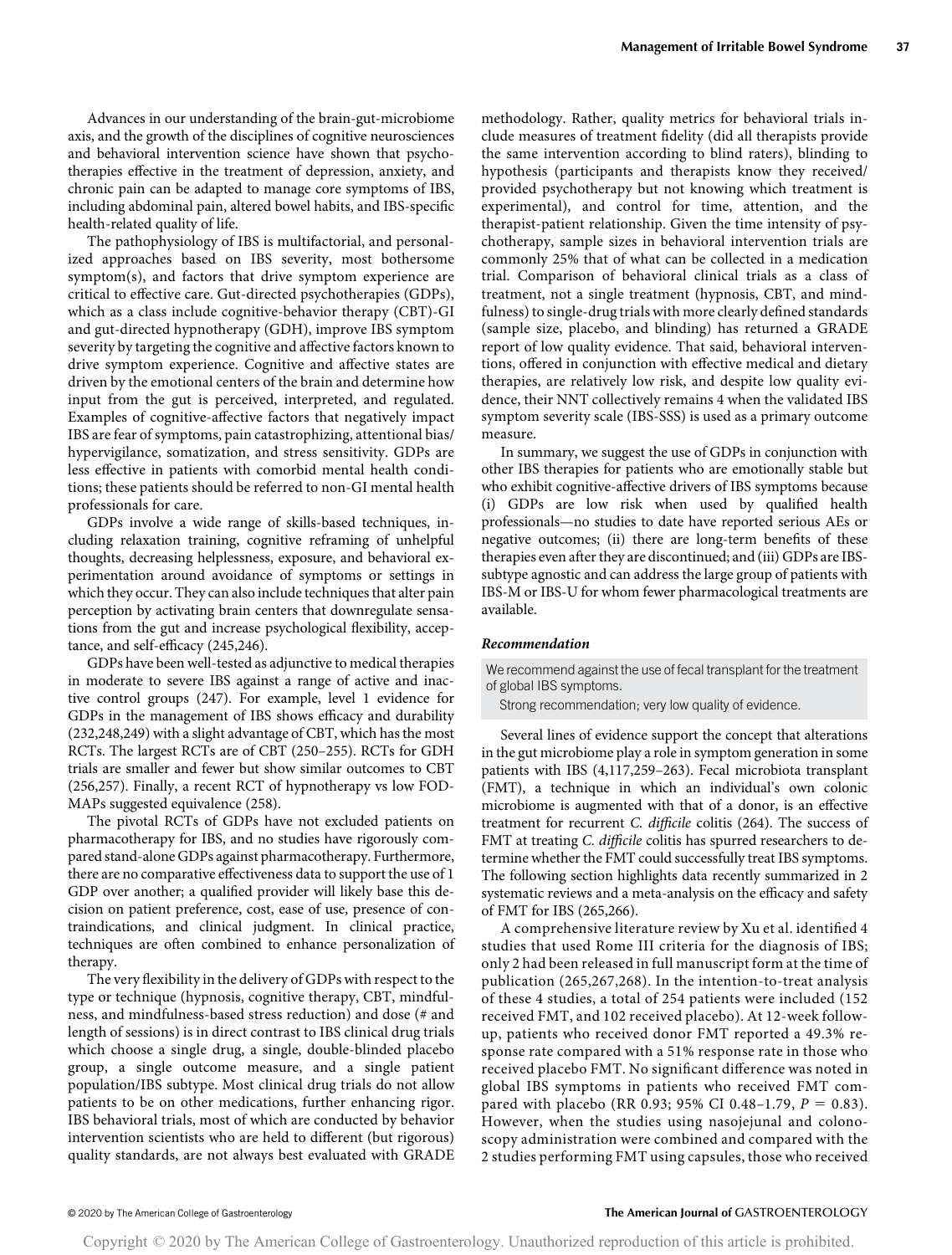single-dose FMT through a nasojejunal tube or colonoscopy were more likely to report global symptom improvement. AEs were reported in only 3 of the 4 studies (267–270). FMT seemed to be generally well-tolerated, although in the studies using capsule delivery, FMT patients were more likely to report diarrhea.

In the systematic review and meta-analysis by Ianiro et al., 5 RCTs were eligible for inclusion ( $n = 267$  patients) (266). This meta-analysis included the 2 published articles noted above in addition to 3 studies still in abstract form. The authors found that donor stool delivered during colonoscopy was superior to autologous stool in 2 RCTs, while placebo capsules were superior to capsules containing donor stool in 2 RCTs. One study showed a trend toward improvement in IBS symptoms using donor stool through a nasojejunal tube.

In summary, alterations in the gut microbiome may lead to the development of IBS symptoms in some patients. Changing the gut microbiome to improve IBS symptoms through FMT has innate appeal. However, evidence to support FMT for the treatment of IBS is limited and of very low quality and thus cannot be recommended at present. Large, multicenter, double-blind, placebo-controlled studies with endpoints similar to large pharmaceutical studies are required to determine the potential role of FMT for the treatment of IBS. In addition, research is needed to determine which is the most effective donor for FMT (e.g., fresh vs frozen; random donor vs universal donor) and which is the best technique for FMT (e.g., nasojejunal vs colonoscopy vs capsule).

# SUMMARY

This ACG Clinical Guideline was written with the goal of identifying, and answering, key diagnostic and clinical questions relevant to the field of IBS. This first-ever IBS Clinical Guideline used trained GRADE methodologists to analyze the published literature relevant to these 25 key questions to assess the quality of evidence and provide the strength of each recommendation. We believe that the information provided in this Guideline will help guide both practitioners and researchers for years to come. However, as this extensive project evolved, we recognized that there are still significant gaps in our knowledge. Future research is needed to better understand the role of the gut microbiome in patients with IBS and to understand the genesis of visceral pain. Identification of biomarkers to predict treatment response is also essential. Large head-to-head trials comparing different therapeutic modalities are also need to better provide individualized care. Undoubtedly, information obtained from these studies will influence new guidelines, assist in pharmaceutical and diet development, direct changes in study design, and inform regulatory agencies.

# ACKNOWLEDGMENTS

This guideline was produced in collaboration with the Practice Parameters Committee of the American College of Gastroenterology. The Committee gives special thanks to Shanti L. Eswaran, MD, who served as guideline monitor for this document and Katarina B. Greer, MD, MS Epi, who assisted with the GRADE methodologic process.

### CONFLICTS OF INTEREST

Guarantor of the article: Brian E. Lacy, PhD, MD, FACG. Specific author contributions: All authors contributed equally to researching, writing, and editing this manuscript.

#### Financial support: None to report.

Potential competing interests: B.E.L.—consulting/scientific advisory boards (Alpha Sigma, Arena Pharmaceuticals, Ironwood, Salix, Viver); Rome Board of Directors; and Board of Trustees, American College of Gastroenterology. M.P. has equity in Gemelli Biotech and Synthetic Biologics and is a consultant for Synthetic Biologics and Bausch Health as well as a grant from Bausch Health. Cedars-Sinai has a licensing agreement with Bausch Health, Synthetic Biologics, and Gemelli Biotech. D.M.B.—consulting/scientific advisory boards (Allergan, Alnylam, Ironwood, Salix, Takeda, Bayer, Alpha Sigma Alpha, and Arena Pharmaceuticals); Speaker (Allergan, Ironwood, Salix, and Takeda); unrestricted gift from IDP Foundation to support research. W.D.C.—consultant: Allergan, Alnylam, Bayer, Biomerica, IM Health, Ironwood, QOL Medical, Ritter, Salix/Valeant, Takeda, Urovant, and Vibrant; research grants: Biomerica, Commonwealth Diagnostics International, Ironwood, QOL Medical, Salix, Urovant, Vibrant, and Zespri; stock options: Ritter; Rome Board of Directors; and Board of Trustees American College of Gastroenterology. L.A.K.—Rome Board of Directors, consulting with Pfizer, AbbVie, AND Takeda/Shire; shareholder in metaMe Health and Trellus Health (cofounder). M.D.L.—consultant: AbbVie, Takeda, Pfizer, Janssen, UCB, Target PharmaSolutions, Salix, Valeant, and Prometheus. B.M.—consultant: Salix Pharmaceuticals, QOL Medical, Alfasigma, and Nestle; grant support: Allergan, Urovant, Takeda, Medtronic, and Ironwood; advisory board: Alnylam, Takeda, and Ironwood.

# **REFERENCES**

- 1. Ford AC, Lacy BE, Talley NJ. Irritable bowel syndrome. N Eng J Med 2017;376:2566–78.
- 2. Drossman DA, Hasler WL. Rome IV-functional GI disorders: Disorders of gut-brain interaction. Gastroenterology 2016;150:1257–61.
- 3. Ford AC, Moayyedi P, Lacy BE, et al. American College of Gastroenterology monograph on the management of irritable bowel syndrome and chronic idiopathic constipation. Am J Gastroenterol 2014;109(Suppl 1):S2–26.
- 4. Lacy BE, Mearin F, Chang L, et al. Bowel disorders. Gastroenterology 2016;150:1393–407.
- 5. Palsson OS, Whitehead W, Tornblom H, et al. Prevalence of Rome IV functional bowel disorders among adults in the United States, Canada and United Kingdom. Gastroenterology 2020;158:1262–73.
- 6. Creed F, Ratcliffe J, Fernandez L, et al. Health-related quality of life and health care costs in severe, refractory irritable bowel syndrome. Ann Intern Med 2001;134:860–8.
- 7. Dean BB, Aguilar D, Barghout V, et al. Impairment in work productivity and health-related quality of life in patients with IBS. Am J Manag Care 2005;11:S17–26.
- 8. Drossman DA, Morris CB, Schneck S, et al. International survey of patients with IBS: Symptom features and their severity, health status, treatments, and risk Taking to achieve clinical benefit. J Clin Gastroenterol 2009;43(6):541–50.
- 9. Lacy BE, Everhart KE, Weiser KT, et al. Medication risk taking behavior in IBS patients. Am J Gastroenterol 2012;107:804–9.
- Canavan C, West J, Card T. Review article: The economic impact of the irritable bowel syndrome. Aliment Pharmacol Ther 2014;40: 1023–34.
- 11. Ladabaum U, Boyd E, Zhao WK, et al. Diagnosis, comorbidities, and management of irritable bowel syndrome in patients in a large health maintenance organization. Clin Gastroenterol Hepatol 2012;10: 37–45.
- 12. Lacy BE, Patel H, Guerin A, et al. Variation in care for patients with irritable bowel syndrome in the United States. PLoS One 2016;11: e0154258.
- 13. Guyatt GH, Oxman AD, Kunz R, et al. Rating quality of evidence and strength of recommendations:What is"quality of evidence" and why is it important to clinicians? BMJ 2008;336:995–8.

# The American Journal of GASTROENTEROLOGY **And American Journal of GASTROENTEROLOGY VOLUME 116 | JANUARY 2021 [www.amjgastro.com](http://www.amjgastro.com)**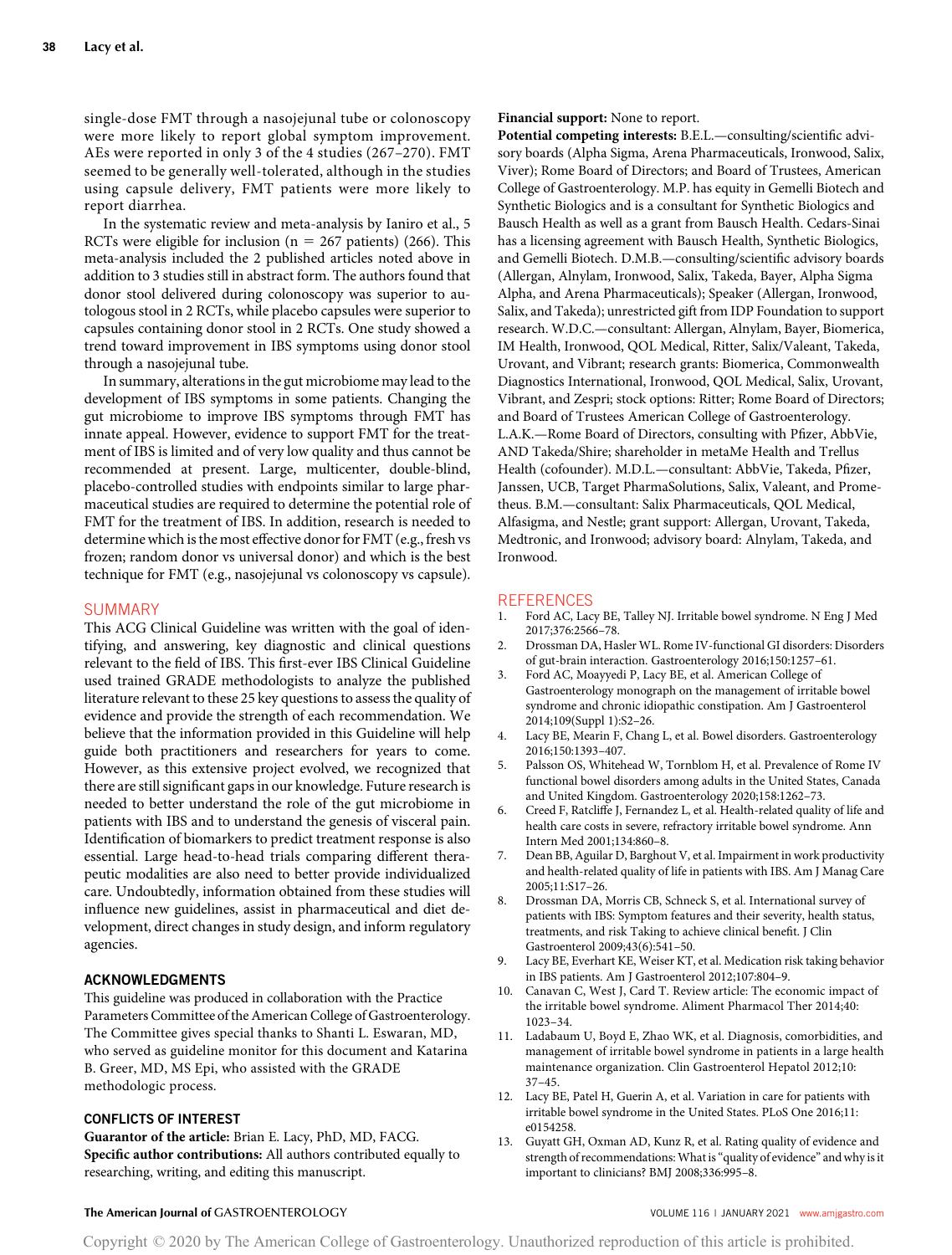- 14. Guyatt GH, Oxman AD, Kunz R, et al. Rating quality of evidence and strength of recommendations: Going from evidence to recommendations. BMJ 2008;336:1049–51.
- 15. Rubio-Tapia A, Hill I, Kelly CP, et al. ACG Clinical Guideline: Diagnosis and management of celiac disease. Am J Gastroenterol 2013;100:656–76.
- 16. Mooney PD, Hadjivassiliou M, Sanders DS. Coeliac disease. BMJ 2014; 348:g1561.
- 17. Singh P, Arora A, Strand TA, et al. Global prevalence of celiac disease: Systematic review and meta-analysis. Clin Gastroenterol Hepatol 2018; 16:823–36.
- 18. Sanders DS, Carter MJ, Hurlstone DP, et al. Association of adult coeliac disease with irritable bowel syndrome: A case-control study in patients fulfilling ROME II criteria referred to secondary care. Lancet 2001;358: 1504–8.
- 19. Irvine AJ, Chey WD, Ford AC. Screening for celiac disease in irritable bowel syndrome: An updated systematic review and meta-analysis. Am J Gastroenterol 2017;112:65–76.
- 20. Cash BD, Rubenstein JH, Young PE, et al. The prevalence of celiac disease among patients with nonconstipated irritable bowel syndrome is similar to controls. Gastroenterology 2011;141:1187–93.
- 21. Canavan C, Card T, West J. The incidence of other gastroenterological disease following diagnosis of irritable bowel syndrome in the UK: A cohort study. PLoS One 2014;9:e106478.
- 22. Mein SM, Ladabaum U. Serological testing for coeliac disease in patients with symptoms of irritable bowel syndrome: A cost-effectiveness analysis. Aliment Pharmacol Ther 2004;19:1199–210.
- 23. Spiegel BM, DeRosa VP, Gralnek IM, et al. Testing for celiac sprue in irritable bowel syndrome with predominant diarrhea: A costeffectiveness analysis. Gastroenterology 2004;126:1721–32.
- 24. Mohseninejad L, Feenstra T, van der Horst HE, et al. Targeted screening for coeliac disease among irritable bowel syndrome patients: Analysis of cost-effectiveness and value of information. Eur J Health Econ 2013;14: 947–57.
- 25. Shin A, Lembo A. IBS in America: Survey Report. American Gastroenterological Association: Bethesda, MD, 2015.
- 26. Bercik P, Verdue EF, Collins SM. Is Irritable bowel syndrome a low grade inflammatory bowel disease? Gastroenterol Clin North Am 2005;34: 235–45.
- 27. Cash BD, Schoenfeld P, Chey WD. The utility of diagnostic tests in irritable bowel syndrome patients: A systematic review. Am J Gastroenterol 2002;97:2812–9.
- 28. Whitehead WE, Palsson OS, Feld AD, et al. Utility of red flag symptom exclusions in the diagnosis of irritable bowel syndrome. Aliment Pharmacol Ther 2006;24:137–46.
- 29. Porter CK, Cash BD, Pimentel M, et al. Risk of inflammatory bowel disease following a diagnosis of irritable bowel syndrome. BMC Gastroenterol 2012;12:3–10.
- 30. Bitton A, Peppercorn M, Antonioli D, et al. Clinical, biological, and histologic parameters as predictors of relapse in ulcerative colitis. Gastroenterology 2001;120:13–20.
- 31. Mazlam MZ, Hodgson HJ. Peripheral blood monocyte cytokine production and acute phase response in inflammatory bowel disease. Gut 1992;3:773–8.
- 32. Henricksen M, Jahnsen J, Lygren I, et al. C reactive protein: A predictive factor and marker of inflammation in inflammatory bowel disease. Results from a prospective population-based study. Gut 2008;57: 1518–23.
- 33. Menees SB, Powel C, Kurlander J, et al. A meta-analysis of the utility of C-reactive protein, erythrocyte sedimentation rate, fecal calprotectin, and fecal lactoferrin to exclude inflammatory bowel disease in adults with IBS. Am J Gastroenterol 2015;110:444–54.
- 34. Kane SV, Sandborn WJ, Rufo PA, et al. Fecal lactoferrin is a sensitive and specific marker in identifying intestinal inflammation. Am J Gastroenterol 2003;98:1309–14.
- 35. Sidhu R, Wilson P, Wright A, et al. Faecal lactoferrin: A novel test to differentiate between the irritable and inflamed bowel? Aliment Pharmacol Ther 2010;31:1365–70.
- 36. Van Rheenen PF, Van de Vijver E, Fidler V. Faecal calprotectin for screening of patients with suspected inflammatory bowel disease: Diagnostic meta-analysis. BMJ 2010;341:c3369.
- 37. Sood R, Gracie DJ, Law GR, et al. Systematic review with meta-analysis: The accuracy of diagnosing irritable bowel syndrome with symptoms, biomarkers and/or psychological markers. Aliment Pharmacol Ther 2015;42:491–503.
- 38. Guerrant RL, Araujo V, Soares E, et al. Measurement of fecal lactoferrin as a marker of fecal leukocytes. J Clin Microbiol 1992;30:1238–42.
- Schoepfer AM, Trummler M, Seeholzer P, et al. Discriminating IBD from IBS: Comparison of the test performance of fecal markers, blood leukocytes, CRP, and IBD antibodies. Inflam Bowel Dis 2008;14:32–9.
- Carrasco-Labra A, Lytvyn L, Falck-Ytter Y, et al. AGA technical review on the evaluation of functional diarrhea and diarrhea-predominant irritable bowel syndrome in adults (IBS-D). Gastroenterology 2019;157: 859–80.
- 41. Langhorst J, Elsenbruch S, Koelzer J, et al. Noninvasive markers in the assessment of intestinal inflammation in inflammatory bowel diseases: Performance of fecal lactoferrin, calprotectin, and PMN-elastase, CRP, and clinical indices. Am J Gastroenterol 2008;103:162–9.
- 42. Tibble JA, Sighthorsson G, Foster R, et al. Use of surrogate markers of inflammation and Rome criteria to distinguish organic from nonorganic intestinal disease. Gastroenterology 2002;123:450–60.
- 43. Zhou X, Xu W, Tang X, et al. Fecal lactoferrin in discriminating inflammatory bowel disease from irritable bowel syndrome: A diagnostic meta-analysis. BMC Gastroenterol 2014;14:121.
- Otten CM, Kok L, Witteman BJ, et al. Diagnostic performance of rapid tests for detection of fecal calprotectin and lactoferrin and their ability to discriminate inflammatory from irritable bowel syndrome. Clin Chem Lab Med 2008;46:1275–80. [Erratum appears in Clin Chem Lab Med 2008;46:1798].
- 45. Mindermark M, Larsson A. Ruling out IBD: Estimation of the possible economic effects of pre-endoscopic screening with F-calprotectin. Clin Biochem 2010;45:552–5.
- Futagami S, Itoh T, Sakamoto C, et al. Systematic review with metaanalysis: Post-infectious functional dyspepsia. Aliment Pharmacol Ther 2015;41:177–88.
- 47. Zanini B, Ricci C, Bandera F, et al. Incidence of post-infectious irritable bowel syndrome and functional intestinal disorders following a waterborne viral gastroenteritis outbreak. Am J Gastroenterol 2012;107: 891–9.
- 48. Havevik K, Dizdar V, Langeland N, et al. Development of functional gastrointestinal disorders after Giardia lamblia infection. BMC Gastroenterol 2009;9:27.
- Klem F, Wadhwa A, Prokop LJ, et al. Prevalence, risk factors, and outcomes of irritable bowel syndrome after infectious enteritis: A systematic review and meta-analysis. Gastroenterology 2017;152: 1042–54.
- 50. Painter JE, Gargano JW, Collier SA, et al. Giardiasis surveillance—United States, 2011-2012. MMWR Morb Mortal Wkly Rep 2015;64:15–25.
- 51. Hanevik K, Wensaas KA, Rortveit G, et al. Irritable bowel syndrome and chronic fatigue 6 years after giardia infection: A controlled prospective cohort study. Clin Infect Dis 2014;59:1394–400.
- 52. Hamm LR, Sorrells SC, Hardin JP, et al. Additional investigations fail to alter the diagnosis of irritable bowel syndrome in subjects fulfilling the Rome Criteria. Am J Gastroenterol 1999;94:1279–82.
- 53. Nakao JH, Collier SA, Gargano JW. Giardiasis and subsequent irritable bowel syndrome: A longitudinal cohort study using health insurance data. J Infect Dis 2017;215:798–805.
- 54. Halliez MC, Motta JP, Feener TD, et al. Giardia duodenalis induces paracellular bacterial translocation and causes postinfectious visceral hypersensitivity. Am J Physiol Gastrointest Liver Physiol 2016;310: G574–85.
- 55. Litleskare S, Wensaas KA , Eide GE, et al. Perceived food intolerance and irritable bowel syndrome in a population 3 years after giardiasisoutbreak: A historical cohort study. BMC Gastroenterol 2015;15:164.
- 56. Centers for Disease Control and Prevention, National Center for Emerging and Zoonotic Infectious Diseases (NCEZID), Division of Foodborne, Waterborne, and Environmental Diseases (DFWED). Parasites-Giardia. [\(https://www.cdc.gov/parasites/giardia/index.html\)]((https://www.cdc.gov/parasites/giardia/index.html)). Updated July 22, 2015. Accessed November 24, 2020.
- 57. Spiegel BM, Farid M, Esrailian E, et al. Is irritable bowel syndrome a diagnosis of exclusion?: A survey of primary care providers, gastroenterologists, and IBS experts. Am J Gastroenterol 2010;105: 848–58.
- 58. McHardy IH, WU M, Shcimizu-Cohen, et al. Detection of intestinal protozoa in the clinical laboratory. J Clin Microbiol 2014;52:712–20.
- Patel P, Bercik P, Morgan DG, et al. Prevalence of organic disease at colonoscopy in patients with symptoms compatible with irritable bowel

# © 2020 by The American College of Gastroenterology The American Journal of GASTROENTEROLOGY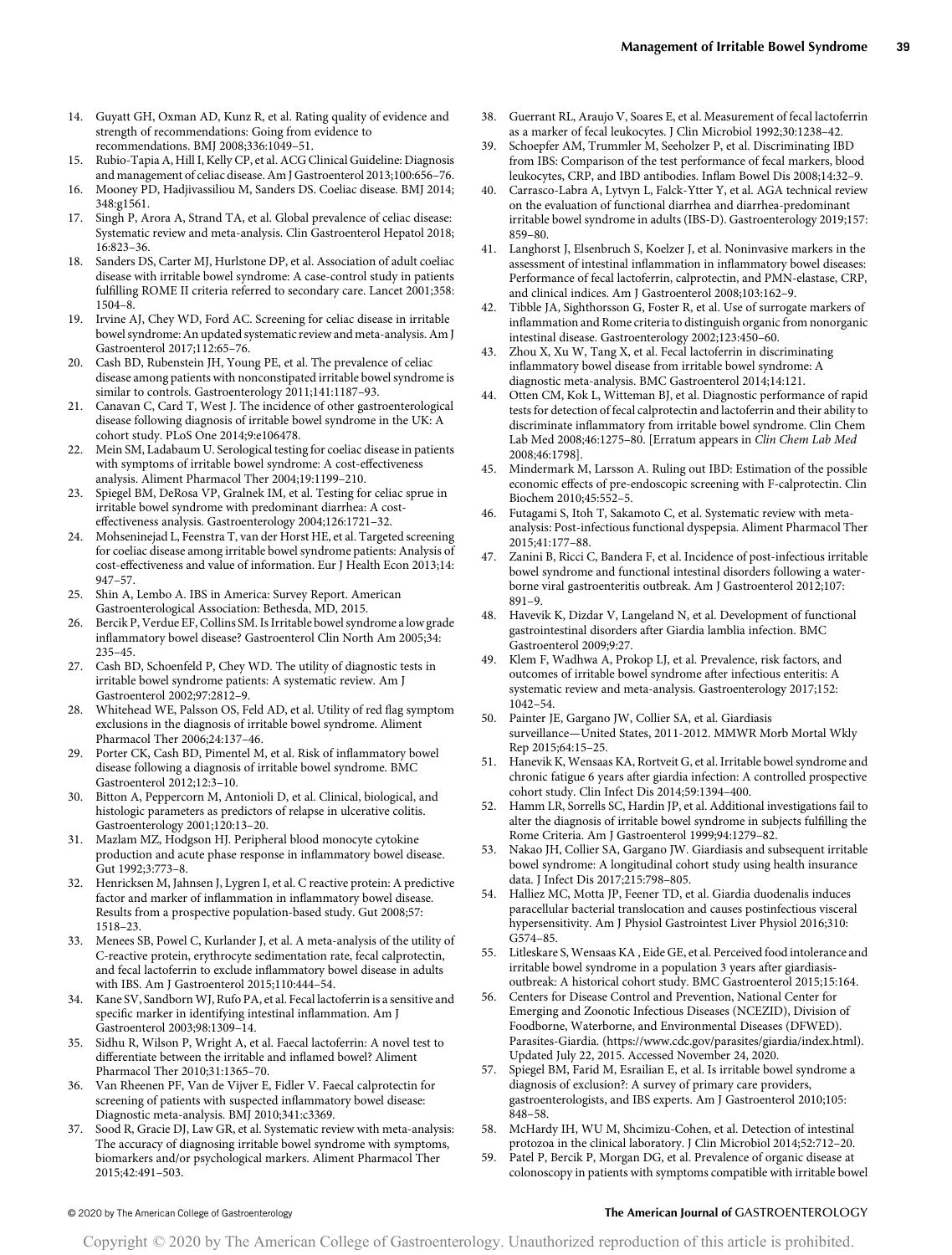syndrome: Cross-sectional survey. Scand J Gastroenterol 2015;50: 816–23.

- 60. Black TP, Manolakis CS, DiPalma JA. "Red flag" evaluation yield in irritable bowel syndrome. J Gastrointestin Liver Dis 2012;21:153–6.
- 61. Chey WD, Nojkov B, Rubenstein JH, et al. The yield of colonoscopy in patients with non-constipated irritable bowel syndrome: Results from a prospective, controlled US trial. Am J Gastroenterol 2010;105:859–65.
- 62. Cullingford GL, Coffey JF, Carr-Locke DL. Irritable bowel syndrome: Can the patient's response to colonoscopy help with diagnosis? Digestion 1992;52:209–13.
- 63. Mayer EA, Gebhart GF. Basic and clinical aspects of visceral hyperalgesia. Gastroenterology 1994;107:271–93.
- 64. Mertz H, Naliboff B, Munakata J, et al. Altered rectal perception is a biological marker of patients with irritable bowel syndrome. Gastroenterology 1995;109:40–52.
- 65. Kim ES, Cheon JH, Park JJ, et al. Colonoscopy as an adjunctive method for the diagnosis of irritable bowel syndrome: Focus on pain perception. J Gastroenterol Hepatol 2010;25:1232–8.
- 66. Imai A, Kato M, Ono S, et al. Efficacy of carbon dioxide-insufflating colonoscopy in patients with irritable bowel syndrome: A randomized double-blind study. J Gastroenterol Hepatol 2012;27:1623–8.
- 67. Ishihara S, Yashima K, Kushiyama Y, et al. Prevalence of organic colonic lesions in patients meeting Rome III criteria for diagnosis of IBS; a prospective multicenter study utilizing colonoscopy. J Gastroenterol 2012;47:1084–90.
- 68. Guagnozzi D, Arias A, Lucendo AJ. Systematic review with metaanalysis: Diagnostic overlap of microscopic colitis and functional bowel disorders. Aliment Pharmacol Ther 2016;43:851–62.
- 69. Spiegel BM, Gralnek IM, Bolus R, et al. Is a negative colonoscopy associated with reassurance or improved health-related quality of life in irritable bowel syndrome? Gastrointest Endosc 2005;62:892–9.
- 70. Sood R, Camilleri M, Gracie DJ, et al. Enhancing diagnostic performance of symptom-based criteria for irritable bowel syndrome by additional history and limited diagnostic evaluation. Am J Gastroenterol 2016;111: 1446–54.
- 71. Begtrup LM, Engsbro AL, Kjeldsen J, et al. A positive diagnostic strategy is noninferior to a strategy of exclusion for patients with irritable bowel syndrome. Clin Gastroenterol Hepatol 2013;11:956–62.e1.
- 72. Flik CE, LaanW, Smout AJ, et al. Comparison of medical costs generated by IBS patients in primary and secondary care in the Netherlands. BMC Gastroenterol 2015;15:168.
- 73. Sayuk GS, Wolf R, Chang L. Comparison of symptoms, healthcare utilization, and treatment in diagnosed and undiagnosed individuals with diarrhea-predominant Irritable Bowel Syndrome. Am J Gastroenterol 2017;112:892–9.
- 74. Linedale EC, Chur-Hansen A, Mikocka-Walus A, et al. Uncertain diagnostic language affects further studies, endoscopies, and repeat consultations for patients with functional gastrointestinal disorders. Clin Gastroenterol Hepatol 2016;14:1735–41.e1.
- 75. Buono JL, Mathur K, Averitt AJ, et al. Economic burden of irritable bowel syndrome with diarrhea: Retrospective analysis of a U.S. commercially insured population. J Manag Care Spec Pharm 2017;23: 453–60.
- 76. Doshi JA, Cai Q, Buono JL, et al. Economic burden of irritable bowel syndrome with constipation: A retrospective analysis of health care costs in a commercially insured population. J Manag Care Spec Pharm 2014; 20:382–90.
- 77. Lacy BE, Ayyagari R, Guerin A, et al. Factors associated with more frequent diagnostic tests and procedures in patients with irritable bowel syndrome. Therap Adv Gastroenterol 2019;12:1756284818818326.
- 78. Palsson OS, Baggish JS, Turner MJ, et al. IBS patients show frequent fluctuations between loose/watery and hard/lumpy stools: Implications for treatment. Am J Gastroenterol 2012;107:286–95.
- 79. Shah ED, Almario CV, Spiegel BM, et al. Presentation and characteristics of abdominal pain vary by Irritable Bowel Syndrome subtype: Results of a nationwide population-based study. Am J Gastroenterol 2020;115: 294–301.
- 80. Lewis SJ, Heaton KW. Stool form scale as a useful guide to intestinal transit time. Scand J Gastroenterol 1997;32:920–4.
- 81. Young E, Stoneham MD, Petruckevitch A, et al. A population study of food intolerance. Lancet 1994;343:1127–31.
- 82. Pereira B, Venter C, Grundy J, et al. Prevalence of sensitization to food allergens, reported adverse reactions to foods, food avoidance, and food

hypersensitivity among teenagers. J Allergy Clin Immunol 2005;116: 884–92.

- 83. Zuberbier T, Edenharter G, Worm M, et al. Prevalence of adverse reactions to food in Germany: A population study. Allergy 2004;59: 338–45.
- 84. Lacy BE, Weiser K, Noddin L, et al. Irritable bowel syndrome: Patients' attitudes, concerns, and level of knowledge. Aliment Pharmacol Ther 2007;25:1329–241.
- 85. Bohn L, Storsrud S, Tornblom H, et al. Self-reported food-related gastrointestinal symptoms in IBS are common and associated with more severe symptoms and reduced quality of life. Am J Gastroenterol 2013; 108:634–41.
- 86. Monsbakken K, Vandvik P, Farup P. Perceived food intolerance in subjects with irritable bowel syndrome: Etiology, prevalence and consequences. Eur J Clin Nutr 2006;60:667–72.
- 87. Sischerer SH, Sampson HA. Food allergy. J Allergy Clin Immunol 2010; 125: S116–125.
- 88. Rona RJ, Keil T, Summers C, et al. The prevalence of food allergy: A meta-analysis. J Allergy Clin Immunol 2007;120:638–46.
- 89. Liu AH, Jaramillo R, Sicherer SH, et al. National prevalence and risk factors for food allergy and relationship to asthma: Results from the National Health and Nutrition Examination Survey 2005–2006. J Allergy Clin Immunol 2010;126:798–806.
- 90. Zar S, Kumar D, Benson MJ. Food hypersensitivity and irritable bowel syndrome. Aliment Pharmacol Ther 2001;15:439–49.
- 91. Lea R, Whorwell PJ. The role of food intolerance in irritable bowel syndrome. Gastroenterol Clin North Am 2005;34:247–55.
- 92. Turnbull JL, Adams HN, Gorard DA. Review article: The diagnosis and management of food allergy and food intolerances. Aliment Pharmacol Ther 2015;41:3–25.
- 93. Roberts G, Lack G. Diagnosing peanut allergy with skin prick and specific IgE testing. J Allergy Clin Immunol 2005;115:1291–6.
- 94. Skodje GI, Sarna VK, Minelle IH, et al. Fructan, rather than gluten, induced symptoms in patients with self-reported non-celiac gluten sensitivity. Gastroenterology 2018;154:529–39.
- 95. AtkinsonW, Sheldon TA, Shaath N, et al. Food elimination based on IgG antibodies in irritable bowel syndrome: A randomized controlled trial. Gut 2004;53:1459–64.
- 96. Ali A, Weiss TR, McKee D, et al. Efficacy of individualized diets in patients with irritable bowel syndrome: A randomized controlled trial. BMJ Open Gastroenterol 2017;4:e000164.
- 97. Suttor VP, Prott GM, Hansen RD, et al. Evidence for pelvic floor dyssynergia in patient with irritable bowel syndrome. Dis Colon Rectum 2010;53:156–60.
- 98. Prott G, Shim L, Hanson R, et al. Relationships between pelvic floor symptoms and function in irritable bowel syndrome. Neurogastroenterol Motil 2010;22:764–9.
- 99. Mulak A, Paradowski L. Anorectal function and dyssynergic defecation in different subgroups of patient with irritable bowel syndrome. Int J Colorectal Dis 2010;25:1011–6.
- 100. Singh P, Seo Y, Ballou S, et al. Pelvic floor symptom related distress in chronic constipation correlates with a diagnosis of irritable bowel syndrome with constipation and constipation severity but not pelvic floor dyssynergia. J Neurogastroenterol Motil 2019;25:129–36.
- 101. Tantiphlachiva K, Rao P, Attaluri A, et al. Digital rectal examination is a useful tool for identifying patients with dyssynergia. Clin Gastro Hepatol 2010;8:955–60.
- 102. Rao SS. Advances in diagnostic assessment of fecal incontinence and dyssynergic defecation. Clin Gastroenterol Hepatol 2010;8:910–9.
- 103. Whitehead WE, Palsson OS, Simren M. Biomarkers to distinguish functional constipation from irritable bowel syndrome with constipation. Neurogastroenterol Motil 2016;28:783–92.
- 104. Prior A, Maxton DG, Whorwell PJ. Anorectal manometry in irritable bowel syndrome: Differences between diarrhea and constipation predominant subjects. Gut 1990;31:458–62.
- 105. Rao SS, Bharucha AE, Chiarioni G, et al. Anorectal disorders. Gastroenterology 2016;150:1430–42.
- 106. Cavallaro PM, Staller K, Savitt LR, et al. The contributions of internal intussusception, irritable bowel syndrome, and pelvic floor dyssynergia to obstructed defecation syndrome. Dis Colon Rectum 2019;62:56–62.
- 107. Patcharatrakul T, Gonlachanvit S. Outcome of biofeedback therapy in dyssynergic defecation patients with and without irritable bowel syndrome. J Clin Gastroenterol 2011;45:593–8.

# The American Journal of GASTROENTEROLOGY **And American Journal of GASTROENTEROLOGY VOLUME 116 | JANUARY 2021 [www.amjgastro.com](http://www.amjgastro.com)**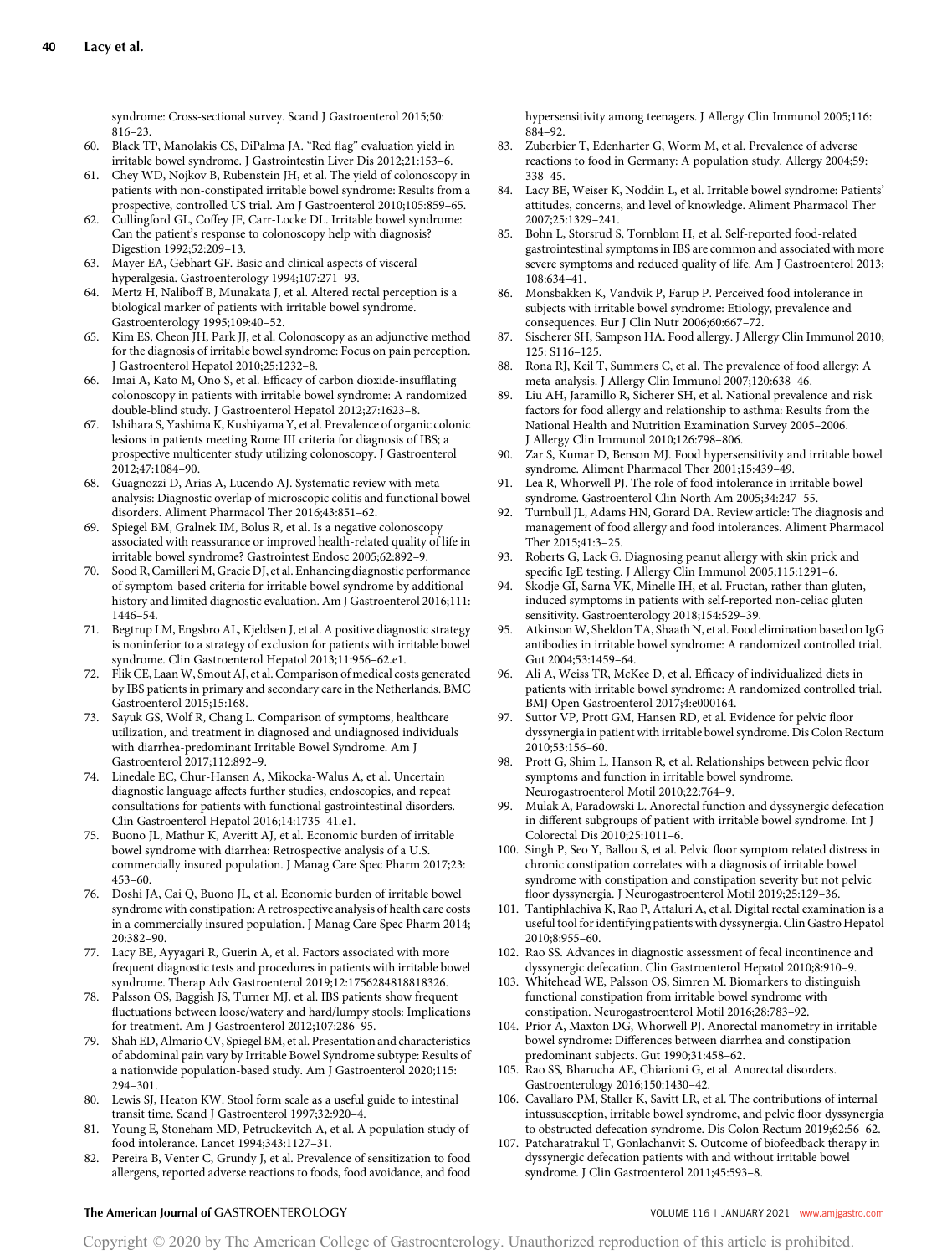- 108. Baker J, Eswaran S, Saad R, et al. Abdominal symptoms are common and benefit from biofeedback therapy in patients with dyssynergic defecation. Clin Transl Gastroenterol 2015;6:e105.
- 109. Chiarioni G, Whitehead WE, Pezza V, et al. Biofeedback is superior to laxatives for normal transit constipation due to pelvic floor dyssynergia. Gastroenterology 2006;130:657–64.
- 110. Dionne J, Ford AC, Yuan Y, et al. A systematic review and meta-analysis evaluating the efficacy of a gluten free diet and a low FODMAP diet in treating symptoms of IBS. Am J Gastroenterol 2018;113:1290–300.
- 111. Halmos EP, Power VA, Shepherd SJ, et al. A diet low in FODMAPs reduces symptoms of irritable bowel syndrome. Gastroenterology 2014; 146:67–75.
- 112. Staudacher HM, Lomer MCE, Anderson JL, et al. Fermentable carbohydrate restriction reduces luminal bifidobacteria and gastrointestinal symptoms in patients with irritable bowel syndrome. J Nutr 2012;142:1510–8.
- 113. Staudacher HM, Lomer MCE, Farquharson FM, et al. A diet low in FODMAPs reduces symptoms in patients with irritable bowel syndrome and a probiotic restores Bifidobacterium species: A randomized controlled trial. Gastroenterology 2017;153:936–47.
- 114. Eswaran SL, Chey WD, Han-Markey T, et al. A randomized controlled trial comparing the low FODMAP diet vs. modified NICE guidelines in US with IBS-D. Am J Gastroenterol 2016;111:1824–32.
- 115. Bohn L, Storsrud S, Liljebo T, et al. Diet low in FODMAPs reduces symptoms of irritable bowel syndrome as well as traditional dietary advice: A randomized controlled trial. Gastroenterology 2015;149: 1399–407.
- 116. McIntosh K, Reed DE, Schneider T, et al. FODMAPs alter symptoms and the metabolome of patients with IBS: A randomized controlled trial. Gut 2017;66:1241–51.
- 117. Hustoft TN, Hausken T, Ystad SO, et al. Effects of varying dietary content of fermentable short-chain carbohydrates on symptoms, fecal microenvironment, and cytokine profiles in patients with irritable bowel syndrome. Neurogastroenterol Motil 2017;29:e12969.
- 118. Krogsgaard LR, Lyngesen M, Bytzer P. Systematic review: Quality of trials on the symptomatic effects of the low FODMAP diet for irritable bowel syndrome. Aliment Pharmacol Ther 2017;45:1506–13.
- 119. Eswaran S, Dolan RD, Ball SC, et al. The impact of a 4-week low FODMAP and mNICE diet on nutrient intake in a sample of US adults with IBS and diarrhea. J Acad Nutr Diet 2020;120:641–9.
- 120. Staudacher HM, Ralph FSE, Irving PM, et al. Nutrient intake, diet quality, and diet diversity in IBS and the impact of the low FODMAP diet. J Acad Nutr Diet 2020;120:535–47.
- 121. Eswaran S, Chey WD, Jackson K, et al. A low FODMAP diet improves quality of life, reduces activity impairment, and improves sleep quality in patients with irritable bowel syndrome and diarrhea: Results from a US randomized controlled trial. Clin Gastroenterol Hepatol 2017;15: 1890–9.
- 122. Food & Drug Administration. Fed Regist 2016;81:33581–4240.
- 123. Reynolds A, Mann J, Cummings J, et al. Carbohydrate quality and human health: A series of systematic reviews and meta-analyses. Lancet 2019;393:434–45.
- 124. Moayyedi P, Quigley EM, Lacy BE, et al. The effect of fiber supplementation on irritable bowel syndrome: A systematic review and meta-analysis. Am J Gastroenterol 2014;109:1367–74.
- 125. Soltoft J, Gudmand-Hoyer E, Krag B, et al. A double-blind trial of the effect of wheat bran on symptoms of irritable bowel syndrome. Lancet 1977;8034:270–2.
- 126. Manning AP, Heaton KW, Harvey RF, et al. Wheat fibre and irritable bowel syndrome. Lancet 1977;8035:417–8.
- 127. Ritchie JA, Truelove SC. Treatment of irritable bowel syndrome with lorazepam, hyoscine butylbromide, and ispaghula husk. Br Med J 1979;1: 376–8.
- 128. Longstreth GF, Fox DD, Youkeles L, et al. Psyllium therapy in the irritable bowel syndrome. Ann Intern Med 1981;95:53–6.
- 129. Arthurs Y, Fielding JF. Double blind trial of ispaghula/poloxamer in the irritable bowel syndrome. Irish Med J 1983;76:253.
- 130. Nigam P, Kapoor KK, Rastog CK, et al. Different therapeutic regimens in irritable bowel syndrome. J Assoc Physicians India 1984;32:1041–4.
- 131. Kruis W, Weinzierl P, Schussler P, et al. Comparison of the therapeutic effects of wheat bran and placebo in patients with the irritable bowel syndrome. Digestion 1986;34:196–201.
- 132. Lucey MR, Clark ML, Lowndes JO, et al. Is bran efficacious in irritable bowel syndrome? A double blind placebo controlled crossover study. Gut 1987;28:221–5.
- 133. Prior A, Whorwell PJ. Double blind study of ispaghula in irritable bowel syndrome. Gut 1987;28:1510–3.
- 134. Jalihal A, Kurian G. Ispaghula therapy in irritable bowel syndrome: Improvement in overall well-being is related to reduction in bowel dissatisfaction. J Gastroenterol Hepatol 1990;5:507–13.
- 135. Fowlie S, Eastwood MA, Prescott R. Irritable bowel syndrome: Assessment of psychological disturbance and its influence on the response to fibre supplementation. J Psychosomatic Res 1992;36:175–80.
- 136. Rees G, Davies J, Thompson R, et al. Randomised-controlled trial of a fibre supplement on the symptoms of irritable bowel syndrome. J R Soc Promot Health 2005;125:30–4.
- 137. Bijkerk CJ, de Wit NJ, Muris JW, et al. Soluble or insoluble fibre in irritable bowel syndrome in primary care? Randomised placebo controlled trial. Br Med J 2009;339:b3154.
- 138. Cockerell KM, Watkins AS, Reeves LB, et al. Effects of linseeds on the symptoms of irritable bowel syndrome: A pilot randomised controlled trial. J Hum Nutr Diet 2012;25:435–43.
- 139. Kamiya T, Shikano M, Tanaka M, et al. Therapeutic effects of biobran, modified arabinoxylan rice bran, in improving symptoms of diarrhea predominant or mixed type irritable bowel syndrome: A pilot, randomized controlled trial. Evid Based Complement Alternat Med 2014;2014:828137.
- 140. Camilleri M, Ford AC. Pharmacotherapy for irritable bowel syndrome. J Clin Med 2017;6:E101.
- 141. Ford AC, Moayeddi P, Chey WD, et al. American College of Gastroenterology monograph on management of irritable bowel syndrome. Am J Gastroenterol 2018;113:1–18.
- 142. Page JG, Dirnberger GM. Treatment of irritable bowel syndrome with Bentyl (dicyclomine hydrochloride). J Clin Gastroenterol 1981;3:153–6.
- 143. Matts SGF. An assessment of dicyclomine hydrochloride ('Merbentyl') in irritable colon syndrome. Br J Clin Pract 1967;21:549–51.
- 144. Carling L, Svedberg LE, Hulten S. Short term treatment of irritable bowel syndrome: A placebo-controlled trial of peppermint oil against hyoscyamine. OPMEAR 1989;34:55–7.
- 145. Schafer VE, Ewe K. The treatment of irritable colon. Efficacy and tolerance of buscopan plus, buscopan, paracetamol and placebo in ambulatory patients with irritable colon. Fortschr Med 1990;108: 488–92.
- 146. Chumpitazi BP, Kearns GL, Shulman RJ. Review: The physiological effects and safety of peppermint oil and its efficacy in IBS and other functional disorders. Aliment Pharmacol Ther 2018;47:738–52.
- 147. Alammar N,Wang L, Saberi B, et al. The impact of peppermint oil on the irritable bowel syndrome: A meta-analysis of the pooled clinical data. BMC Compliment Altern Med 2019;19:21.
- 148. Weerts ZZ, Masclee AAM, Witteman BJM, et al. Efficacy and safety of peppermint oil in a randomized, double-blink trial of patients with IBS. Gastroenterol 2020;158:123–36.
- 149. Khanna R, MacDonald JK, Levesque BG. Peppermint oil for the treatment of irritable bowel syndrome: A systematic review and metaanalysis. J Clin Gastroenterol 2014;48:505–12.
- 150. Cash BD, Epstein MS, Shah SM. A novel delivery system of peppermint oil is an effective therapy for irritable bowel syndrome symptoms. Dig Dis Sci 2016;61:560–71.
- 151. Ford AC, Harris LA, Lacy BE, et al. Systematic review with metaanalysis: The efficacy of prebiotics, probiotics, synbiotics and antibiotics in irritable bowel syndrome. Aliment Pharmacol Ther 2018;48:1044–60.
- 152. Allen SJ, Wareham K, Wang D, et al. Lactobacilli and bifidobacteria in the prevention of antibiotic-associated diarrhea and Clostridium difficile: A randomised, double-blind, placebo-controlled multicenter trial. Lancet 2013;382:1249–57.
- 153. Whorwell PJ, Alringer L, Morel J, et al. Efficacy of an encapsulated probiotic Bifidobacterium infantis 35624 in women with irritable bowel syndrome. Am J Gastroenterol 2006;101:1581–90.
- 154. Spiller R, Pelerin F, Cayzeele Decherf A, et al. Randomized double blind placebo-controlled trial of Saccharomcyces cerevisiae CNCM I-3856 in irritable bowel syndrome: Improvement in abdominal pain and bloating in those with predominant constipation. United Eur Gastroenterol J 2016;4:353–62.
- 155. DiPalma JA, Cleveland M, McGowan J, et al. A randomized, multicenter, placebo-controlled trial of polyethelene glycol laxative for chronic treatment of constipation. Am J Gastroenterol 2007;102:1436–41.

# © 2020 by The American College of Gastroenterology The American Journal of GASTROENTEROLOGY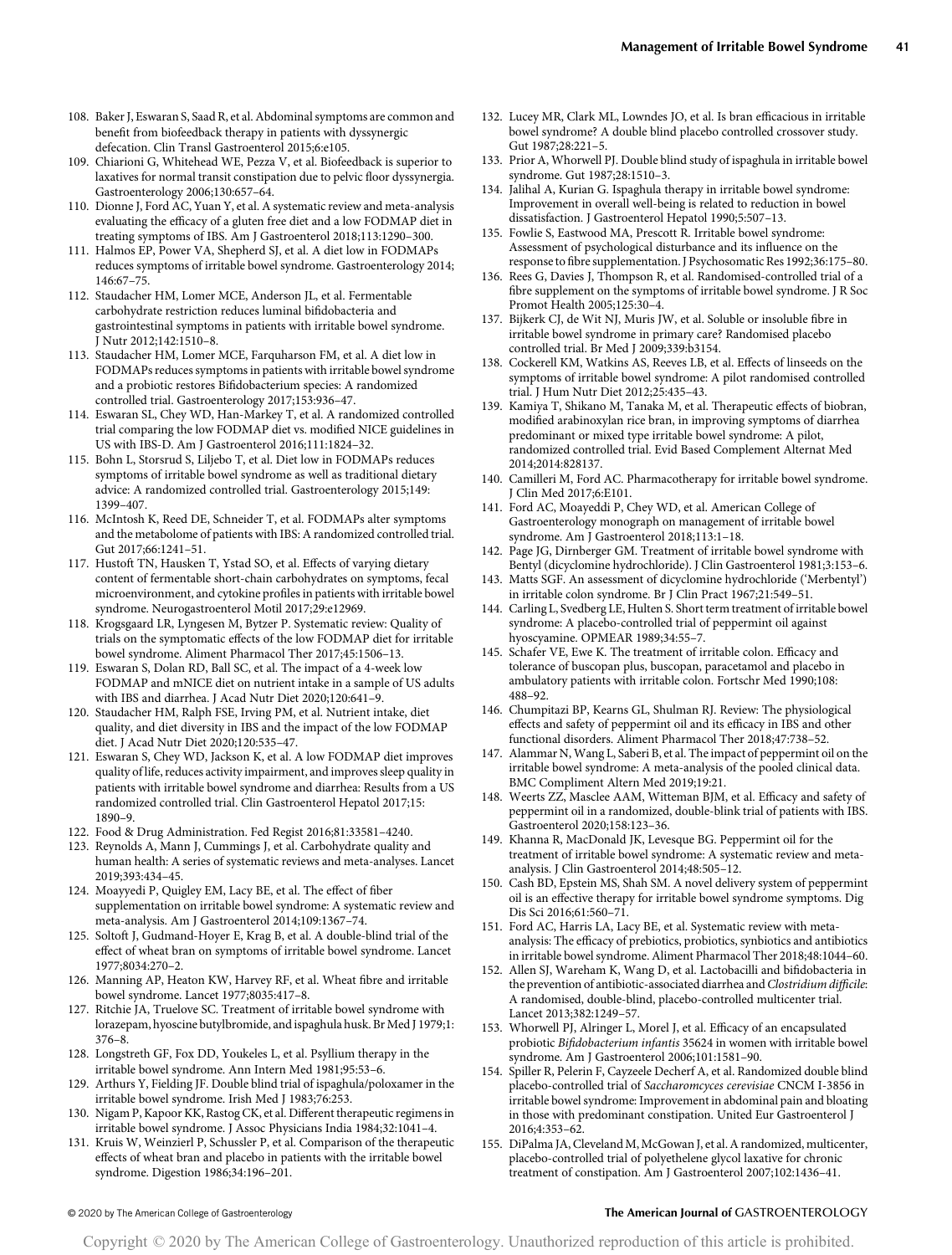- 156. Di Palma, Cleveland MV, McGowan J, et al. A randomized, multicenter comparison of polyethylene glycol laxative and tegaserod in treatments of patients with chronic constipation. Am J Gastroenterol 2007;102: 1964–71.
- 157. Awad RA, Camacho S. A randomized, double-blind, placebo-controlled trial of polyethylene glycol effects on fasting and postprandial rectal sensitivity and symptoms in hypersensitive constipation-predominant irritable bowel syndrome. Colorectal Dis 2010;12:1131–8.
- 158. Chapman RW, Stanghellini V, Geraint M, et al. Randomized clinical trial: macrogol/PEG 3350 plus electrolytes for treatment of patients with constipation associated with irritable bowel syndrome. Am J Gastroenterol 2013;108:1508–15.
- 159. Khoshoo V, Armstead C, Landry L. Effect of a laxative with and without tegaserod in adolescents with constipation predominant irritable bowel syndrome. Aliment Pharmacol Ther 2006;23:191–6.
- 160. Chaussade S, Minic M. Comparison of efficacy and safety of two doses of two different polyethylene glycol-based laxatives in the treatment of constipation. Aliment Pharmacol Ther 2003;17:165–72.
- 161. Chassagne P, Ducrotte P, Garnier P, et al. Tolerance and long-term efficacy of polyethylene glycol 4000 (Forlax) compared to lactulose in elderly patients with chronic constipation. J Nutr Health Aging 2017;21: 429–39.
- 162. Lacy BE, Campbell LL. Lubiprostone: A chloride channel activator. J Clin Gastroenterol 2007;41:345–51.
- 163. Cuppoletti J, Malinowska DH, Tewari KP, et al. SPI-0211 activates T84 cell chloride transport and recombinant human ClC-2 chloride currents. Am J Physiol Cell Physiol 2004;287:C1178–1183.
- 164. Moeser AJ, Nighot PK, Engelke KJ, et al. Recovery of mucosal barrier function in ischemic porcine ileum and colon is stimulated by a novel agonist of the ClC-2 chloride channel, lubiprostone. Am J Physiol Gastrointest Liver Physiol 2007;292:G647–656.
- 165. FDA approves lubiprostone (Amitiza) for women with IBS with constipation. Medpage Today. [\(https://www.drugtopics.com/view/fda]((https://www.drugtopics.com/view/fda-approves-lubiprostone-amitiza-ibs-constipation))[approves-lubiprostone-amitiza-ibs-constipation\)]((https://www.drugtopics.com/view/fda-approves-lubiprostone-amitiza-ibs-constipation)) (2008). Accessed September 30, 2019.
- 166. Johanson JF, Drossman DA, Panas R, et al. Clinical trial: Phase 2 study of lubiprostone for irritable bowel syndrome with constipation. Aliment Pharmacol Ther 2008;27:685–96.
- 167. Drossman DA, Chey WD, Johanson JF, et al. Clinical trial: Lubiprostone in patients with constipation-associated irritable bowel syndromeresults of two randomized, placebo-controlled studies: Aliment Pharmacol Ther 2009;29:329–41.
- 168. Chey WD, Drossman DA, Johanson JF, et al. Safety and patient outcomes with lubiprostone for up to 52 weeks in patients with irritable bowel syndrome with constipation. Aliment Pharmacol Ther 2012;35: 587–99.
- 169. Chang L, Chey WD, Drossman DA, et al. Effects of baseline abdominal pain and bloating on response to lubiprostone in patients with irritable bowel syndrome with constipation. Aliment Pharmacol Ther 2016;44: 1114–22.
- 170. Cryer B, Drossman DA, Chey WD, et al. Analysis of nausea in clinical studies of lubiprostone for the treatment of constipation disorders. Dig Dis Sci 2017;62:3568–78.
- 171. Currie MG, Folk KF, Kato J, et al. Guanylin: An endogenous activator of intestinal guanylate cyclase. Proc Natl Acad Sci USA 1992;89:947–51.
- 172. Forte LR Jr. Uroguanylin and guanylin peptides: Pharmacology and experimental therapeutics. Pharmacol Ther 2004;104:137–62.
- 173. Shah ED, Kim HM, Schoenfeld P. Efficacy and tolerability of guanylate cyclase-c agonists for irritable bowel syndrome with constipation and chronic idiopathic constipation: A systematic review and meta-analysis. Am J Gastroenterol 2018;113:329–38.
- 174. Johnston JM, Kurtz CB, MacDougall JE, et al. Linaclotide improves abdominal pain and bowel habits in a phase IIb study of patients with irritable bowel syndrome with constipation. Gastroenterology 2010;139: 1877–86.
- 175. Chey WD, Lembo AJ, Lavins BJ, et al. Linaclotide for irritable bowel syndrome with constipation: A 26-week, randomized, double-blind, placebo-controlled trial to evaluate efficacy and safety. Am J Gastroenterol 2012;107:1702–12.
- 176. Rao S, Lembo AJ, Shiff S, et al. A 12-week randomized, controlled trial with a 4-week randomized withdrawal period to evaluate the efficacy and safety of linaclotide in irritable bowel syndrome with constipation. Am J Gastroenterol 2012;107:1714–24.
- 177. Atluri DK, Chandar AK, Bharucha A, et al. Effect of linaclotide in irritable bowel syndrome with constipation (IBS-C)L a systematic review and meta-analysis. Neurogastroenterol Motil 2014;26:499–509.
- 178. U.S. Department of Health and Human Services Food and Drug Administration. Guidance for Industry Irritable Bowel Syndrome—Clinical Evaluation of Drugs for Treatment. FDA: Silver Spring, MD, 2012:1–14.
- 179. Lacy BE, Lembo AJ, MacDougall JE, et al. Responders vs clinical response: A critical analysis of data from linaclotide phase 3 clinical trials in IBS-C. Neurogastroenterol Motil 2014;26:326–33.
- 180. Miner PB, DeLuca R, LaPortilla MD, et al. Plecanatide, a novel uroguanylin analog: A 12-week, randomized, double-blind, placebocontrolled, dose-ranging trial to evaluate efficacy and safety in patients with irritable bowel syndrome with constipation (IBS-C). Am J Gastroenterol 2014;109:S541.
- 181. Brenner DM, Fogel R, Dorn SD, et al. Efficacy, safety, and tolerability of plecanatide in patients with irritable bowel syndrome with constipation: Results of two phase 3 randomized clinical trials. Am J Gastroenterol 2018;113:735–45.
- 182. Grider J, Foxx-Orenstein AE, Jin JG. 5-Hydroxytryptamine-4 receptor agonists initiate the peristaltic reflex in human, rat, and Guinea pig intestine. Gastroenterology 1998;115:370–80.
- 183. Prather C, Camilleri M, Zinsmeister AR, et al. Tegaserod accelerates orocecal transit in patients with constipation-predominant irritable bowel syndrome. Gastroenterology 2000;118:463–8.
- 184. Sun YN, Luo JY. Effects of tegaserod on Fos, substance P and calcitonin gene-related peptide expression induced by colon inflammation in lumbarsacral spinal cord. World J Gastroenterol 2004;10:1830–83.
- 185. Jiao HM, Xie PY. Tegaserod inhibits noxious rectal distention induced responses and limbic system c-Fos expression in rats with visceral hypersensitivity. World J Gastroenterol 2004;10:2836–41.
- 186. Coffin B, Farmachidi JP, Rueegg P, et al. Tegaserod, a 5-HT4 receptor partial agonist, decreases sensitivity to rectal distension in healthy subjects. Aliment Pharmacol Ther 2003;17:577–85.
- 187. Langaker KJ, Morris D, Pruitt R, et al. The partial 5-HT4 agonist (HTF 919) improves symptoms in constipation-predominant irritable bowel syndrome (C-IBS). Digestion 1998;59(Suppl 3):20.
- 188. Muller-Lissner SA, Fumagalli I, Bardhan KD, et al. Tegaserod, a 5-HT4 partial agonist, relieves symptoms in irritable bowel syndrome patients with abdominal pain, bloating and constipation. Aliment Pharmacol Ther 2001;15:1655–66.
- 189. Novick J, Miner P, Krause R, et al. A randomized, double-blind, placebocontrolled trial of tegaserod in female patients suffering from irritable bowel syndrome with constipation. Aliment Pharmacol Ther 2002;16: 1877–88.
- 190. Ford AC, Brandt LJ, Young C, et al. Efficacy of 5-HT3 antagonists and 5- HT4 agonists in irritable bowel syndrome: Systematic review and metaanalysis. Am J Gastroenterol 2009;104:1831–43.
- 191. Black CJ, Burr NE, Ford AC. Relative efficacy of tegaserod in a systematic review and network meta-analysis of licensed therapies for irritable bowel syndrome with constipation. Clin Gastroenterol Hepatol 2020;18: 1238–9.
- 192. Camilleri M, Vijayvargiya P. The role of bile acids in chronic diarrhea. Am J Gastroenterol 2020;115:1596–603.
- 193. Longstreth GF, Yao JF. Irritable bowel syndrome and surgery: A multivariable analysis. Gastroenterology 2004;126:1665–73.
- 194. Slattery SA, Niaz O, Aziz Q, et al. Systematic review with meta-analysis: The prevalence of bile acid malabsorption in the irritable bowel syndrome with diarrhoea. Aliment Pharmacol Ther 2015;42:3–11.
- 195. Vijayvargiya P, Camilleri M, Burton D, et al. Bile and fat excretion are biomarkers of clinically significant diarrhoea and constipation in irritable bowel syndrome. Aliment Pharmacol Ther 2019;49:744–58.
- 196. Walters JRF, Tasleem AM, Omer OS, et al. A new mechanism for bile acid diarrhea: Defective feedback inhibition of bile acid biosynthesis. Clin Gastroneterol Hepatol 2009;7:1189–94.
- 197. Wong BS, Camilleri M, Carlson P, et al. Increased bile acid biosynthesis is associated with irritable bowel syndrome with diarrhea. Clin Gastroenterol Hepatol 2012;10:1009–15.
- 198. Bajor A, Tornblum H, Rudling M, et al. Increased colonic bile acid exposure: A relevant factor for symptoms and treatment in IBS. Gut 2015;64:84–92.
- 199. Camilleri M, Acosta A, Busciglio I, et al. Effect of colesevelam on fecal bile acids and bowel functions in diarrhoea-predominant irritable bowel syndrome. Aliment Pharmacol Ther 2015;41:438–48.

# The American Journal of GASTROENTEROLOGY **And American Journal of GASTROENTEROLOGY VOLUME 116 | JANUARY 2021 [www.amjgastro.com](http://www.amjgastro.com)**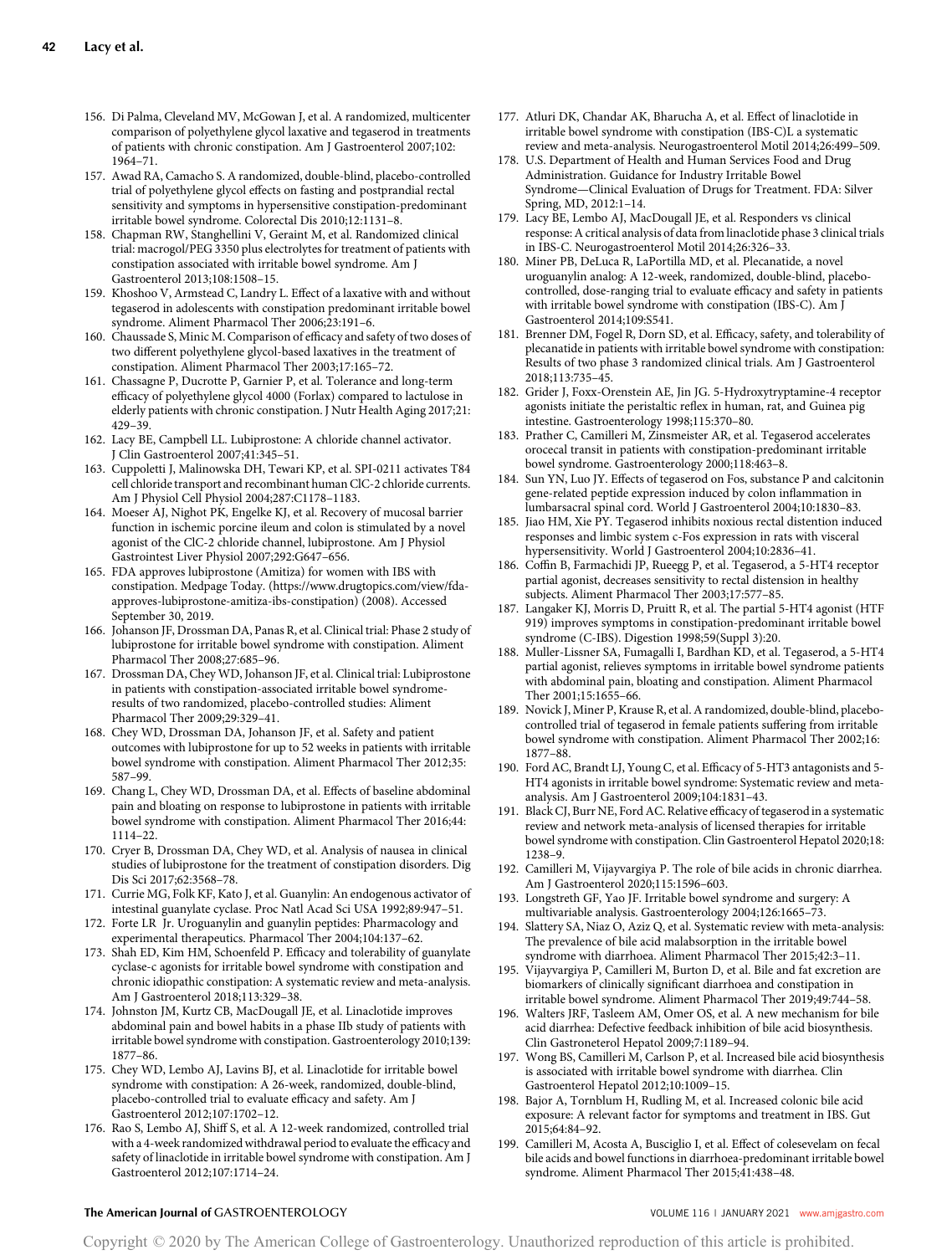- 200. Pimentel M, Lembo A, Chey WD, et al. Rifaximin therapy for patients with irritable bowel syndrome without constipation. N Engl J Med 2011; 364:22–32.
- 201. Lembo A, Pimentel M, Rao SS, et al. Repeat treatment with rifaximin is safe and effective in patients with diarrhea predominant irritable bowel syndrome. Gastroenterol 2016;151:1113–21.
- 202. Shah E, Kim S, Chong K, et al. Evaluation of harm in the pharmacotherapy of irritable bowel syndrome. Am J Med 2012;125: 381–93.
- 203. Fodor AA, Pimentel M, Chey WD, et al. Rifaximin is associated with modest, transient decreases in multiple taxa in the gut microbiota of patients with diarrhoea-predominant irritable bowel syndrome. Gut Microbes 2019;10:22–33.
- 204. Pimentel M, Cash BD, Lembo A, et al. Repeat rifaximin for irritable bowel syndrome: No clinically significant changes in stool microbial antibiotic sensitivity. Dig Dis Sci 2017;6:2455–63.
- 205. Schoenfeld P, Pimentel M, Chang L, et al. Safety and tolerability of rifaximin for the treatment of irritable bowel syndrome without constipation: A pooled analysis of randomised double-blind, placebocontrolled trials. Aliment Pharmacol Ther 2014;39:1161–8.
- 206. Rezaie A, Heimanson Z, McCallum R, et al. Lactulose breath testing as a predictor of response to rifaximin in patient with irritable bowel syndrome with diarrhea. Am J Gastroenterol 2019;114:1886–93.
- 207. Mawe GM, Coates MD, Moses PL. Review article: Intestinal serotonin signaling in irritable bowel syndrome. Aliment Pharmacol Ther 2006;23: 1067–76.
- 208. Zheng Y, Yu T, Tang Y, et al. Efficacy and safety of 5-hydroxytryptamine 3 receptor antagonists in irritable bowel syndrome: A systematic review and meta-analysis of randomized controlled trials. PLoS One 2017;12: e0172846.
- 209. Lembo T, Wright RA, Bagby B, et al. Alosetron controls bowel urgency and provides global symptom improvement in women with diarrheapredominant irritable bowel syndrome. Am J Gastroenterol 2001;96: 2662–70.
- 210. Krause R, Ameen V, Gordon SH, et al. A randomized, double-blind, placebo-controlled study to assess efficacy and safety of 0.5 and 1 mg alosetron in women with severe diarrhea-predominant IBS. Am J Gastroenterol 2007;102:1709–19.
- 211. Lacy BE, Nicandro JP, Chuang E, et al. Alosetron use in clinical practice: Significant improvement in irritable bowel syndrome symptoms using the US Food and Drug Administration composite endpoint. Therap Adv Gastroenterol 2018;8:1756284818771674.
- 212. US FDA. Lotronex (alosetron hydrochloride) Information. ([https://](https://www.fda.gov/drugs/postmarket-drug-safety-information-patients-and-providers/lotronex-alosetron-hydrochloride-information) [www.fda.gov/drugs/postmarket-drug-safety-information-patients](https://www.fda.gov/drugs/postmarket-drug-safety-information-patients-and-providers/lotronex-alosetron-hydrochloride-information)[and-providers/lotronex-alosetron-hydrochloride-information](https://www.fda.gov/drugs/postmarket-drug-safety-information-patients-and-providers/lotronex-alosetron-hydrochloride-information)) [\(https://www.fda.gov/cder/drug/infopage/lotronex/lotronex.htm](https://www.fda.gov/cder/drug/infopage/lotronex/lotronex.htm)). Updated January 6, 2016. Accessed November 23, 2020.
- 213. [\(https://www.fda.gov/drugs/postmarket-drug-safety-information](https://www.fda.gov/drugs/postmarket-drug-safety-information-patients-and-providers/ondansetron-marketed-zofran-information)[patients-and-providers/ondansetron-marketed-zofran-information](https://www.fda.gov/drugs/postmarket-drug-safety-information-patients-and-providers/ondansetron-marketed-zofran-information)).
- 214. Maxton DG, Morris J, Whorwell PJ. Selective 5-hydroxytryptamine antagonism: A role in irritable bowel syndrome and functional dyspepsia? Aliment Pharmacol Ther 1996;10:595–9.
- 215. Garsed K, Chernova J, Hastings M, et al. A randomized trial of ondansetron for the treatment of irritable bowel syndrome with diarrhea. Gut 2014;63:1617–25.
- 216. Gunn D, Fried R, Lalani R, et al. Treatment of irritable bowel syndrome with diarrhea using titrated ondansetron (TRITON): Study protocol for a randomized controlled trial. Trials 2019;20:517–28.
- 217. Wade PR, Palmer JM, KcKenney S, et al. Modulation of gastrointestinal function by MuDelta, a mixed mu opioid receptor agonist/delta opioid receptor antagonist. Br J Pharmacol 2012;167:1111–25.
- 218. [\(https://www.accessdata.fda.gov/drugsatfda\\_docs/label/2015/](https://www.accessdata.fda.gov/drugsatfda_docs/label/2015/206940s000lbl.pdf) [206940s000lbl.pdf\)](https://www.accessdata.fda.gov/drugsatfda_docs/label/2015/206940s000lbl.pdf). Accessed May 1, 2019.
- 219. Lembo AJ, Lacy BE, Zuckerman MJ, et al. Eluxadoline for irritable bowel syndrome with diarrhea. N Engl J Med 2016;374:242–53.
- 220. Dove LS, Lembo A, Randall CW, et al. Eluxadoline benefits patients with irritable bowel syndrome with diarrhea in a phase 2 study. Gastroenterology 2013;145:329–38.
- 221. Cash BD, Lacy BE, Schoenfeld PS, et al. Safety of eluxadoline in patients with irritable bowel syndrome with diarrhea. Am J Gastroenterol 2017; 112:365–74.
- 222. [\(https://www.fda.gov/Drugs/DrugSafety/ucm546154.htm\)](https://www.fda.gov/Drugs/DrugSafety/ucm546154.htm). Accessed May 1, 2019.
- 223. Marbury TC, Berg JK, Dove LS, et al. Effect of hepatic impairment on eluxadoline pharmacokinetics. J Clin Pharmacol 2017;57:1454–9.
- 224. Lacy BE, Chey WD, Cash BD, et al. Eluxadoline efficacy in patients with irritable bowel syndrome with diarrhea who experience inadequate symptom control with loperamide. Am J Gastroenterol 2017;112: 924–32.
- 225. Brenner DM, Sayuk GS, Gutman CR, etal. Efficacy and safety of eluxadoline in patients with irritable bowel syndrome with diarrhea who report inadequate symptom control with loperamide: RELIEF phase 4 study. Am J Gastroenterol 2019;114:1502–11.
- 226. Lacy BE. Review article: An analysis of safety profiles of treatments for diarrhea-predominant irritable bowel syndrome. Aliment Pharmacol Ther 2018;48:817–30.
- 227. Moore RA, Derry S, Aldington D, et al. Amitriptyline for fibromyalgia in adults. Cochrane Database Syst Rev 2015;7:CD008242.
- 228. Jackson JL, Shimeall W, Sessums L, et al. Tricyclic antidepressants and headaches: Systematic review and meta-analysis. BMJ 2010;341:c5222.
- 229. Griebeler ML, Morey-Vargas OL, Brito JP, et al. Pharmacologic interventions for painful diabetic neuropathy: An umbrella systematic review and comparative effectiveness network meta-analysis. Ann Intern Med 2014;161:639–49.
- 230. Drossman DA, Tack J, Ford AC, et al. Neuromodulators for functional gastrointestinal disorders (disorders of gut-brain interaction): A Rome Foundation Working team report. Gastroenterology 2018;154: 1140–71.e1.
- 231. Gorard DA, Libby GW, Farthing MJ. Influence of antidepressants on whole gut orocaecal transit times in health and irritable bowel syndrome. Aliment Pharmacol Ther 1994;8:159–66.
- 232. Ford AC, Lacy BE, Harris L, et al. Effect of antidepressants and psychological therapies in irritable bowel syndrome: An updated systematic review and meta-analysis. Am J Gastroenterol 2019;114: 21–39.
- 233. Talley NJ, Kellow JE, Boyce P, et al. Antidepressant therapy (imipramine and citalopram) for irritable bowel syndrome: A double-blind, randomized, placebo-controlled trial. Dig Dis Sci 2008;53:108–15.
- 234. Heefner JD, Wilder RM, Wilson ID. Irritable colon and depression. Psychosomatics 1978;19:540–7.
- 235. Myren J, Groth H, Larssen SE, et al. The effect of trimipramine in patients with the irritable bowel syndrome: A double-blind study. Scand J Gastroenterol 1982;17:871–5.
- 236. Boerner D, Eberhardt R, Metz K, et al. Wirksamkeit und vertraglichkeit eines antidepressivuns beim colon irritabile. Therapiewoche 1988;38: 201–8.
- 237. Vij JC, Jiloha RC, Kumar N, et al. Effect of antidepressant drug (doxepin) on irritable bowel syndrome patients. Indian J Psychiatry 1991;33:243–6.
- 238. Bergmann M, Heddergott A, Schlosser T. [Die therapie des colon irritabile mit trimipramin (Herphonal): Eine kontrollierte studie]. Z Klin Med 1991;46:1621–8.
- 239. Vahedi H, Merat S, Momtahen S, et al. Clinical trial: The effect of amitriptyline in patients with diarrhea-predominant irritable bowel syndrome. Aliment Pharmacol Ther 2008;27:678–84.
- 240. Abdul-Baki H, El Hajj II, ElZahabi L, et al. A randomized controlled trial of imipramine in patients with irritable bowel syndrome. World J Gastroenterol 2009;15:3636–42.
- 241. Ghadir MR, Habibinejad H, Heidari A, et al. Doxepin is more effective than nortriptyline and placebo for the treatment of diarrheapredominant irritable bowel syndrome: A randomized triple-blind placebo-controlled trial. Tehran Univ Med J 2011;69:352–8.
- 242. Agger JL, Schroder A, Gormsen LK, et al. Imipramine versus placebo for multiple functional somatic syndromes (STreSS-3): A double-blind, randomised study. Lancet Psychiatry 2017;4:378–88.
- 243. Drossman DA, Toner BB, Whitehead WE, et al. Cognitive-behavioral therapy versus education and desipramine versus placebo for moderate to severe functional bowel disorders. Gastroenterology 2003;125:19–31.
- 244. Xie C, Tang Y, Wang Y, et al. Efficacy and safety of antidepressants for the treatment of irritable bowel syndrome: A meta-analysis. PLoS One 2015;10:e0127815.
- 245. Ford AC, Quigley EM, Lacy BE, et al. Effect of antidepressants and psychological therapies, including hypnotherapy, in irritable bowel syndrome: Systematic review and meta-analysis. Am J Gastroenterol 2014;109:1350–65.
- 246. Black CJ, Thakur ER, Houghton LA, et al. Efficacy of psychological therapies for irritable bowel syndrome: Systematic review and network meta-analysis. Gut 2020;69:1441–51.

### © 2020 by The American College of Gastroenterology The American Journal of GASTROENTEROLOGY